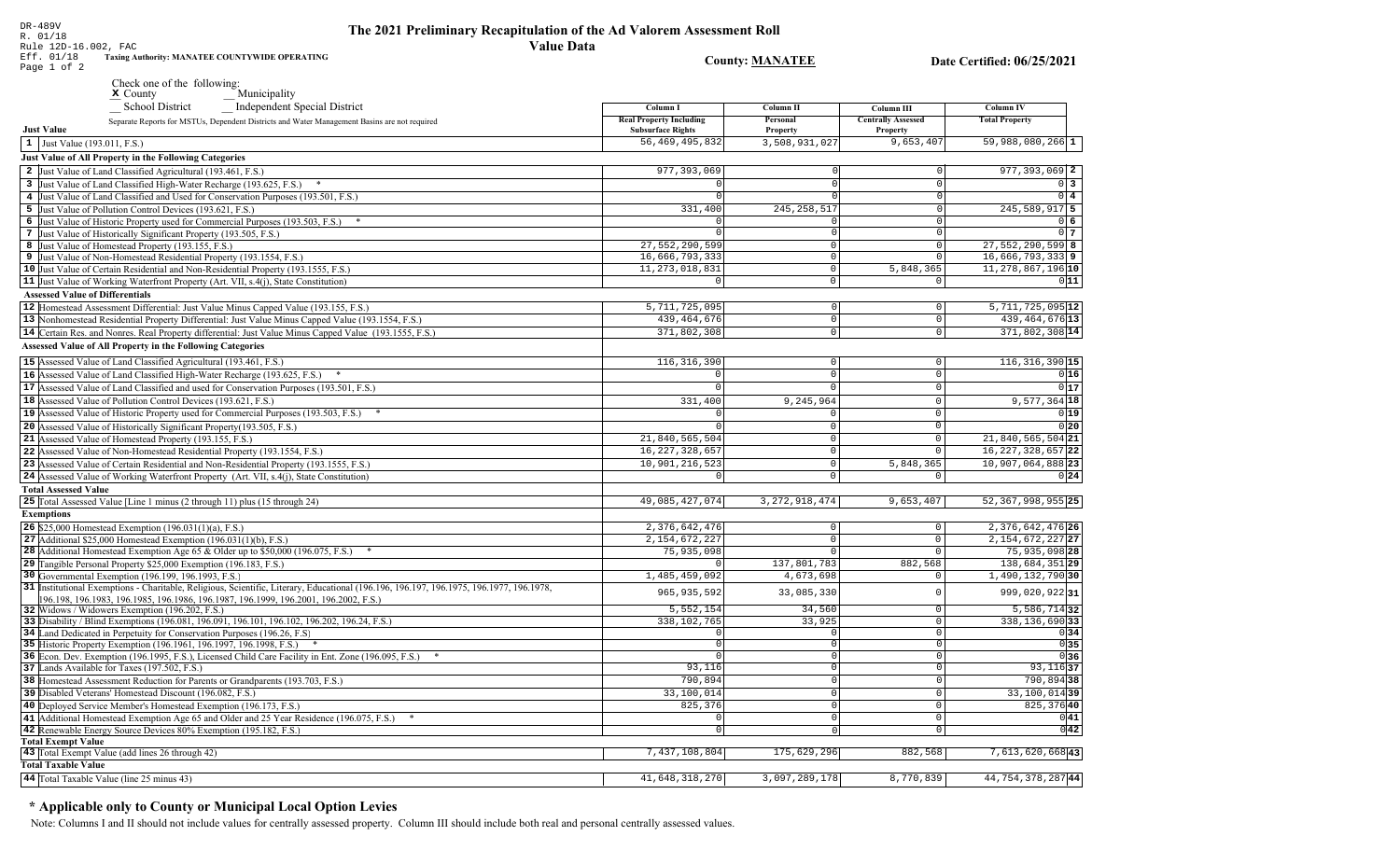### County: **MANATEE**

Date Certified: 06/25/2021

Just Value

### Taxing Authority: MANATEE COUNTYWIDE OPERATING

#### Additions/Deletions

|                                                                                      | <b>Just Value</b> | Taxable Value |
|--------------------------------------------------------------------------------------|-------------------|---------------|
| <b>1</b> New Construction                                                            | 1,477,895,511     | 1,283,297,886 |
| <b>2</b> Additions                                                                   | 57,902,089        | 52, 190, 896  |
| Annexations                                                                          |                   |               |
| 4 Deletions                                                                          | 35,723,533        | $35,723,533$  |
| 5 Rehabilitative Improvements Increasing Assessed Value by at Least 100%             |                   |               |
| 6 Total TPP Taxable Value in Excess of 115% of Previous Year Total TPP Taxable Value |                   |               |
| 7 Net New Value $(1 + 2 + 3 - 4 + 5 + 6 = 7)$                                        | 1,500,074,067     | 1,299,765,249 |

#### Selected Just Values

| Column I, Page One) 193.481,<br>. Value of Subsurface Rights (this amount included in Line 1<br>Just | 291<br>720   |
|------------------------------------------------------------------------------------------------------|--------------|
| Just Value of Centrally Assessed Railroad Property Value                                             |              |
| $10$ Just<br>Value<br>Value of Centrally Assessed Private Car Line Property                          | 105<br>1,625 |

Note: Sum of items 9 and 10 should equal centrally assessed just value on page 1, line 1, column III.

#### Homestead Portability

|     | $\overline{\phantom{a}}$<br>l )1†<br>erentia<br>teceiving<br>יזוי<br>Homes <sup>+</sup><br>ranster<br>$\Omega$ | $\Omega$                    |
|-----|----------------------------------------------------------------------------------------------------------------|-----------------------------|
| . . | $r_{\alpha r r}$<br>-11<br>terentia<br>'omestea.<br>an                                                         | $\sim$ $\sim$<br>— <u>—</u> |

|                                     | $C$ olumn                                 | Column 2 |
|-------------------------------------|-------------------------------------------|----------|
|                                     | <b>Real Property</b><br>Personal Property |          |
| <b>Total Parcels or Accounts</b>    | Parcels                                   | Accounts |
| <b>13</b> Total Parcels or Accounts | 201,131                                   | 27,354   |

### Property with Reduced Assessed Value

| 14 Land Classified Agricultural (193.461, F.S.)                                                 | 2,214  |    |
|-------------------------------------------------------------------------------------------------|--------|----|
| 15 Land Classified High-Water Recharge (193.625, F.S.)                                          |        |    |
| 16 Land Classified and Used for Conservation Purposes (193.501, F.S.)                           |        |    |
| 17 Pollution Control Devices (193.621, F.S.)                                                    |        | 20 |
| 18 Historic Property used for Commercial Purposes (193.503, F.S.) *                             |        |    |
| 19 Historically Significant Property (193.505, F.S.)                                            |        |    |
| <b>20</b> Homestead Property; Parcels with Capped Value (193.155, F.S.)                         | 87,139 |    |
| 21 Non-Homestead Residential Property; Parcels with Capped Value (193.1554, F.S.)               | 21,214 |    |
| 22 Certain Residential and Non-Residential Property; Parcels with Capped Value (193.1555, F.S.) | 3,941  |    |
| 23 Working Waterfront Property (Art. VII, s.4(j), State Constitution)                           |        | O. |

#### Other Reductions in Assessed Value

| 24<br>(197.502, F.S.)<br>Lands Available for Taxes (                             |               |  |
|----------------------------------------------------------------------------------|---------------|--|
| 25<br>Homestead Assessment Reduction for Parents or Grandparents (193.703, F.S.) | ∸             |  |
| 26<br>5 Disabled Veterans' Homestead Discount (196.082, F.S.)                    | $\sim$ $\sim$ |  |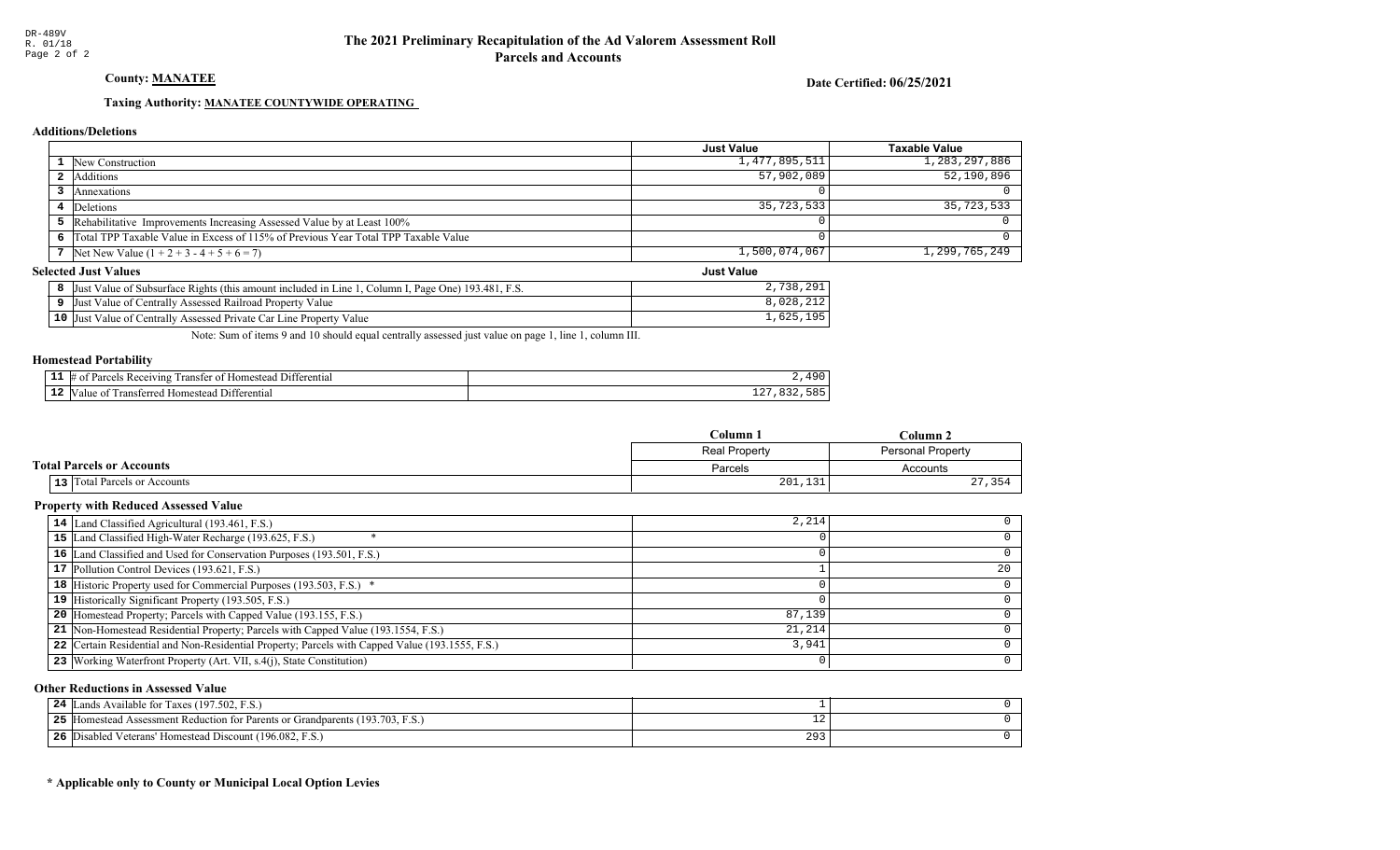DR-489V<br>R. 01/18<br>Rule 12D-16.002, FAC<br>Eff. 01/18 Taxing Aud<br>Page 1 of 2 **Value Data** Taxing Authority: UNINCORPORATED MSTU

### Date Certified: 06/25/2021

**County: MANATEE** 

| Check one of the following: |              |
|-----------------------------|--------------|
| $\mathbf{x}$ County         | Municipality |

| Independent Special District<br><b>School District</b>                                                                                   | Column I                                                   | Column II            | Column III                            | <b>Column IV</b>      |
|------------------------------------------------------------------------------------------------------------------------------------------|------------------------------------------------------------|----------------------|---------------------------------------|-----------------------|
| Separate Reports for MSTUs, Dependent Districts and Water Management Basins are not required<br><b>Just Value</b>                        | <b>Real Property Including</b><br><b>Subsurface Rights</b> | Personal<br>Property | <b>Centrally Assessed</b><br>Property | <b>Total Property</b> |
| 1 Just Value (193.011, F.S.)                                                                                                             | 41, 469, 997, 748                                          | 3,060,189,415        | 7,916,537                             | 44,538,103,700 1      |
| Just Value of All Property in the Following Categories                                                                                   |                                                            |                      |                                       |                       |
| 2 Just Value of Land Classified Agricultural (193.461, F.S.)                                                                             | 970, 378, 784                                              |                      | $\circ$                               | 970, 378, 784 2       |
| 3 Just Value of Land Classified High-Water Recharge (193.625, F.S.) *                                                                    |                                                            |                      | $\circ$                               | 0 <sup>3</sup>        |
| 4 Just Value of Land Classified and Used for Conservation Purposes (193.501, F.S.)                                                       |                                                            |                      | 0                                     | $0\vert 4$            |
| 5 Just Value of Pollution Control Devices (193.621, F.S.)                                                                                | 331,400                                                    | 241, 305, 161        | 0                                     | 241,636,561<br>5      |
| 6 Just Value of Historic Property used for Commercial Purposes (193.503, F.S.) *                                                         |                                                            |                      | 0                                     | $0\overline{6}$       |
| 7 Just Value of Historically Significant Property (193.505, F.S.)                                                                        |                                                            |                      | $\Omega$                              |                       |
| 8 Just Value of Homestead Property (193.155, F.S.)                                                                                       | 22, 473, 645, 439                                          | $\Omega$             | $\mathbf 0$                           | $22, 473, 645, 439$ 8 |
| 9 Just Value of Non-Homestead Residential Property (193.1554, F.S.)                                                                      | 9,922,739,411                                              | $\Omega$             | $\Omega$                              | $9,922,739,411$ 9     |
| 10 Just Value of Certain Residential and Non-Residential Property (193.1555, F.S.)                                                       | 8,103,234,114                                              | $\Omega$             | 4,757,815                             | 8,107,991,929 10      |
| 11 Just Value of Working Waterfront Property (Art. VII, s.4(j), State Constitution)                                                      | $\Omega$                                                   | $\circ$              | 0                                     | 011                   |
| <b>Assessed Value of Differentials</b>                                                                                                   |                                                            |                      |                                       |                       |
| 12 Homestead Assessment Differential: Just Value Minus Capped Value (193.155, F.S.)                                                      | 4, 331, 517, 784                                           | 0                    | $\mathsf{O}\xspace$                   | 4, 331, 517, 784 12   |
| 13 Nonhomestead Residential Property Differential: Just Value Minus Capped Value (193.1554, F.S.)                                        | 273, 182, 647                                              | $\Omega$             | $\mathsf 0$                           | 273, 182, 647 13      |
| 14 Certain Res. and Nonres. Real Property differential: Just Value Minus Capped Value (193.1555, F.S.)                                   | 230,706,489                                                | $\circ$              | $\circ$                               | 230,706,489 14        |
|                                                                                                                                          |                                                            |                      |                                       |                       |
| <b>Assessed Value of All Property in the Following Categories</b>                                                                        |                                                            |                      |                                       |                       |
| 15 Assessed Value of Land Classified Agricultural (193.461, F.S.)                                                                        | 116, 122, 703                                              | $\mathbf 0$          | $\mathsf{O}\xspace$                   | $116, 122, 703$ 15    |
| 16 Assessed Value of Land Classified High-Water Recharge (193.625, F.S.)                                                                 |                                                            | $\Omega$             | $\Omega$                              | 0 16                  |
| 17 Assessed Value of Land Classified and used for Conservation Purposes (193.501, F.S.)                                                  | $\mathbf 0$                                                | $\circ$              | $\mathbf 0$                           | 0 17                  |
| 18 Assessed Value of Pollution Control Devices (193.621, F.S.)                                                                           | 331,400                                                    | 8,850,628            | $\mathbf 0$                           | 9,182,028 18          |
| 19 Assessed Value of Historic Property used for Commercial Purposes (193.503, F.S.) *                                                    |                                                            | $\Omega$             | $\Omega$                              | 0 19                  |
| 20 Assessed Value of Historically Significant Property (193.505, F.S.)                                                                   |                                                            | $\mathbf{0}$         | $\Omega$                              | 0 20                  |
| 21 Assessed Value of Homestead Property (193.155, F.S.)                                                                                  | 18, 142, 127, 655                                          | $\Omega$             | $\mathbf 0$                           | 18, 142, 127, 655 21  |
| 22 Assessed Value of Non-Homestead Residential Property (193.1554, F.S.)                                                                 | 9,649,556,764                                              | $\mathbf 0$          | $\Omega$                              | 9,649,556,764 22      |
| 23 Assessed Value of Certain Residential and Non-Residential Property (193.1555, F.S.)                                                   | 7,872,527,625                                              | 0                    | 4,757,815                             | 7,877,285,440 23      |
| 24 Assessed Value of Working Waterfront Property (Art. VII, s.4(j), State Constitution)                                                  |                                                            | $\cap$               | $\Omega$                              | 0 24                  |
| <b>Total Assessed Value</b>                                                                                                              |                                                            |                      |                                       |                       |
| 25 Total Assessed Value [Line 1 minus (2 through 11) plus (15 through 24)                                                                | 35,780,334,747                                             | 2,827,734,882        | 7,916,537                             | 38,615,986,166 25     |
| <b>Exemptions</b>                                                                                                                        |                                                            |                      |                                       |                       |
| 26 \$25,000 Homestead Exemption (196.031(1)(a), F.S.)                                                                                    | 1,975,591,771                                              | $\circ$              | $\mathbf 0$                           | 1,975,591,771 26      |
| 27 Additional \$25,000 Homestead Exemption $(196.031(1)(b), F.S.)$                                                                       | 1,800,406,171                                              | $\circ$              | $\mathbb O$                           | 1,800,406,171 27      |
| <b>28</b> Additional Homestead Exemption Age 65 & Older up to \$50,000 (196.075, F.S.)                                                   | 58,662,648                                                 | $\Omega$             | $\Omega$                              | 58,662,648 28         |
| 29 Tangible Personal Property \$25,000 Exemption (196.183, F.S.)                                                                         |                                                            | 105,082,286          | 698,048                               | 105, 780, 334 29      |
| 30 Governmental Exemption (196.199, 196.1993, F.S.)                                                                                      | 1,011,054,179                                              | 4, 262, 761          | $\mathbf 0$                           | 1,015,316,940 30      |
| 31  Institutional Exemptions - Charitable, Religious, Scientific, Literary, Educational (196.196, 196.197, 196.1975, 196.1977, 196.1978, |                                                            |                      |                                       |                       |
| 196.198, 196.1983, 196.1985, 196.1986, 196.1987, 196.1999, 196.2001, 196.2002, F.S.)                                                     | 585, 363, 895                                              | 20,853,970           | $\Omega$                              | 606, 217, 865 31      |
| 32 Widows / Widowers Exemption (196.202, F.S.)                                                                                           | 4,328,443                                                  | 31,610               | $\mathbf 0$                           | $4,360,053$ 32        |
| 33 Disability / Blind Exemptions (196.081, 196.091, 196.101, 196.102, 196.202, 196.24, F.S.)                                             | 297, 376, 999                                              | 33,005               | $\circ$                               | $297,410,004$ 33      |
| 34 Land Dedicated in Perpetuity for Conservation Purposes (196.26, F.S.                                                                  |                                                            | $\Omega$             | $\mathbf 0$                           | 0 34                  |
| 35 Historic Property Exemption (196.1961, 196.1997, 196.1998, F.S.) *                                                                    |                                                            | 0                    | $\mathbf 0$                           | 0 35                  |
| 36 Econ. Dev. Exemption (196.1995, F.S.), Licensed Child Care Facility in Ent. Zone (196.095, F.S.)                                      |                                                            | $\overline{0}$       | $\mathbf 0$                           | 0 36                  |
| 37 Lands Available for Taxes (197.502, F.S.)                                                                                             | 93,116                                                     | $\Omega$             | $\mathbf 0$                           | $93,116$ 37           |
| 38 Homestead Assessment Reduction for Parents or Grandparents (193.703, F.S.)                                                            | 772,963                                                    | $\Omega$             | $\mathsf{O}$                          | 772,96338             |
| 39 Disabled Veterans' Homestead Discount (196.082, F.S.)                                                                                 | 28, 518, 426                                               | $\Omega$             | $\mathsf 0$                           | 28, 518, 426 39       |
| 40 Deployed Service Member's Homestead Exemption (196.173, F.S.)                                                                         | 825,376                                                    | $\circ$              | $\mathsf 0$                           | 825, 376 40           |
| 41 Additional Homestead Exemption Age 65 and Older and 25 Year Residence (196.075, F.S.)                                                 | $\Omega$                                                   | 0                    | $\circ$                               | 0 41                  |
| 42 Renewable Energy Source Devices 80% Exemption (195.182, F.S.)                                                                         | $\Omega$                                                   | Ωl                   | $\Omega$                              | 0 42                  |
| <b>Total Exempt Value</b>                                                                                                                |                                                            |                      |                                       |                       |
| 43 Total Exempt Value (add lines 26 through 42)                                                                                          | 5,762,993,987                                              | 130, 263, 632        | 698,048                               | $5,893,955,667$ 43    |
| <b>Total Taxable Value</b>                                                                                                               |                                                            |                      |                                       |                       |
| 44 Total Taxable Value (line 25 minus 43)                                                                                                | 30,017,340,760                                             | 2,697,471,250        | 7,218,489                             | 32,722,030,499 44     |
|                                                                                                                                          |                                                            |                      |                                       |                       |

### \* Applicable only to County or Municipal Local Option Levies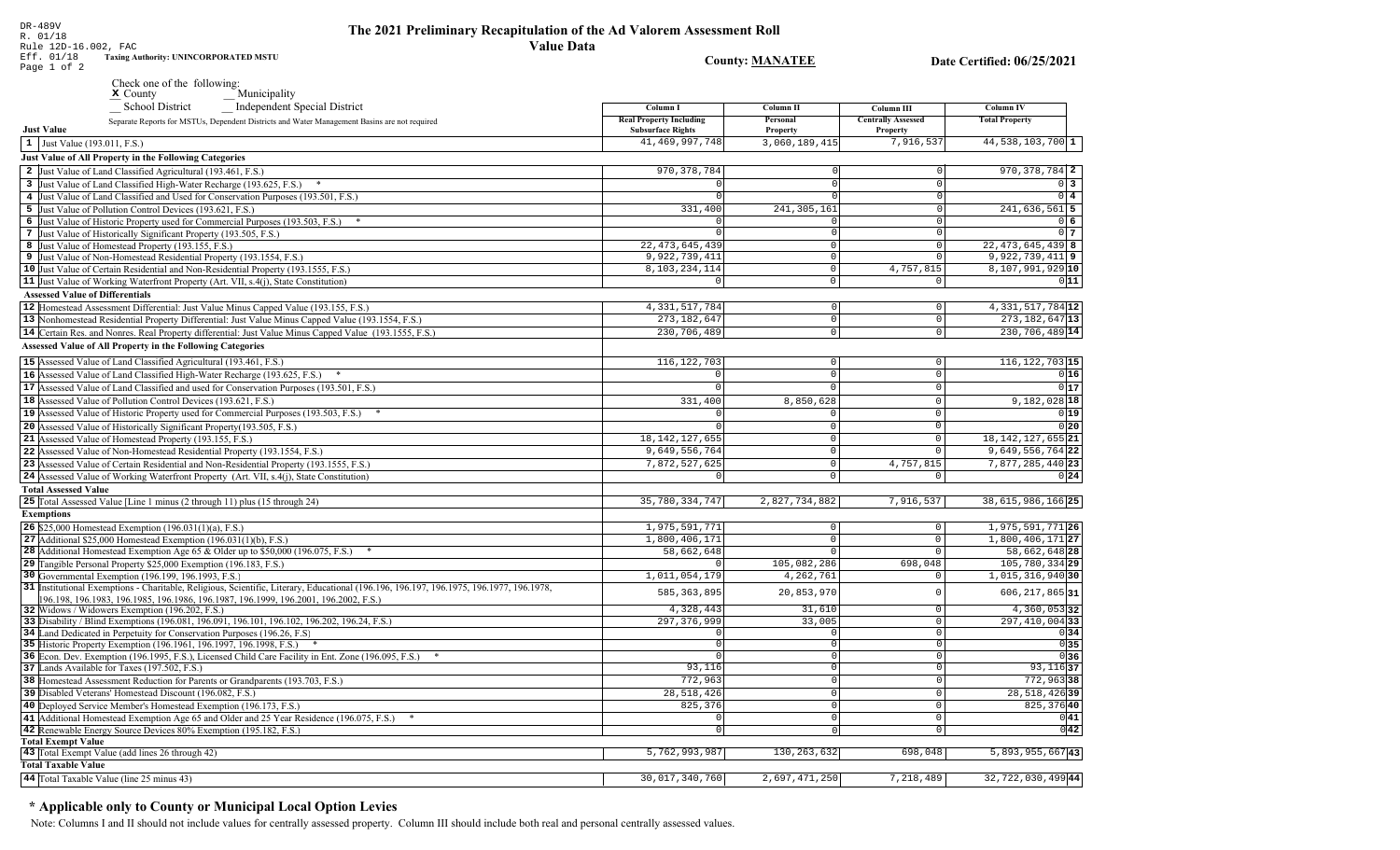### County: **MANATEE**

Date Certified: 06/25/2021

Just Value

### Taxing Authority: UNINCORPORATED MSTU

#### Additions/Deletions

|                                                                                      | <b>Just Value</b> | Taxable Value |
|--------------------------------------------------------------------------------------|-------------------|---------------|
| <b>1</b> New Construction                                                            | 1,253,034,898     | 1,098,609,543 |
| <b>2</b> Additions                                                                   | 44,994,293        | 40,599,363    |
| Annexations                                                                          |                   |               |
| 4 Deletions                                                                          | 16,514,551        | 16, 514, 551  |
| 5 Rehabilitative Improvements Increasing Assessed Value by at Least 100%             |                   |               |
| 6 Total TPP Taxable Value in Excess of 115% of Previous Year Total TPP Taxable Value |                   |               |
| 7 Net New Value $(1 + 2 + 3 - 4 + 5 + 6 = 7)$                                        | 1,281,514,640     | 1,122,694,355 |

#### Selected Just Values

| Column I, Page One) 193.481, F.S.<br>Value of Subsurface Rights (this amount included in Line<br>Just | . <i>.</i> |
|-------------------------------------------------------------------------------------------------------|------------|
| Just Value of Centrally Assessed Railroad Property Value                                              | ,626,      |
| $10$ Just<br>Value of Centrally Assessed Private Car Line Property Y<br>Value                         | 1,290,226  |

Note: Sum of items 9 and 10 should equal centrally assessed just value on page 1, line 1, column III.

#### Homestead Portability

| .   | <b>COLOR</b><br>Receiving<br>10m<br>ranste<br>-111<br>ΩŤ<br>stea<br>terentia.<br> |    |
|-----|-----------------------------------------------------------------------------------|----|
| -14 | renti<br>$\sim$ m<br>i ranster<br>ʻalu<br>$-201222$<br>NК.                        | ᅩ୰ |

|                                  | Column <sub>1</sub>  | Column 2                 |
|----------------------------------|----------------------|--------------------------|
|                                  | <b>Real Property</b> | <b>Personal Property</b> |
| <b>Total Parcels or Accounts</b> | Parcels              | Accounts                 |
| 13 Total Parcels or Accounts     | 160,059              | 21,092                   |

### Property with Reduced Assessed Value

| 14 Land Classified Agricultural (193.461, F.S.)                                                 | 2,193  |   |
|-------------------------------------------------------------------------------------------------|--------|---|
| 15 Land Classified High-Water Recharge (193.625, F.S.)                                          |        |   |
| 16 Land Classified and Used for Conservation Purposes (193.501, F.S.)                           |        |   |
| 17 Pollution Control Devices (193.621, F.S.)                                                    |        |   |
| 18 Historic Property used for Commercial Purposes (193.503, F.S.) *                             |        |   |
| 19 Historically Significant Property (193.505, F.S.)                                            |        |   |
| <b>20</b> Homestead Property; Parcels with Capped Value (193.155, F.S.)                         | 72,365 |   |
| 21 Non-Homestead Residential Property; Parcels with Capped Value (193.1554, F.S.)               | 15,029 |   |
| 22 Certain Residential and Non-Residential Property; Parcels with Capped Value (193.1555, F.S.) | 2,779  |   |
| 23   Working Waterfront Property (Art. VII, s.4(j), State Constitution)                         |        | 0 |

#### Other Reductions in Assessed Value

| 24<br>Lands Available for Taxes (197.502, F.S.)                                   |     |  |
|-----------------------------------------------------------------------------------|-----|--|
| 25<br>[Homestead Assessment Reduction for Parents or Grandparents (193.703, F.S.) |     |  |
| 26<br>Disabled Veterans' Homestead Discount (196.082, F.S.)                       | 246 |  |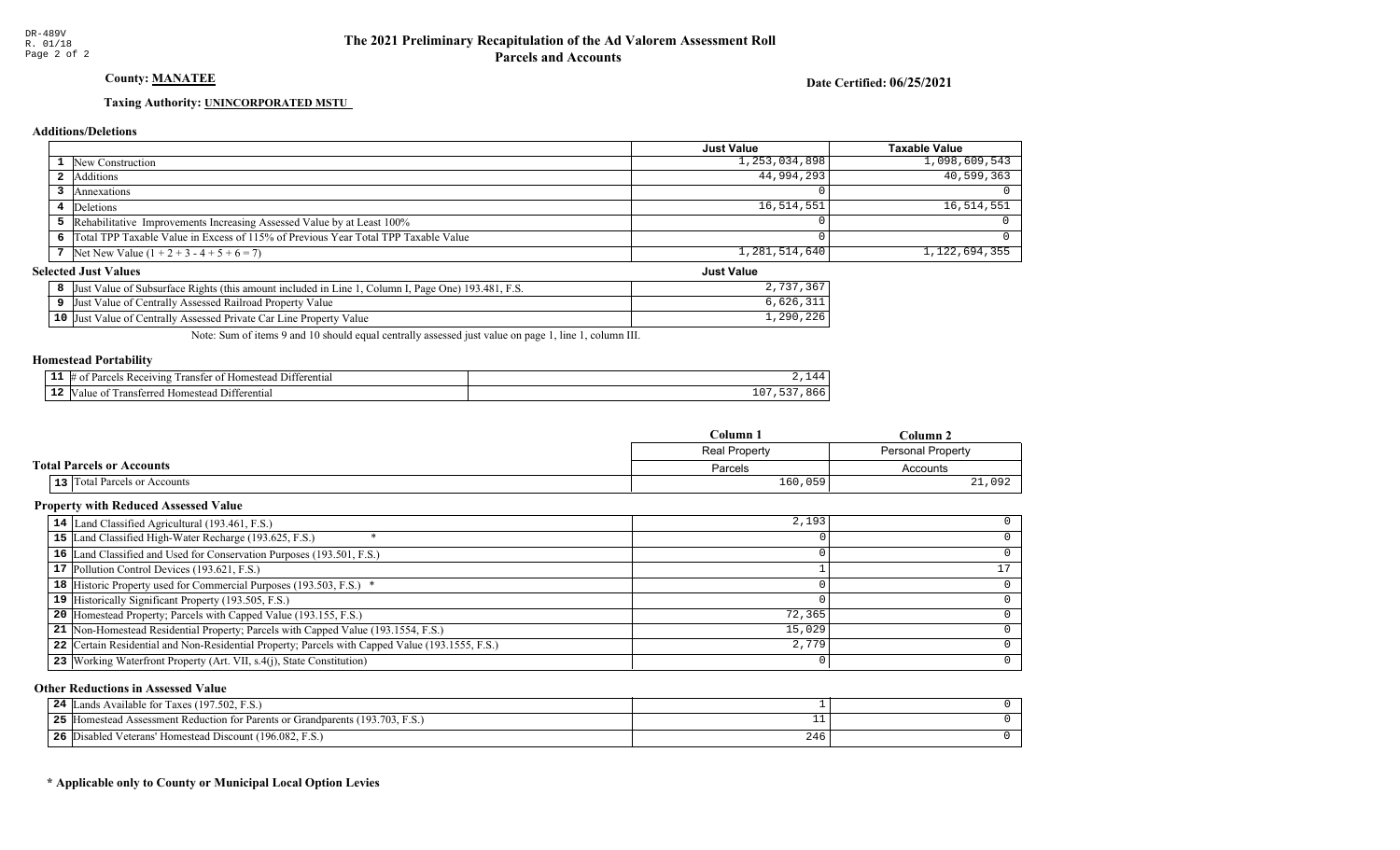# The 2021 Preliminary Recapitulation of the Ad Valorem Assessment Roll

 $0\vert 2$ 

 $0\overline{3}$ 

 $\overline{0}$  4

 $0\overline{5}$ 

 $0\overline{6}$ 

 $0<sub>7</sub>$ 

 $011$ 

 $0|15|$ 

 $0|16$ 

 $0|17$ 

 $0|18$ 

 $0|19|$ 

 $\overline{0|20}$ 

 $0|24|$ 

**Value Data Taxing Authority: PALM AIRE MSTU County: MANATEE** Date Certified: 06/25/2021 Page 1 of 2 Check one of the following:  $M$  Municipality School District Independent Special District **Column I Column II** Column III **Column IV Real Property Including** Personal **Centrally Assessed Total Property** Separate Reports for MSTUs, Dependent Districts and Water Management Basins are not required **Just Value Subsurface Rights** Property Property  $667,571,810$  $\vert 1 \vert$  Just Value (193.011, F.S.)  $667,571,810$  1 Just Value of All Property in the Following Categories 2 Just Value of Land Classified Agricultural (193.461, F.S.)  $\Omega$ 3 Just Value of Land Classified High-Water Recharge (193.625, F.S.) \* - nl  $\circ$ 4 Just Value of Land Classified and Used for Conservation Purposes (193.501, F.S.) 5 Just Value of Pollution Control Devices (193.621, F.S.)  $\Omega$ 6 Just Value of Historic Property used for Commercial Purposes (193.503, F.S.) \*  $\overline{0}$ 7 Just Value of Historically Significant Property (193.505, F.S.)  $\Omega$ 367, 284, 824 367, 284, 824 8 8 Just Value of Homestead Property (193.155, F.S.)  $\Omega$ 194, 397, 793 194, 397, 793 9 9 Just Value of Non-Homestead Residential Property (193.1554, F.S.)  $\Omega$ 10 Just Value of Certain Residential and Non-Residential Property (193.1555, F.S.) 105,889,193  $\circ$  $105,889,193$  10 11 Just Value of Working Waterfront Property (Art. VII, s.4(j), State Constitution)  $\overline{0}$  $\mathbf 0$ **Assessed Value of Differentials** 12 Homestead Assessment Differential: Just Value Minus Capped Value (193.155, F.S.) 74, 237, 896 74, 237, 896 12  $\Omega$  $\Omega$ 1,245,354  $1, 245, 354$  13 13 Nonhomestead Residential Property Differential: Just Value Minus Capped Value (193.1554, F.S.)  $\mathbb O$  $\circ$ 14 Certain Res. and Nonres. Real Property differential: Just Value Minus Capped Value (193.1555, F.S.)  $6, 254$  $\overline{0}$  $6,254$  14 Assessed Value of All Property in the Following Categories 15 Assessed Value of Land Classified Agricultural (193.461, F.S.)  $\Omega$  $\Omega$ 16 Assessed Value of Land Classified High-Water Recharge (193.625, F.S.)  $\mathbb O$  $\Omega$  $\Omega$ **17** Assessed Value of Land Classified and used for Conservation Purposes (193.501, F.S.)  $\circ$  $\mathbf{0}$  $\overline{0}$ 18 Assessed Value of Pollution Control Devices (193.621, F.S.)  $\mathbf{0}$  $\Omega$  $\Omega$ 19 Assessed Value of Historic Property used for Commercial Purposes (193.503, F.S.) \*  $\Omega$  $\Omega$  $\Omega$ 20 Assessed Value of Historically Significant Property (193.505, F.S.)  $\cap$  $\cap$  $\Omega$ 293,046,928 21 Assessed Value of Homestead Property (193.155, F.S.) 293,046,928 21  $\Omega$ 22 Assessed Value of Non-Homestead Residential Property (193.1554, F.S.) 193, 152, 439  $\Omega$ 193, 152, 439 22 23 Assessed Value of Certain Residential and Non-Residential Property (193.1555, F.S.) 105,882,939 105,882,939 23  $\cap$  $\Omega$ 24 Assessed Value of Working Waterfront Property (Art. VII, s.4(j), State Constitution)  $\mathbf 0$  $\mathbf 0$  $\circ$ **Total Assessed Value** 25 Total Assessed Value [Line 1 minus (2 through 11) plus (15 through 24) 592,082,306  $\overline{0}$  $|0|$ 592,082,306 25 **Exemptions 26** \$25,000 Homestead Exemption  $(196.031(1)(a), F.S.)$  $35,912,500$  26 35.912.500  $|0|$ 27 Additional \$25,000 Homestead Exemption (196.031(1)(b), F.S.) 35.334.888

| <b>26</b> \$25,000 Homestead Exemption $(196.031(1)(a), F.S.)$                                                                                                                                                                 | 35,912,500   |  | 35, 912, 500 26                                             |
|--------------------------------------------------------------------------------------------------------------------------------------------------------------------------------------------------------------------------------|--------------|--|-------------------------------------------------------------|
| <b>27</b> Additional \$25,000 Homestead Exemption $(196.031(1)(b), F.S.)$                                                                                                                                                      | 35, 334, 888 |  | 35, 334, 888 27                                             |
| 28 Additional Homestead Exemption Age 65 & Older up to \$50,000 (196.075, F.S.) $*$                                                                                                                                            | 1,574,662    |  | 1,574,662 28                                                |
| <b>29</b> Tangible Personal Property \$25,000 Exemption (196.183, F.S.)                                                                                                                                                        |              |  | 0 29                                                        |
| 30 Governmental Exemption (196.199, 196.1993, F.S.)                                                                                                                                                                            |              |  | 0 30                                                        |
| 31 Institutional Exemptions - Charitable, Religious, Scientific, Literary, Educational (196.196.196.197, 196.1975, 196.1977, 196.1978,<br>196.198, 196.1983, 196.1985, 196.1986, 196.1987, 196.1999, 196.2001, 196.2002, F.S.) |              |  | 0 31                                                        |
| 32 Widows / Widowers Exemption (196.202, F.S.)                                                                                                                                                                                 | 142,000      |  | 142,000 32                                                  |
| 33 Disability / Blind Exemptions (196.081, 196.091, 196.101, 196.102, 196.202, 196.24, F.S.)                                                                                                                                   | 4,693,871    |  | 4,693,87133                                                 |
| 34 Land Dedicated in Perpetuity for Conservation Purposes (196.26, F.S.                                                                                                                                                        |              |  | 0 34                                                        |
| 35 Historic Property Exemption (196.1961, 196.1997, 196.1998, F.S.) *                                                                                                                                                          |              |  | $\begin{array}{c c} 0 & 35 \\ \hline 0 & 36 \end{array}$    |
| 36 Econ. Dev. Exemption (196.1995, F.S.), Licensed Child Care Facility in Ent. Zone (196.095, F.S.)                                                                                                                            |              |  |                                                             |
| 37 Lands Available for Taxes (197.502, F.S.)                                                                                                                                                                                   |              |  | $\begin{array}{c c}\n0 & 37 \\ \hline\n0 & 38\n\end{array}$ |
| 38 Homestead Assessment Reduction for Parents or Grandparents (193.703, F.S.)                                                                                                                                                  |              |  |                                                             |
| 39 Disabled Veterans' Homestead Discount (196.082, F.S.)                                                                                                                                                                       | 866,394      |  | 866,394 39                                                  |
| 40 Deployed Service Member's Homestead Exemption (196.173, F.S.)                                                                                                                                                               |              |  | 0 40                                                        |
| 41 Additional Homestead Exemption Age 65 and Older and 25 Year Residence (196.075, F.S.) *                                                                                                                                     |              |  | 0 41                                                        |
| 42 Renewable Energy Source Devices 80% Exemption (195.182, F.S.)                                                                                                                                                               |              |  | 0 42                                                        |
| <b>Total Exempt Value</b>                                                                                                                                                                                                      |              |  |                                                             |
| 43 Total Exempt Value (add lines 26 through 42)                                                                                                                                                                                | 78,524,315   |  | $78,524,315$  43                                            |
| <b>Total Taxable Value</b>                                                                                                                                                                                                     |              |  |                                                             |
| 44 Total Taxable Value (line 25 minus 43)                                                                                                                                                                                      | 513,557,991  |  | 513, 557, 991 44                                            |

### \* Applicable only to County or Municipal Local Option Levies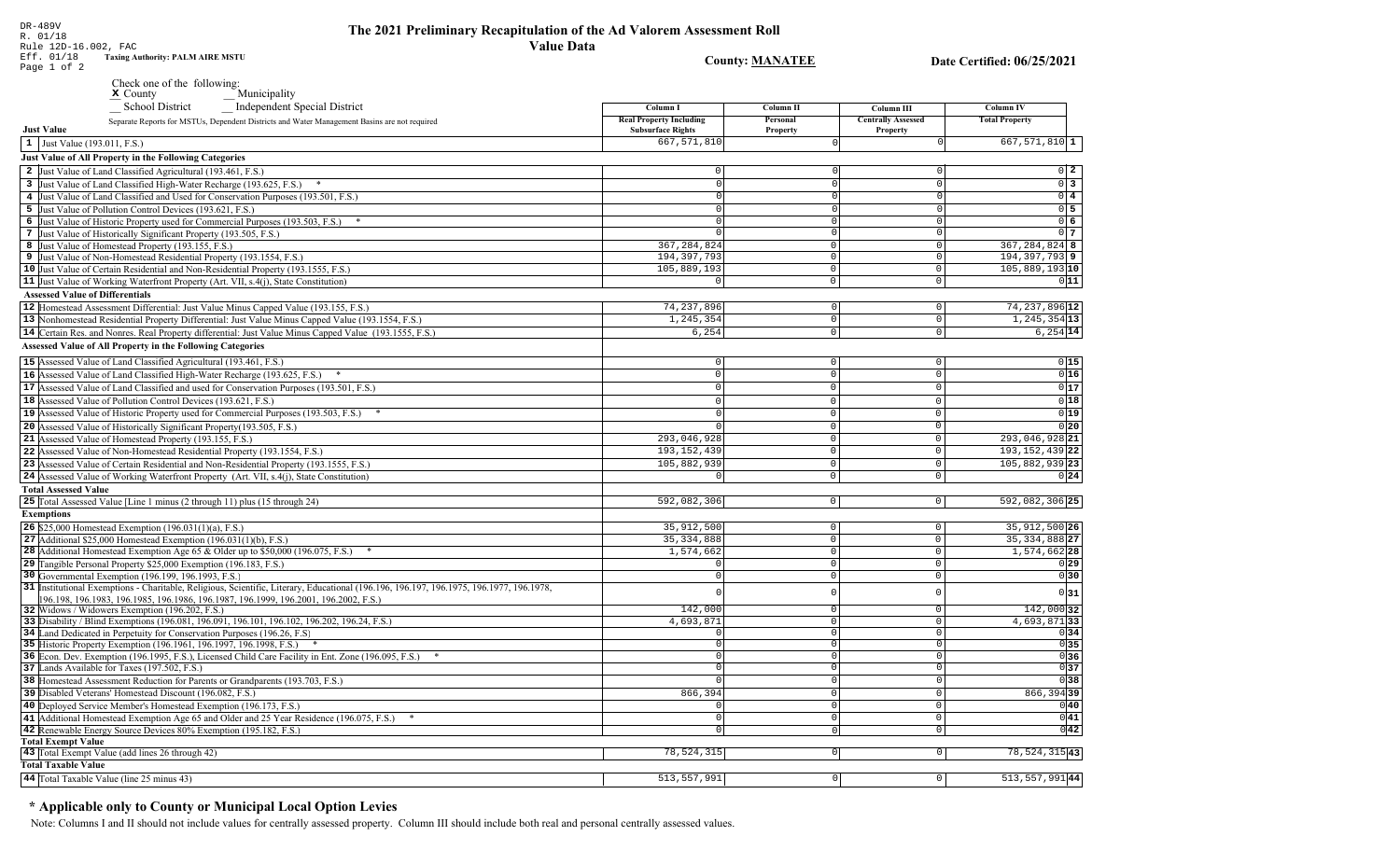### **County: MANATEE**

Date Certified: 06/25/2021

### Taxing Authority: PALM AIRE MSTU

### **Additions/Deletions**

|                                                                                      | <b>Just Value</b> | <b>Taxable Value</b> |
|--------------------------------------------------------------------------------------|-------------------|----------------------|
| 1 New Construction                                                                   |                   |                      |
| <b>2</b> Additions                                                                   | 124,030           | 101,630              |
| Annexations                                                                          |                   |                      |
| 4 Deletions                                                                          | 18,652            | 18,652               |
| 5 Rehabilitative Improvements Increasing Assessed Value by at Least 100%             |                   |                      |
| 6 Total TPP Taxable Value in Excess of 115% of Previous Year Total TPP Taxable Value |                   |                      |
| 7   Net New Value $(1 + 2 + 3 - 4 + 5 + 6 = 7)$                                      | 105,378           | 82,978               |
| lected Just Values<br><b>Just Value</b>                                              |                   |                      |

### **Selected Just Values**

| Just Value of Subsurface Rights (this amount included in Line 1, Column I, Page One) 193.481, F.S. |  |
|----------------------------------------------------------------------------------------------------|--|
| Just Value of Centrally Assessed Railroad Property Value                                           |  |
| 10 Just Value of Centrally Assessed Private Car Line Property Value                                |  |

Note: Sum of items 9 and 10 should equal centrally assessed just value on page 1, line 1, column III.

### **Homestead Portability**

| -- | /IN9<br>™enna<br>ranste |  |
|----|-------------------------|--|
| -- | entia.                  |  |

|                                     | Column 1      | Column 2                 |
|-------------------------------------|---------------|--------------------------|
|                                     | Real Property | <b>Personal Property</b> |
| <b>Total Parcels or Accounts</b>    | Parcels       | Accounts                 |
| <b>13</b> Total Parcels or Accounts | 2,672         |                          |

### **Property with Reduced Assessed Value**

| 14 Land Classified Agricultural (193.461, F.S.)                                                 |       |  |
|-------------------------------------------------------------------------------------------------|-------|--|
| 15 Land Classified High-Water Recharge (193.625, F.S.)                                          |       |  |
| 16 Land Classified and Used for Conservation Purposes (193.501, F.S.)                           |       |  |
| 17 Pollution Control Devices (193.621, F.S.)                                                    |       |  |
| 18 Historic Property used for Commercial Purposes (193.503, F.S.) *                             |       |  |
| 19 Historically Significant Property (193.505, F.S.)                                            |       |  |
| <b>20</b> Homestead Property; Parcels with Capped Value (193.155, F.S.)                         | 1,335 |  |
| 21 Non-Homestead Residential Property; Parcels with Capped Value (193.1554, F.S.)               | 150   |  |
| 22 Certain Residential and Non-Residential Property; Parcels with Capped Value (193.1555, F.S.) |       |  |
| 23 Working Waterfront Property (Art. VII, s.4(j), State Constitution)                           |       |  |

### **Other Reductions in Assessed Value**

| ands Available for Taxes (197.502, F.S.)<br>24                                       |  |
|--------------------------------------------------------------------------------------|--|
| 5 [Homestead Assessment Reduction for Parents or Grandparents (193.703, F.S.)<br>25. |  |
| Disabled Veterans' Homestead Discount (196.082, F.S.)<br>26                          |  |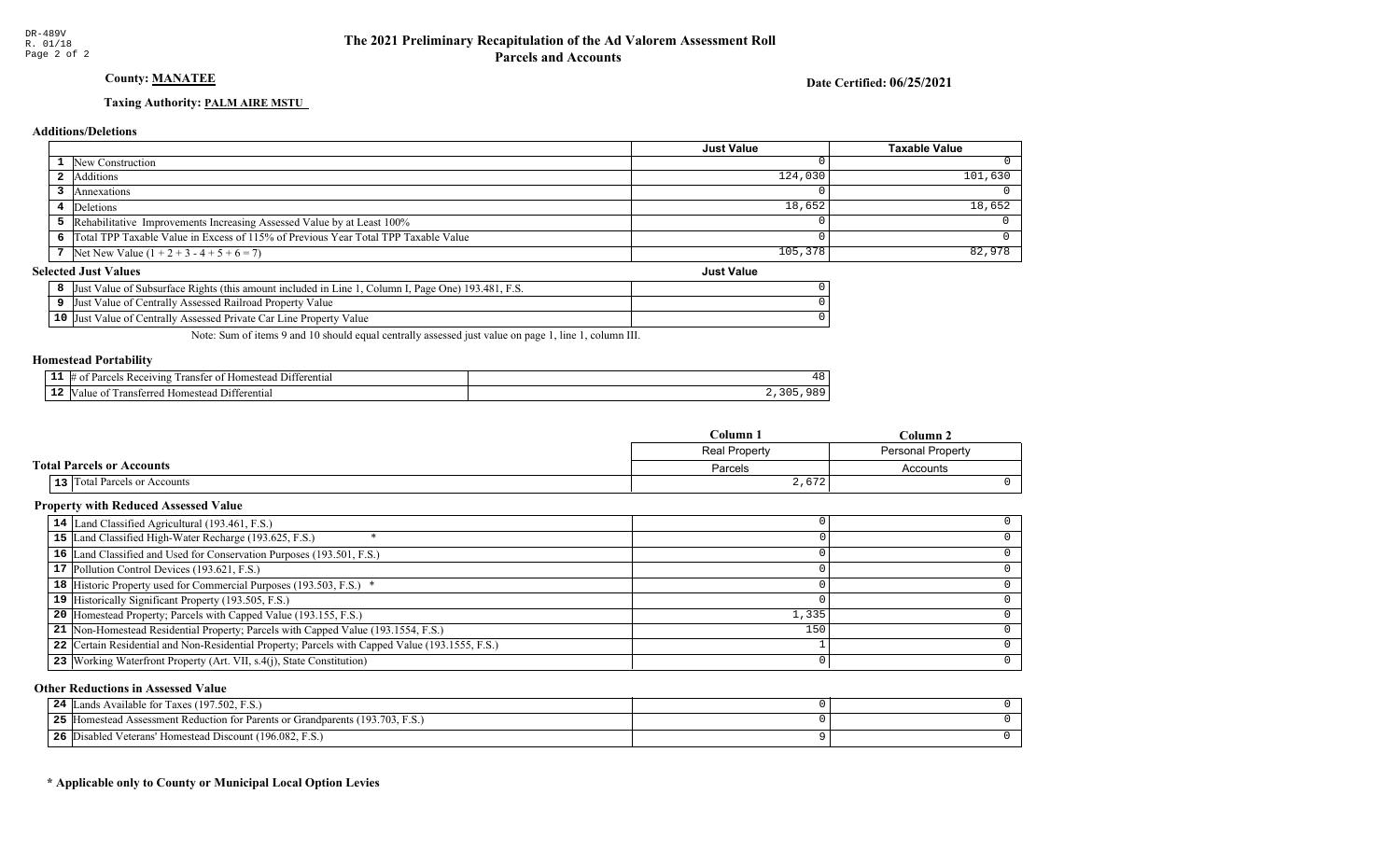DR-489V

### The 2021 Preliminary Recapitulation of the Ad Valorem Assessment Roll **Value Data**

Date Certified: 06/25/2021

**Column IV** 

**Total Property** 

 $1,743,054,929$  1

 $0\quad 2$ 

 $0\overline{3}$ 

**Taxing Authority: CITY OF ANNA MARIA** Eff. 01/18 **County: MANATEE** Page 1 of 2 Check one of the following:  $\underline{\mathbf{x}}$  Municipality County School District Independent Special District Column I **Column II** Column III **Real Property Including** Personal **Centrally Assessed** Separate Reports for MSTUs, Dependent Districts and Water Management Basins are not required **Just Value Subsurface Rights** Property Property 1,735,969,175 7,085,754  $\vert 1 \vert$  Just Value (193.011, F.S.) **Just Value of All Property in the Following Categories** 2 Just Value of Land Classified Agricultural (193.461, F.S.)  $\Omega$ 3 Just Value of Land Classified High-Water Recharge (193.625, F.S.) \*  $\Omega$  $\Omega$ 4 Just Value of Land Classified and Used for Conservation Purposes (193.501, F.S.)  $\Omega$  $\Omega$ 

 $0\vert 4$ 5 Just Value of Pollution Control Devices (193.621, F.S.)  $0\overline{5}$ 6 Just Value of Historic Property used for Commercial Purposes (193.503, F.S.) \*  $0\overline{6}$ 7 Just Value of Historically Significant Property (193.505, F.S.)  $0<sub>7</sub>$ 451, 757, 518 451, 757, 518 8 8 Just Value of Homestead Property (193.155, F.S.)  $\Omega$  $1, 187, 563, 536$  9 1,187,563,536 9 Just Value of Non-Homestead Residential Property (193.1554, F.S.)  $\Omega$ 10 Just Value of Certain Residential and Non-Residential Property (193.1555, F.S.) 96,648,121  $\circ$ 96,648,121 10 11 Just Value of Working Waterfront Property (Art. VII, s.4(j), State Constitution)  $\overline{\circ}$  $011$  $\mathbf 0$ **Assessed Value of Differentials** 179,800,204 179,800,204 12 12 Homestead Assessment Differential: Just Value Minus Capped Value (193.155, F.S.)  $\Omega$  $\Omega$ 41,584,445  $41,584,445$ <sup>13</sup> 13 Nonhomestead Residential Property Differential: Just Value Minus Capped Value (193.1554, F.S.)  $\mathbb O$  $\circ$ 14 Certain Res. and Nonres. Real Property differential: Just Value Minus Capped Value (193.1555, F.S.) 9,839,943  $\overline{0}$ 9,839,943 14 **Assessed Value of All Property in the Following Categories** 15 Assessed Value of Land Classified Agricultural (193.461, F.S.)  $\Omega$  $\Omega$  $0|15$ 16 Assessed Value of Land Classified High-Water Recharge (193.625, F.S.)  $0|16$  $\mathbb O$  $\Omega$  $\Omega$  $0|17$ **17** Assessed Value of Land Classified and used for Conservation Purposes (193.501, F.S.)  $|0|$  $\mathbf{0}$  $\overline{0}$  $0|18$ 18 Assessed Value of Pollution Control Devices (193.621, F.S.)  $\Omega$  $\cap$  $\Omega$  $0|19|$ 19 Assessed Value of Historic Property used for Commercial Purposes (193.503, F.S.) \*  $\Omega$  $\Omega$ 20 Assessed Value of Historically Significant Property (193.505, F.S.)  $0|20|$  $\cap$  $\Omega$ 271,957,314 21 Assessed Value of Homestead Property (193.155, F.S.) 271, 957, 314 21  $\cap$ 22 Assessed Value of Non-Homestead Residential Property (193.1554, F.S.) 1, 145, 979, 091  $\Omega$ 1, 145, 979, 091 22 86,808,178 86,808,178 23 23 Assessed Value of Certain Residential and Non-Residential Property (193.1555, F.S.)  $\cap$  $\Omega$ 24 Assessed Value of Working Waterfront Property (Art. VII, s.4(j), State Constitution)  $0|24|$  $\mathbf{0}$  $\circ$ **Total Assessed Value** 25 Total Assessed Value [Line 1 minus (2 through 11) plus (15 through 24) 1,504,744,583 7,085,754  $|0|$  $1, 511, 830, 337$  25 **Exemptions** 10,300,000 **26** \$25,000 Homestead Exemption  $(196.031(1)(a), F.S.)$  $\overline{0}$  $10,300,000$  26  $10, 281, 044$  27 27 Additional \$25,000 Homestead Exemption  $(196.031(1)(b), F.S.)$ 10,281,044  $\circ$  $150,000$ 150,000 28 28 Additional Homestead Exemption Age 65 & Older up to \$50,000 (196.075, F.S.) \*  $\overline{0}$ £ 29 Tangible Personal Property \$25,000 Exemption (196.183, F.S.) 826,164  $\circ$ 826,164 29 30 Governmental Exemption (196.199, 196.1993, F.S.) 33, 235, 689  $\overline{\circ}$  $33, 235, 689$  30 31 Institutional Exemptions - Charitable, Religious, Scientific, Literary, Educational (196.196, 196.197, 196.1977, 196.1977, 196.1978, 8,401,110 69,784  $\circ$ 8,470,894 31 196.198, 196.1983, 196.1985, 196.1986, 196.1987, 196.1999, 196.2001, 196.2002, F.S.) 39,000  $39,000$  32 32 Widows / Widowers Exemption (196.202, F.S.)  $\Omega$ 33 Disability / Blind Exemptions (196.081, 196.091, 196.101, 196.102, 196.202, 196.24, F.S.) 1,451,994  $\overline{0}$ 1,451,99433 34 Land Dedicated in Perpetuity for Conservation Purposes (196.26, F.S)  $\cap$  $\overline{\circ}$  $0|34|$  $\begin{array}{c|c}\n\hline\n0 & 35 \\
\hline\n0 & 36\n\end{array}$ 35 Historic Property Exemption (196.1961, 196.1997, 196.1998, F.S.) \*  $\Omega$  $\circ$ 36 Econ. Dev. Exemption (196.1995, F.S.), Licensed Child Care Facility in Ent. Zone (196.095, F.S.) \*  $\sqrt{ }$  $\overline{0}$ 37 Lands Available for Taxes (197.502, F.S.)  $\overline{0}$  $0|37$ 38 Homestead Assessment Reduction for Parents or Grandparents (193.703, F.S.)  $\sqrt{38}$  $\overline{0}$  $89, 363$ 39 Disabled Veterans' Homestead Discount (196.082, F.S.)  $89,363$ 39  $\overline{0}$ 40 Deployed Service Member's Homestead Exemption (196.173, F.S.)  $\overline{0}$  $0|40|$  $\Omega$  $\overline{\circ}$  $0|41|$ 41 Additional Homestead Exemption Age 65 and Older and 25 Year Residence (196.075, F.S.) \*  $\overline{0}$  $\overline{0|42|}$ 42 Renewable Energy Source Devices 80% Exemption (195.182, F.S.)  $\overline{0}$  $\overline{0}$ **Total Exempt Value** 43 Total Exempt Value (add lines 26 through 42) 63,948,200 895,948  $\boxed{0}$ 64,844,14843 **Total Taxable Value** 

#### 44 Total Taxable Value (line 25 minus 43) 1,440,796,383  $6,189,806$  $\overline{\circ}$ 1,446,986,18944

### \* Applicable only to County or Municipal Local Option Levies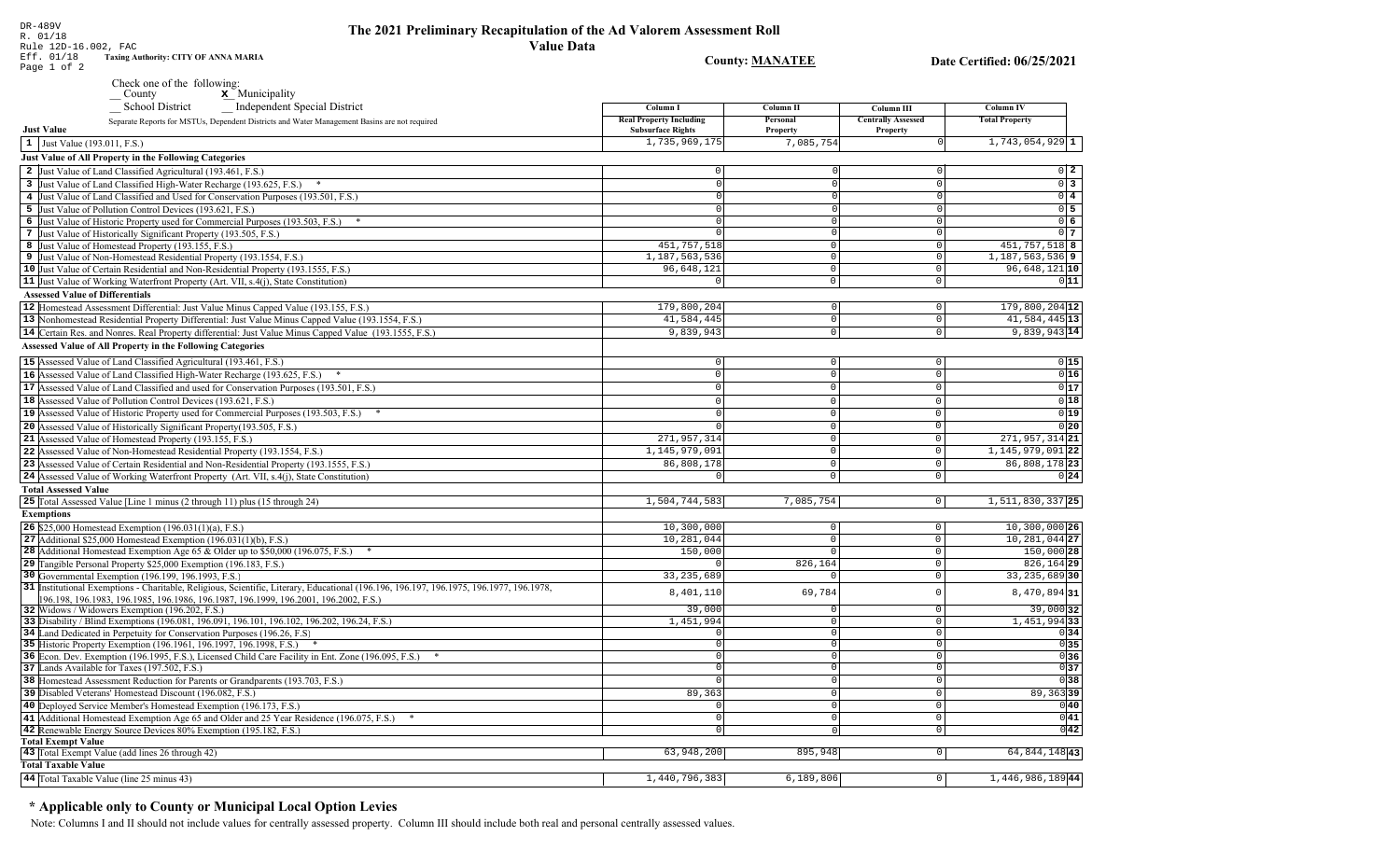### County: **MANATEE**

Date Certified: 06/25/2021

Just Value

### Taxing Authority: CITY OF ANNA MARIA

#### Additions/Deletions

|                                                                                      | Just Value | <b>Taxable Value</b> |
|--------------------------------------------------------------------------------------|------------|----------------------|
| <b>1</b> New Construction                                                            | 34,470,846 | 33,279,831           |
| Additions                                                                            | 1,393,290  | 1,393,290            |
| Annexations                                                                          |            |                      |
| 4 Deletions                                                                          | 3,485,226  | 3,485,226            |
| 5 Rehabilitative Improvements Increasing Assessed Value by at Least 100%             |            |                      |
| 6 Total TPP Taxable Value in Excess of 115% of Previous Year Total TPP Taxable Value |            |                      |
| 7 Net New Value $(1 + 2 + 3 - 4 + 5 + 6 = 7)$                                        | 32,378,910 | 31,187,895           |

#### Selected Just Values

|                 | ., Page One) 193.481, F.S.<br>Column I.<br>Value of Subsurface Rights (this amount included in Line<br>Just |  |
|-----------------|-------------------------------------------------------------------------------------------------------------|--|
|                 | Just Value of Centrally Assessed Railroad Property Value                                                    |  |
| 10 <sup>7</sup> | Value of Centrally Assessed Private Car Line Property Value<br>Just                                         |  |

Note: Sum of items 9 and 10 should equal centrally assessed just value on page 1, line 1, column III.

#### Homestead Portability

| -- | 71 no<br>ran:<br>entia.<br>ΩT<br>`' |     |
|----|-------------------------------------|-----|
| -- | terentia                            | ___ |

|                                     | Column 1      | Column 2                 |
|-------------------------------------|---------------|--------------------------|
|                                     | Real Property | <b>Personal Property</b> |
| <b>Total Parcels or Accounts</b>    | Parcels       | Accounts                 |
| <b>13</b> Total Parcels or Accounts | 1,705         | 129                      |

### Property with Reduced Assessed Value

| 14 Land Classified Agricultural (193.461, F.S.)                                                 |     |  |
|-------------------------------------------------------------------------------------------------|-----|--|
| 15 Land Classified High-Water Recharge (193.625, F.S.)                                          |     |  |
| 16 Land Classified and Used for Conservation Purposes (193.501, F.S.)                           |     |  |
| 17 Pollution Control Devices (193.621, F.S.)                                                    |     |  |
| <b>18</b> Historic Property used for Commercial Purposes (193.503, F.S.) *                      |     |  |
| 19 Historically Significant Property (193.505, F.S.)                                            |     |  |
| <b>20</b> Homestead Property; Parcels with Capped Value (193.155, F.S.)                         | 400 |  |
| 21 Non-Homestead Residential Property; Parcels with Capped Value (193.1554, F.S.)               | 738 |  |
| 22 Certain Residential and Non-Residential Property; Parcels with Capped Value (193.1555, F.S.) | 58  |  |
| 23 Working Waterfront Property (Art. VII, s.4(j), State Constitution)                           |     |  |
|                                                                                                 |     |  |

#### Other Reductions in Assessed Value

| ands Available for Taxes (197.502, F.S.)<br>24                                       |  |
|--------------------------------------------------------------------------------------|--|
| 5 [Homestead Assessment Reduction for Parents or Grandparents (193.703, F.S.)<br>25. |  |
| Disabled Veterans' Homestead Discount (196.082, F.S.)<br>26                          |  |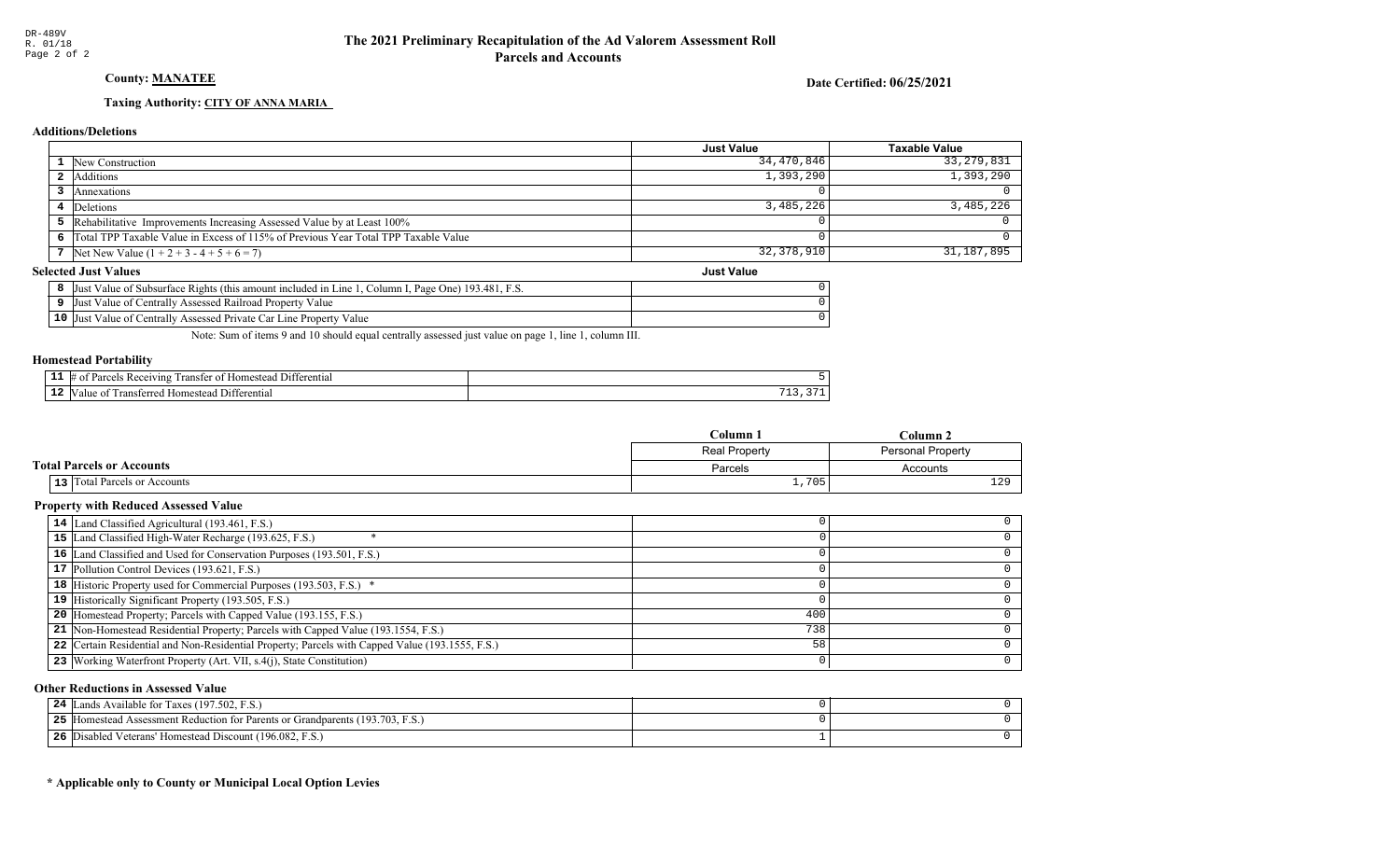Date Certified: 06/25/2021

**County: MANATEE** 

| DR-489V<br>R. 01/18                                            |  |
|----------------------------------------------------------------|--|
| Rule 12D-16.002, FAC                                           |  |
| Eff. 01/18<br><b>Taxing Authority: CITY OF BRADENTON BEACH</b> |  |
| Page 1 of 2                                                    |  |

Check one of the following:<br>County<br> $\mathbf{x}$  Municipality

| $\sim$ um $,$<br>$\cdots$<br><b>School District</b><br>_ Independent Special District                                                   | Column I                       | Column <sub>II</sub> | Column III                | <b>Column IV</b>             |
|-----------------------------------------------------------------------------------------------------------------------------------------|--------------------------------|----------------------|---------------------------|------------------------------|
| Separate Reports for MSTUs, Dependent Districts and Water Management Basins are not required                                            | <b>Real Property Including</b> | Personal             | <b>Centrally Assessed</b> | <b>Total Property</b>        |
| <b>Just Value</b>                                                                                                                       | <b>Subsurface Rights</b>       | Property             | Property                  |                              |
| 1 Just Value (193.011, F.S.)                                                                                                            | 869, 711, 698                  | 9,118,847            |                           | $878, 830, 545$ 1            |
| Just Value of All Property in the Following Categories                                                                                  |                                |                      |                           |                              |
| 2 Just Value of Land Classified Agricultural (193.461, F.S.)                                                                            | $\circ$                        | ΩI                   | $\Omega$                  | $0\quad 2$                   |
| 3 Just Value of Land Classified High-Water Recharge (193.625, F.S.)                                                                     | $\Omega$                       | $\Omega$             | $\Omega$                  | $0\overline{3}$              |
| 4 Just Value of Land Classified and Used for Conservation Purposes (193.501, F.S.)                                                      | $\Omega$                       | $\overline{0}$       | $\Omega$                  | $0\quad 4$                   |
| 5 Just Value of Pollution Control Devices (193.621, F.S.)                                                                               | $\Omega$                       | $\Omega$             | $\Omega$                  | $0\overline{5}$              |
| 6 Just Value of Historic Property used for Commercial Purposes (193.503, F.S.) *                                                        | $\Omega$                       | $\Omega$             | $\Omega$                  | $0\overline{6}$              |
| 7 Just Value of Historically Significant Property (193.505, F.S.)                                                                       | $\Omega$                       | 0                    | $\Omega$                  | 0 <sub>7</sub>               |
| 8 Just Value of Homestead Property (193.155, F.S.)                                                                                      | 110,238,665                    | $\circ$              | $\overline{0}$            | $110, 238, 665$ 8            |
| 9 Just Value of Non-Homestead Residential Property (193.1554, F.S.)                                                                     | 623, 397, 252                  | $\circ$              | $\Omega$                  | $623, 397, 252$ 9            |
| 10 Just Value of Certain Residential and Non-Residential Property (193.1555, F.S.)                                                      | 136,075,781                    | $\Omega$             | $\Omega$                  | 136,075,781 10               |
| 11 Just Value of Working Waterfront Property (Art. VII, s.4(j), State Constitution)                                                     | $\circ$                        | $\circ$              | $\circ$                   | 011                          |
| <b>Assessed Value of Differentials</b>                                                                                                  |                                |                      |                           |                              |
|                                                                                                                                         |                                |                      |                           |                              |
| 12 Homestead Assessment Differential: Just Value Minus Capped Value (193.155, F.S.)                                                     | 36, 365, 505                   | $\overline{0}$       | $\mathbf 0$               | 36, 365, 505 12              |
| 13 Nonhomestead Residential Property Differential: Just Value Minus Capped Value (193.1554, F.S.)                                       | 13,600,866                     | $\circ$              | $\mathbf 0$               | 13,600,866 13                |
| 14 Certain Res. and Nonres. Real Property differential: Just Value Minus Capped Value (193.1555, F.S.)                                  | 3, 232, 466                    | 0                    | $\overline{0}$            | $3,232,466$ 14               |
| <b>Assessed Value of All Property in the Following Categories</b>                                                                       |                                |                      |                           |                              |
| 15 Assessed Value of Land Classified Agricultural (193.461, F.S.)                                                                       | $\mathbf 0$                    | $\mathbf 0$          | $\mathbf 0$               | 0 15                         |
| 16 Assessed Value of Land Classified High-Water Recharge (193.625, F.S.) *                                                              | $\Omega$                       | $\circ$              | $\circ$                   | 0 16                         |
| 17 Assessed Value of Land Classified and used for Conservation Purposes (193.501, F.S.)                                                 | $\Omega$                       | $\circ$              | $\mathbf 0$               | 017                          |
| 18 Assessed Value of Pollution Control Devices (193.621, F.S.)                                                                          | $\Omega$                       | $\circ$              | $\mathbb O$               | 0 18                         |
| 19 Assessed Value of Historic Property used for Commercial Purposes (193.503, F.S.)                                                     |                                | $\overline{0}$       | $\mathbf 0$               | 0 19                         |
| 20 Assessed Value of Historically Significant Property (193.505, F.S.)                                                                  |                                | $\overline{0}$       | $\mathsf 0$               | 0 20                         |
| 21 Assessed Value of Homestead Property (193.155, F.S.)                                                                                 | 73,873,160                     | $\circ$              | $\mathsf 0$               | 73,873,160 21                |
| 22 Assessed Value of Non-Homestead Residential Property (193.1554, F.S.)                                                                | 609,796,386                    | $\circ$              | $\mathsf 0$               | 609,796,386 22               |
| 23 Assessed Value of Certain Residential and Non-Residential Property (193.1555, F.S.)                                                  | 132,843,315                    | $\Omega$             | $\mathbf 0$               | 132,843,315 23               |
| 24 Assessed Value of Working Waterfront Property (Art. VII, s.4(j), State Constitution)                                                 | $\Omega$                       | $\Omega$             | $\Omega$                  | 0 24                         |
|                                                                                                                                         |                                |                      |                           |                              |
| <b>Total Assessed Value</b>                                                                                                             |                                |                      |                           | 825, 631, 708 25             |
| 25 Total Assessed Value [Line 1 minus (2 through 11) plus (15 through 24)                                                               | 816, 512, 861                  | 9,118,847            | 0                         |                              |
| <b>Exemptions</b>                                                                                                                       |                                |                      |                           |                              |
| <b>26</b> \$25,000 Homestead Exemption $(196.031(1)(a), F.S.)$                                                                          | 6,050,000                      | $\overline{0}$       | $\mathsf 0$               | $6,050,000$ 26               |
| 27 Additional \$25,000 Homestead Exemption $(196.031(1)(b), F.S.)$                                                                      | 5,825,420                      | $\circ$              | $\circ$                   | 5,825,420 27                 |
| <b>28</b> Additional Homestead Exemption Age 65 & Older up to \$50,000 (196.075, F.S.)                                                  | 249,500                        | $\overline{0}$       | $\circ$                   | 249,500 28                   |
| 29 Tangible Personal Property \$25,000 Exemption (196.183, F.S.)                                                                        |                                | 791,677              | $\Omega$                  | 791,677 29                   |
| 30 Governmental Exemption (196.199, 196.1993, F.S.)                                                                                     | 73,958,218                     | $\circ$              | $\mathsf 0$               | 73,958,21830                 |
| 31 Institutional Exemptions - Charitable, Religious, Scientific, Literary, Educational (196.196, 196.197, 196.1975, 196.1977, 196.1978, | 3,372,605                      | $\Omega$             | $\mathsf{C}$              | $3,372,605$ 31               |
| 196.198, 196.1983, 196.1985, 196.1986, 196.1987, 196.1999, 196.2001, 196.2002, F.S.)<br>32 Widows / Widowers Exemption (196.202, F.S.)  | 25,000                         | $\mathbf 0$          | $\mathbf 0$               | $25,000$ 32                  |
| 33 Disability / Blind Exemptions (196.081, 196.091, 196.101, 196.102, 196.202, 196.24, F.S.)                                            | 837,875                        | 0                    | $\circ$                   | 837,875 33                   |
| 34 Land Dedicated in Perpetuity for Conservation Purposes (196.26, F.S.)                                                                |                                | $\Omega$             | $\Omega$                  | 0 34                         |
| 35 Historic Property Exemption (196.1961, 196.1997, 196.1998, F.S.) *                                                                   | $\mathbf 0$                    | $\overline{0}$       | $\mathbf{0}$              | 0 35                         |
| 36 Econ. Dev. Exemption (196.1995, F.S.), Licensed Child Care Facility in Ent. Zone (196.095, F.S.)                                     | $\Omega$                       | $\circ$              | $\Omega$                  | 0 36                         |
| 37 Lands Available for Taxes (197.502, F.S.)                                                                                            | $\Omega$                       | 0 <sup>1</sup>       | $\circ$                   | 0 37                         |
| 38 Homestead Assessment Reduction for Parents or Grandparents (193.703, F.S.)                                                           |                                | $\overline{0}$       | $\Omega$                  | 0 38                         |
| 39 Disabled Veterans' Homestead Discount (196.082, F.S.)                                                                                | $\Omega$                       | 0                    | $\Omega$                  | 0 39                         |
| 40 Deployed Service Member's Homestead Exemption (196.173, F.S.)                                                                        | $\Omega$                       | $\overline{0}$       | $\mathbf 0$               | 0 40                         |
| 41 Additional Homestead Exemption Age 65 and Older and 25 Year Residence (196.075, F.S.)                                                | $\Omega$                       | 0                    | $\circ$                   | 0 41                         |
| 42 Renewable Energy Source Devices 80% Exemption (195.182, F.S.)                                                                        | $\Omega$                       | 0                    | $\mathbf 0$               | 0 42                         |
| <b>Total Exempt Value</b>                                                                                                               |                                |                      |                           |                              |
| 43 Total Exempt Value (add lines 26 through 42)                                                                                         | 90, 318, 618                   | 791,677              | 0 <sup>1</sup>            | $91, 110, 295$ <sup>43</sup> |
| <b>Total Taxable Value</b>                                                                                                              |                                |                      |                           |                              |
| 44 Total Taxable Value (line 25 minus 43)                                                                                               | 726, 194, 243                  | 8,327,170            | $\circ$                   | 734, 521, 413 44             |
|                                                                                                                                         |                                |                      |                           |                              |

### \* Applicable only to County or Municipal Local Option Levies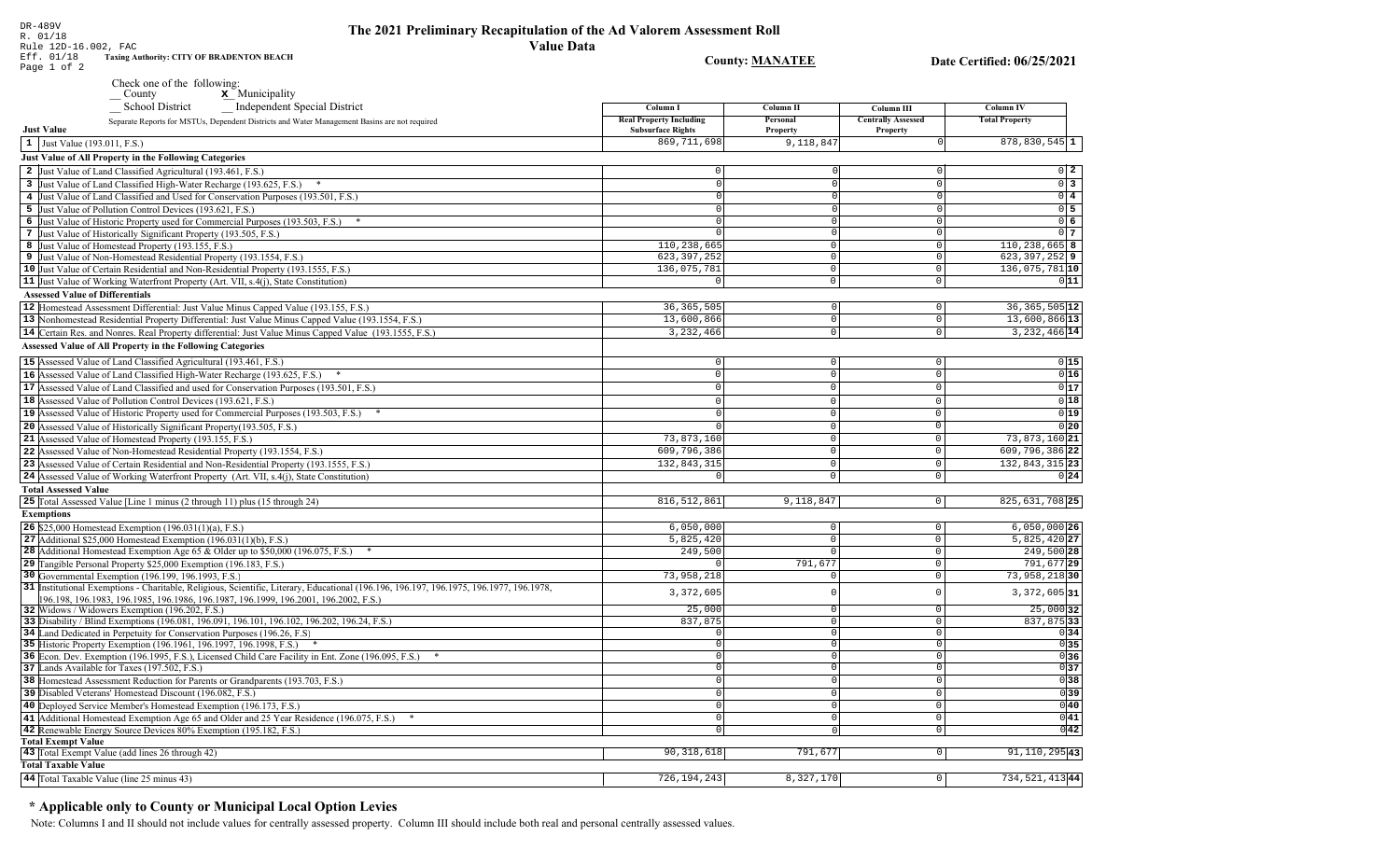### County: **MANATEE**

Date Certified: 06/25/2021

Just Value

### Taxing Authority: CITY OF BRADENTON BEACH

#### Additions/Deletions

|                                                                                      | <b>Just Value</b> | Taxable Value |
|--------------------------------------------------------------------------------------|-------------------|---------------|
| <b>1</b> New Construction                                                            | 10,967,941        | $10,942,681$  |
| Additions                                                                            | 237,804           | 225.634       |
| Annexations                                                                          |                   |               |
| 4 Deletions                                                                          | 2,288,471         | 2,288,471     |
| <b>5</b> Rehabilitative Improvements Increasing Assessed Value by at Least 100%      |                   |               |
| 6 Total TPP Taxable Value in Excess of 115% of Previous Year Total TPP Taxable Value |                   |               |
| 7 Net New Value $(1 + 2 + 3 - 4 + 5 + 6 = 7)$                                        | 8,917,274         | $8,879,844$   |

#### Selected Just Values

| c Value of Subsurface Rights (this amount included in Line 1)<br>I. Page One) 193.481. F.S.<br>Column I.<br> Just |  |
|-------------------------------------------------------------------------------------------------------------------|--|
| t Value of Centrally Assessed Railroad Property Value<br>IJust                                                    |  |
| 10 Just Value of Centrally Assessed Private Car Line Property Value                                               |  |

Note: Sum of items 9 and 10 should equal centrally assessed just value on page 1, line 1, column III.

#### Homestead Portability

| --<br>. . | renti.<br>71n2<br>ranste<br>$^{\circ}$ |     |
|-----------|----------------------------------------|-----|
| --        | entia.                                 | . . |
|           | ונ                                     |     |

|                                     | Column 1      | Column 2                 |
|-------------------------------------|---------------|--------------------------|
|                                     | Real Property | <b>Personal Property</b> |
| <b>Total Parcels or Accounts</b>    | Parcels       | Accounts                 |
| <b>13</b> Total Parcels or Accounts | 1,917         | 240                      |

### Property with Reduced Assessed Value

| 14 Land Classified Agricultural (193.461, F.S.)                                                 |     |  |
|-------------------------------------------------------------------------------------------------|-----|--|
| 15 Land Classified High-Water Recharge (193.625, F.S.)                                          |     |  |
| 16 Land Classified and Used for Conservation Purposes (193.501, F.S.)                           |     |  |
| 17 Pollution Control Devices (193.621, F.S.)                                                    |     |  |
| <b>18</b> Historic Property used for Commercial Purposes (193.503, F.S.) *                      |     |  |
| 19 Historically Significant Property (193.505, F.S.)                                            |     |  |
| <b>20</b> Homestead Property; Parcels with Capped Value (193.155, F.S.)                         | 221 |  |
| 21 Non-Homestead Residential Property; Parcels with Capped Value (193.1554, F.S.)               | 383 |  |
| 22 Certain Residential and Non-Residential Property; Parcels with Capped Value (193.1555, F.S.) | 25  |  |
| 23 Working Waterfront Property (Art. VII, s.4(j), State Constitution)                           |     |  |

#### Other Reductions in Assessed Value

| 24 $\mathbb{L}$<br>Lands Available for Taxes (197.502, F.S.)                      |  |
|-----------------------------------------------------------------------------------|--|
| 25<br>[Homestead Assessment Reduction for Parents or Grandparents (193.703, F.S.) |  |
| 26 Disabled Veterans' Homestead Discount (196.082, F.S.)                          |  |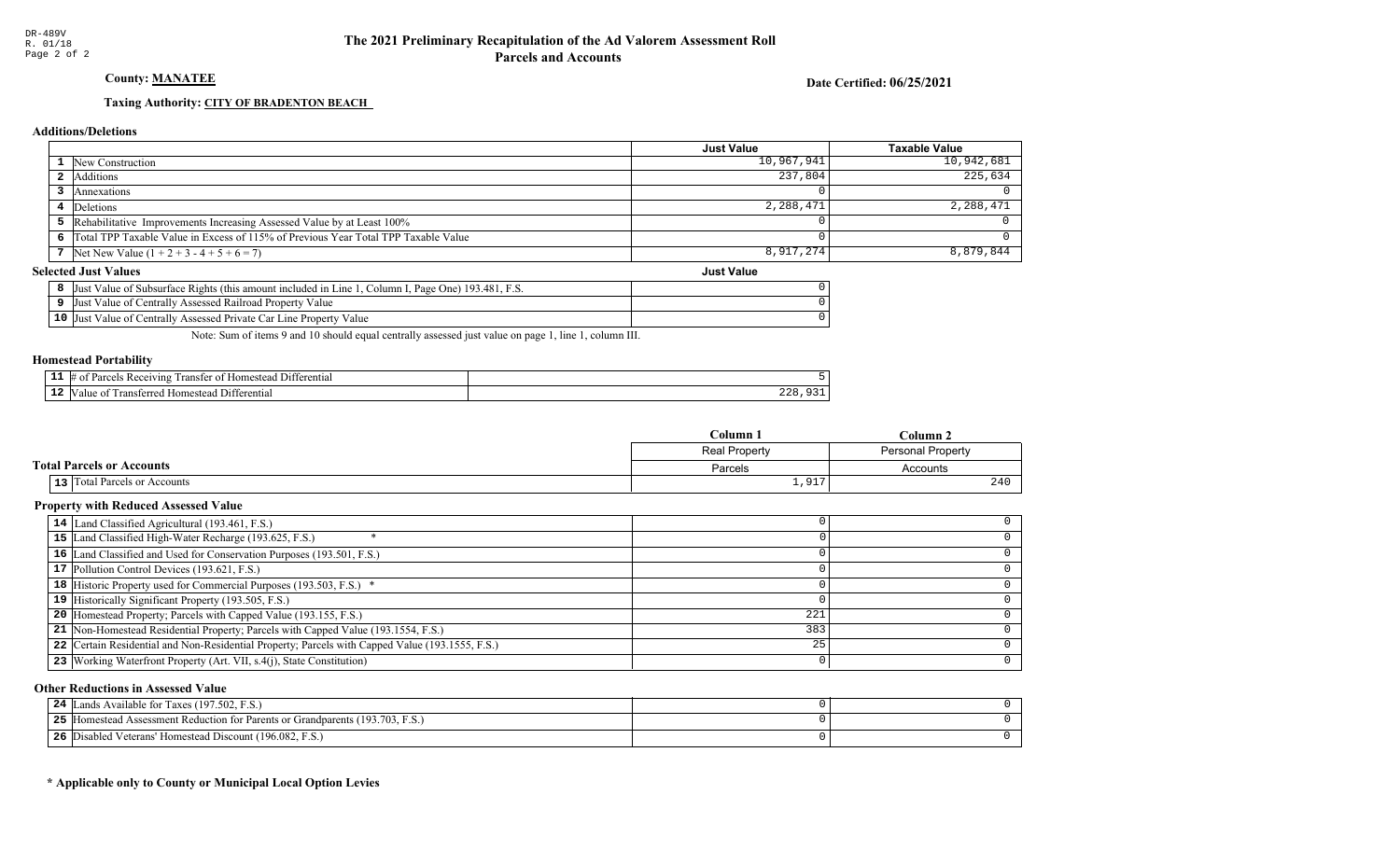### The 2021 Preliminary Recapitulation of the Ad Valorem Assessment Roll **Value Data**

### County MANATEE

4, 158, 672, 748

 $300, 574, 982$ 

Date Certified: 06/25/2021

 $4,459,956,819$ <sup>44</sup>

709,089

| Page 1 of 2                                                                                                                                                                                                                |                                                            | County; <u>MANATEE</u> |                                       | Date Certified: 00/25/2021 |
|----------------------------------------------------------------------------------------------------------------------------------------------------------------------------------------------------------------------------|------------------------------------------------------------|------------------------|---------------------------------------|----------------------------|
| Check one of the following:                                                                                                                                                                                                |                                                            |                        |                                       |                            |
| $\sqrt{\frac{1}{1}}$ County<br>$\boldsymbol{x}$ Municipality<br><b>School District</b><br><b>Independent Special District</b>                                                                                              | Column I                                                   | Column II              | Column III                            | <b>Column IV</b>           |
| Separate Reports for MSTUs, Dependent Districts and Water Management Basins are not required<br><b>Just Value</b>                                                                                                          | <b>Real Property Including</b><br><b>Subsurface Rights</b> | Personal<br>Property   | <b>Centrally Assessed</b><br>Property | <b>Total Property</b>      |
| 1 Just Value (193.011, F.S.)                                                                                                                                                                                               | 5,872,739,400                                              | 336, 370, 976          | 785,903                               | $6, 209, 896, 279$ 1       |
| <b>Just Value of All Property in the Following Categories</b>                                                                                                                                                              |                                                            |                        |                                       |                            |
| 2 Just Value of Land Classified Agricultural (193.461, F.S.)                                                                                                                                                               | 1,855,565                                                  |                        |                                       | 1,855,565 2                |
| 3 Just Value of Land Classified High-Water Recharge (193.625, F.S.) *                                                                                                                                                      |                                                            | $\Omega$               |                                       | $\overline{0}$ 3           |
| 4 Just Value of Land Classified and Used for Conservation Purposes (193.501, F.S.)                                                                                                                                         | $\mathbf 0$                                                |                        | $\Omega$                              | $0\overline{4}$            |
| 5 Just Value of Pollution Control Devices (193.621, F.S.)                                                                                                                                                                  | $\mathbf 0$                                                | 3,934,226              |                                       | 3,934,226 5                |
| 6 Just Value of Historic Property used for Commercial Purposes (193.503, F.S.) *                                                                                                                                           | $\mathbf 0$                                                |                        | $\Omega$                              | 06                         |
| 7 Just Value of Historically Significant Property (193.505, F.S.)                                                                                                                                                          | $\mathbf 0$                                                | $\Omega$               | $\Omega$                              | 0 <sub>7</sub>             |
| 8 Just Value of Homestead Property (193.155, F.S.)                                                                                                                                                                         | 2, 254, 722, 859                                           | $\mathbf 0$            | $\cap$                                | 2, 254, 722, 859 8         |
| 9 Just Value of Non-Homestead Residential Property (193.1554, F.S.)                                                                                                                                                        | 1,492,477,810                                              | $\mathbf 0$            |                                       | $1,492,477,810$ 9          |
| 10 Just Value of Certain Residential and Non-Residential Property (193.1555, F.S.)                                                                                                                                         | 2, 123, 683, 166                                           | $\Omega$               | 493,985                               | 2, 124, 177, 151 10        |
| 11 Just Value of Working Waterfront Property (Art. VII, s.4(j), State Constitution)                                                                                                                                        | $\mathbf 0$                                                | $\Omega$               | $\overline{0}$                        | 011                        |
| <b>Assessed Value of Differentials</b>                                                                                                                                                                                     |                                                            |                        |                                       |                            |
| 12 Homestead Assessment Differential: Just Value Minus Capped Value (193.155, F.S.)                                                                                                                                        | 571,401,520                                                | $\circ$                | $\circ$                               | $571, 401, 520$ 12         |
| 13 Nonhomestead Residential Property Differential: Just Value Minus Capped Value (193.1554, F.S.)                                                                                                                          | 54, 271, 833                                               | $\Omega$               | $\circ$                               | 54, 271, 833 13            |
| 14 Certain Res. and Nonres. Real Property differential: Just Value Minus Capped Value (193.1555, F.S.)                                                                                                                     | 77, 755, 747                                               | $\Omega$               | $\Omega$                              | $77,755,747$ 14            |
| <b>Assessed Value of All Property in the Following Categories</b>                                                                                                                                                          |                                                            |                        |                                       |                            |
|                                                                                                                                                                                                                            |                                                            |                        |                                       |                            |
| 15 Assessed Value of Land Classified Agricultural (193.461, F.S.)                                                                                                                                                          | 68,146                                                     | $\mathsf 0$            | $\mathsf{O}$                          | 68,146 15                  |
| 16 Assessed Value of Land Classified High-Water Recharge (193.625, F.S.) *                                                                                                                                                 | $\Omega$                                                   | $\Omega$               | $\mathbf{0}$                          | 0 16                       |
| 17 Assessed Value of Land Classified and used for Conservation Purposes (193.501, F.S.)                                                                                                                                    | $\mathbf 0$                                                | $\Omega$               | $\mathsf{O}$                          | 0 17                       |
| 18 Assessed Value of Pollution Control Devices (193.621, F.S.)                                                                                                                                                             | $\Omega$                                                   | 393,423                | $\mathbf{0}$                          | 393, 423 18                |
| 19 Assessed Value of Historic Property used for Commercial Purposes (193.503, F.S.)                                                                                                                                        | $\Omega$                                                   | $\Omega$               | $\mathbf{0}$                          | 0 19                       |
| 20 Assessed Value of Historically Significant Property (193.505, F.S.)                                                                                                                                                     | $\Omega$                                                   | $\mathbf 0$            | $\circ$                               | 0 20                       |
| 21 Assessed Value of Homestead Property (193.155, F.S.)                                                                                                                                                                    | 1,683,321,339                                              | $\Omega$               | $\mathsf{O}\xspace$                   | 1,683,321,339 21           |
| 22 Assessed Value of Non-Homestead Residential Property (193.1554, F.S.)                                                                                                                                                   | 1,438,205,977                                              | $\Omega$               | $\Omega$                              | 1, 438, 205, 977 22        |
| 23 Assessed Value of Certain Residential and Non-Residential Property (193.1555, F.S.)                                                                                                                                     | 2,045,927,419                                              | $\mathbf 0$            | 493,985                               | $2,046,421,404$ 23         |
| 24 Assessed Value of Working Waterfront Property (Art. VII, s.4(j), State Constitution)                                                                                                                                    | $\Omega$                                                   | $\mathbf 0$            | $\circ$                               | 0 24                       |
| <b>Total Assessed Value</b>                                                                                                                                                                                                |                                                            |                        |                                       |                            |
| 25 Total Assessed Value [Line 1 minus (2 through 11) plus (15 through 24)                                                                                                                                                  | 5,167,522,881                                              | 332,830,173            | 785,903                               | 5, 501, 138, 957 25        |
| <b>Exemptions</b>                                                                                                                                                                                                          |                                                            |                        |                                       |                            |
| <b>26</b> \$25,000 Homestead Exemption $(196.031(1)(a), F.S.)$                                                                                                                                                             | 268,537,503                                                | $\mathbf 0$            | $\mathsf{O}$                          | 268, 537, 503 26           |
| 27 Additional $$25,000$ Homestead Exemption (196.031(1)(b), F.S.)                                                                                                                                                          | 231,688,692                                                | $\Omega$               | $\mathbf 0$                           | 231,688,692 27             |
| 28 Additional Homestead Exemption Age 65 & Older up to \$50,000 (196.075, F.S.)<br>$\ast$                                                                                                                                  | $\mathbf{0}$                                               | $\Omega$               | $\mathbf{0}$                          | 0 28                       |
| 29 Tangible Personal Property \$25,000 Exemption (196.183, F.S.)                                                                                                                                                           | $\Omega$                                                   | 21,991,468             | 76,814                                | 22,068,282 29              |
| 30 Governmental Exemption (196.199, 196.1993, F.S.)                                                                                                                                                                        | 231, 587, 146                                              | 410,937                | $\mathsf{O}$                          | 231,998,083 30             |
| 31 Institutional Exemptions - Charitable, Religious, Scientific, Literary, Educational (196.196.197, 196.1975, 196.1977, 196.1978,<br>196.198, 196.1983, 196.1985, 196.1986, 196.1987, 196.1999, 196.2001, 196.2002, F.S.) | 248,563,389                                                | 9,850,906              | $\Omega$                              | 258, 414, 295 31           |
| 32 Widows / Widowers Exemption (196.202, F.S.)                                                                                                                                                                             | 801,211                                                    | 1,880                  | $\mathbf{0}$                          | $803,091$ 32               |
| 33 Disability / Blind Exemptions (196.081, 196.091, 196.101, 196.102, 196.202, 196.24, F.S.)                                                                                                                               | 25, 185, 574                                               | $^{\circ}$             | $\circ$                               | 25, 185, 574 33            |
| 34 Land Dedicated in Perpetuity for Conservation Purposes (196.26, F.S.)                                                                                                                                                   | $\overline{0}$                                             | $\Omega$               | $\circ$                               | 0 34                       |
| 35 Historic Property Exemption (196.1961, 196.1997, 196.1998, F.S.) *                                                                                                                                                      | $\mathbb O$                                                | $\Omega$               | 0                                     | 0 35                       |
| 36 Econ. Dev. Exemption (196.1995, F.S.), Licensed Child Care Facility in Ent. Zone (196.095, F.S.)                                                                                                                        | $\Omega$                                                   | $\Omega$               | $\circ$                               | 036                        |
| 37 Lands Available for Taxes (197.502, F.S.)                                                                                                                                                                               | $\overline{0}$                                             | $\mathbf 0$            | 0                                     | 0 37                       |
| 38 Homestead Assessment Reduction for Parents or Grandparents (193.703, F.S.)                                                                                                                                              | $\Omega$                                                   | $\Omega$               | $\circ$                               | $0$ 38                     |
| 39 Disabled Veterans' Homestead Discount (196.082, F.S.)                                                                                                                                                                   | 2,486,618                                                  | $\mathbf 0$            | $\mathbf 0$                           | 2,486,61839                |
| 40 Deployed Service Member's Homestead Exemption (196.173, F.S.)                                                                                                                                                           | $\Omega$                                                   | $\Omega$               | $\Omega$                              | 0 40                       |
| 41 Additional Homestead Exemption Age 65 and Older and 25 Year Residence (196.075, F.S.)                                                                                                                                   | $\Omega$                                                   | $\Omega$               | $\circ$                               | 0 41                       |
| 42 Renewable Energy Source Devices 80% Exemption (195.182, F.S.)                                                                                                                                                           | $\Omega$                                                   | $\Omega$               | $\circ$                               | 0 42                       |
| <b>Total Exempt Value</b>                                                                                                                                                                                                  |                                                            |                        |                                       |                            |
| 43 Total Exempt Value (add lines 26 through 42)                                                                                                                                                                            | 1,008,850,133                                              | 32, 255, 191           | 76,814                                | 1,041,182,13843            |

## \* Applicable only to County or Municipal Local Option Levies

**Total Taxable Value** 

44 Total Taxable Value (line 25 minus 43)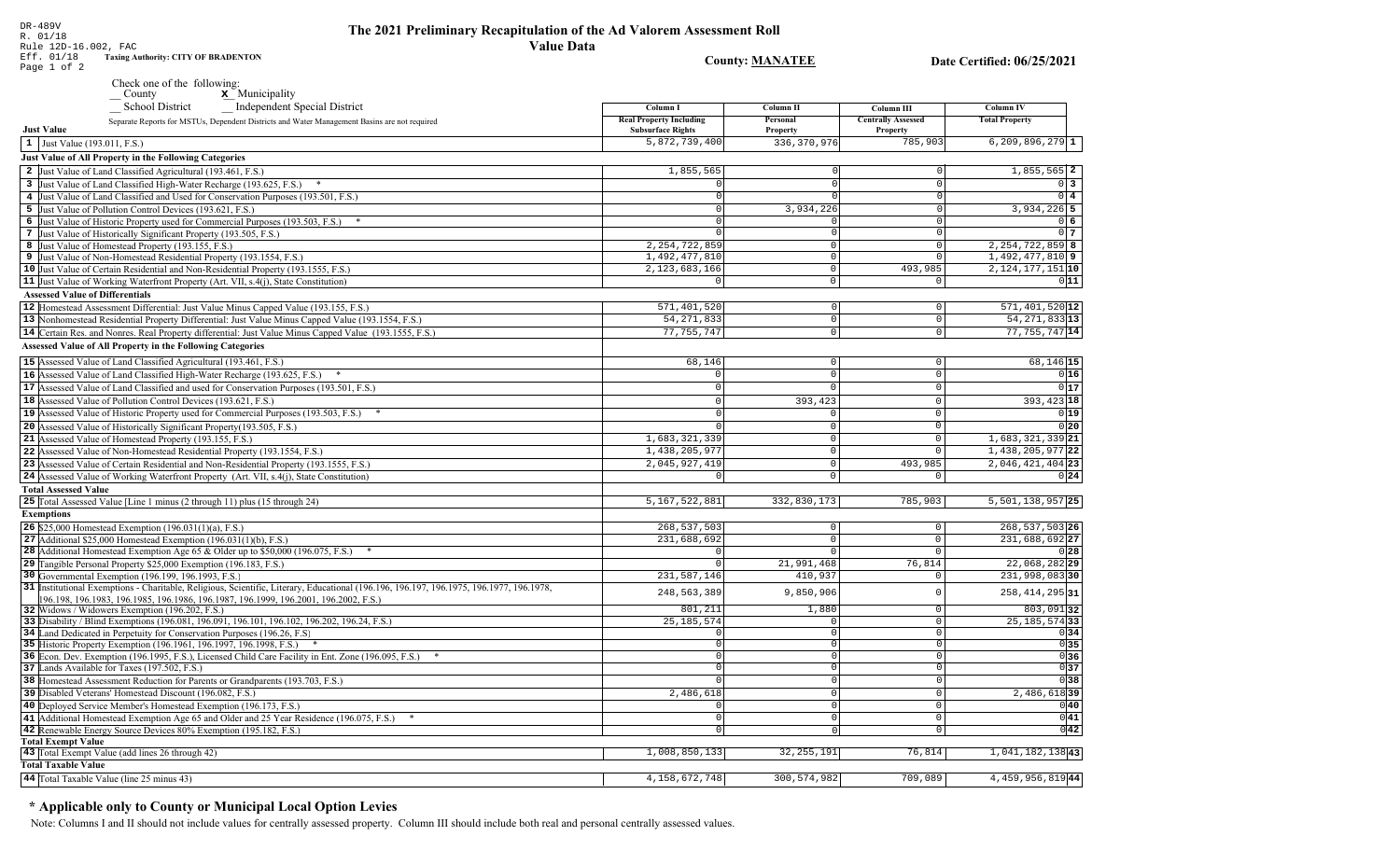### County: **MANATEE**

Date Certified: 06/25/2021

Just Value

### Taxing Authority: CITY OF BRADENTON

#### Additions/Deletions

|                                                                                      | Just Value  | Taxable Value |
|--------------------------------------------------------------------------------------|-------------|---------------|
| <b>1</b> New Construction                                                            | 108,059,042 | 86,247,257    |
| <b>2</b> Additions                                                                   | 5,589,105   | 4,947,872     |
| <b>Annexations</b>                                                                   |             |               |
| 4 Deletions                                                                          | 6,379,488   | 6,379,488     |
| 5 Rehabilitative Improvements Increasing Assessed Value by at Least 100%             |             |               |
| 6 Total TPP Taxable Value in Excess of 115% of Previous Year Total TPP Taxable Value |             |               |
| 7 Net New Value $(1 + 2 + 3 - 4 + 5 + 6 = 7)$                                        | 107,268,659 | 84, 815, 641  |

#### Selected Just Values

| Just Value of Subsurface Rights (this amount included in Line 1, Column I, Page One) 193.481, F.S. | 787 |
|----------------------------------------------------------------------------------------------------|-----|
| Just Value of Centrally Assessed Railroad Property Value                                           |     |
| 10 Just Value of Centrally Assessed Private Car Line Property Value                                |     |

Note: Sum of items 9 and 10 should equal centrally assessed just value on page 1, line 1, column III.

#### Homestead Portability

|     | -11<br>erentia<br>371 n<br>-aomes | $\sim$ $\sim$ $\sim$<br>444 |
|-----|-----------------------------------|-----------------------------|
| . . | ,,<br>וווו<br>enna<br>ำm∗<br>־יי  | --                          |

|                                  | $C$ olumn<br>$Column$ .                          |          |
|----------------------------------|--------------------------------------------------|----------|
|                                  | <b>Real Property</b><br><b>Personal Property</b> |          |
| <b>Total Parcels or Accounts</b> | Parcels                                          | Accounts |
| 13 Total Parcels or Accounts     | 23,132                                           | 248      |

### Property with Reduced Assessed Value

| 14 Land Classified Agricultural (193.461, F.S.)                                                 | ᅩᅩ    |   |
|-------------------------------------------------------------------------------------------------|-------|---|
| 15 Land Classified High-Water Recharge (193.625, F.S.)                                          |       |   |
| 16 Land Classified and Used for Conservation Purposes (193.501, F.S.)                           |       |   |
| 17 Pollution Control Devices (193.621, F.S.)                                                    |       |   |
| 18 Historic Property used for Commercial Purposes (193.503, F.S.) *                             |       |   |
| 19 Historically Significant Property (193.505, F.S.)                                            |       |   |
| <b>20</b> Homestead Property; Parcels with Capped Value (193.155, F.S.)                         | 9,916 |   |
| 21 Non-Homestead Residential Property; Parcels with Capped Value (193.1554, F.S.)               | 3,524 |   |
| 22 Certain Residential and Non-Residential Property; Parcels with Capped Value (193.1555, F.S.) | 503   |   |
| 23 Working Waterfront Property (Art. VII, s.4(j), State Constitution)                           |       | ∩ |

#### Other Reductions in Assessed Value

| Lands Available for Taxes (197.502, F.S.)<br>24                                  |  |
|----------------------------------------------------------------------------------|--|
| 25<br>Homestead Assessment Reduction for Parents or Grandparents (193.703, F.S.) |  |
| 26<br>Disabled Veterans' Homestead Discount (196.082, F.S.)                      |  |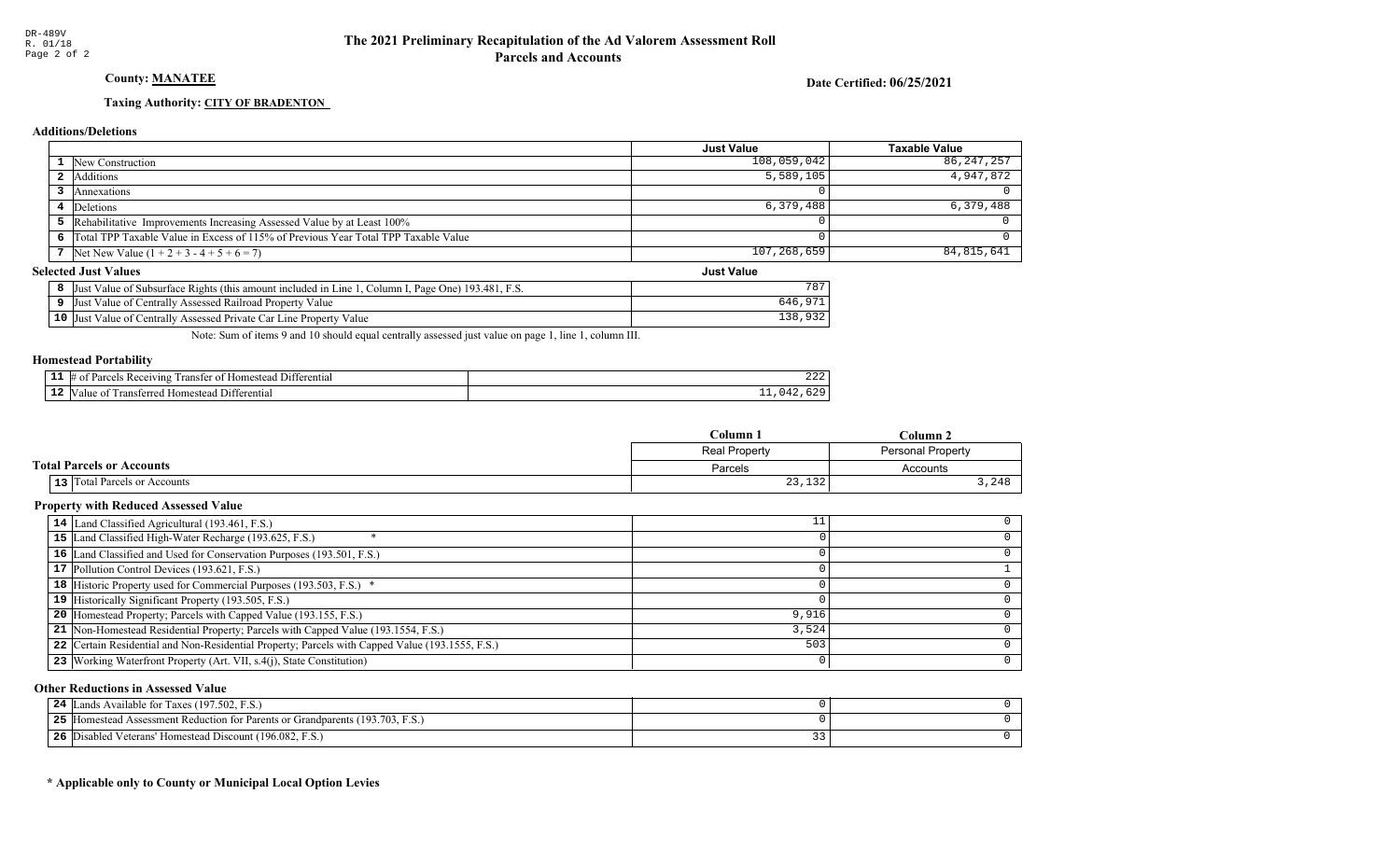Date Certified: 06/25/2021

**County: MANATEE** 

| Rule 12D-16.002, FAC                                        |
|-------------------------------------------------------------|
| Eff. 01/18<br><b>Taxing Authority: CITY OF HOLMES BEACH</b> |
| Page 1 of 2                                                 |

DR-489V<br>R. 01/18

Check one of the following:<br>  $\frac{\mathbf{x}}{\mathbf{y}}$  Municipality

| Independent Special District<br><b>School District</b><br>Separate Reports for MSTUs, Dependent Districts and Water Management Basins are not required                                                                          | Column I<br><b>Real Property Including</b> | Column II<br>Personal | Column III<br><b>Centrally Assessed</b> | <b>Column IV</b><br><b>Total Property</b> |
|---------------------------------------------------------------------------------------------------------------------------------------------------------------------------------------------------------------------------------|--------------------------------------------|-----------------------|-----------------------------------------|-------------------------------------------|
| <b>Just Value</b>                                                                                                                                                                                                               | <b>Subsurface Rights</b>                   | Property              | Property                                |                                           |
| 1 Just Value (193.011, F.S.)                                                                                                                                                                                                    | 2,721,152,198                              | 19,440,548            |                                         | $2,740,592,746$ 1                         |
| Just Value of All Property in the Following Categories                                                                                                                                                                          |                                            |                       |                                         |                                           |
| 2 Just Value of Land Classified Agricultural (193.461, F.S.)                                                                                                                                                                    | $\Omega$                                   | $\Omega$              | U                                       | $0\vert 2$                                |
| 3 Just Value of Land Classified High-Water Recharge (193.625, F.S.)                                                                                                                                                             | $\Omega$                                   | $\overline{0}$        | $\overline{0}$                          | $0\overline{3}$                           |
| 4 Just Value of Land Classified and Used for Conservation Purposes (193.501, F.S.)                                                                                                                                              | $\Omega$                                   | $\Omega$              | $\Omega$                                | $0\sqrt{4}$                               |
| 5 Just Value of Pollution Control Devices (193.621, F.S.)                                                                                                                                                                       | 0                                          | $\Omega$              | $\overline{0}$                          | $0$ 5                                     |
| 6 Just Value of Historic Property used for Commercial Purposes (193.503, F.S.) *                                                                                                                                                | $\Omega$                                   | $\Omega$              | $\Omega$                                | $0\overline{6}$                           |
| 7 Just Value of Historically Significant Property (193.505, F.S.)                                                                                                                                                               | $\cap$                                     | $\Omega$              | $\Omega$                                | 0 <sub>7</sub>                            |
| 8 Just Value of Homestead Property (193.155, F.S.)                                                                                                                                                                              | 827, 213, 088                              | $\overline{0}$        | $\circ$                                 | $827, 213, 088$ 8                         |
| 9 Just Value of Non-Homestead Residential Property (193.1554, F.S.)                                                                                                                                                             | 1,729,916,312                              | $\overline{0}$        | $\circ$                                 | $1,729,916,312$ 9                         |
| 10 Just Value of Certain Residential and Non-Residential Property (193.1555, F.S.)                                                                                                                                              | 164,022,798                                | $\overline{0}$        | $\circ$                                 | 164,022,798 10                            |
| 11 Just Value of Working Waterfront Property (Art. VII, s.4(j), State Constitution)                                                                                                                                             | $\circ$                                    | $\circ$               | $\circ$                                 | 011                                       |
| <b>Assessed Value of Differentials</b>                                                                                                                                                                                          |                                            |                       |                                         |                                           |
| 12 Homestead Assessment Differential: Just Value Minus Capped Value (193.155, F.S.)                                                                                                                                             | 255, 116, 373                              | $\circ$               | $\mathbf 0$                             | $255, 116, 373$ 12                        |
| 13 Nonhomestead Residential Property Differential: Just Value Minus Capped Value (193.1554, F.S.)                                                                                                                               | 20,578,637                                 | $\overline{0}$        | $\circ$                                 | 20,578,637 13                             |
| 14 Certain Res. and Nonres. Real Property differential: Just Value Minus Capped Value (193.1555, F.S.)                                                                                                                          | 20,109,472                                 | $\circ$               | $\circ$                                 | 20, 109, 472 14                           |
| Assessed Value of All Property in the Following Categories                                                                                                                                                                      |                                            |                       |                                         |                                           |
| 15 Assessed Value of Land Classified Agricultural (193.461, F.S.)                                                                                                                                                               | $\circ$                                    | $\mathbf 0$           | $\circ$                                 | 0 15                                      |
|                                                                                                                                                                                                                                 | $\Omega$                                   | $\Omega$              | $\circ$                                 | 0 16                                      |
| 16 Assessed Value of Land Classified High-Water Recharge (193.625, F.S.) *                                                                                                                                                      |                                            |                       |                                         |                                           |
| 17 Assessed Value of Land Classified and used for Conservation Purposes (193.501, F.S.)                                                                                                                                         | $\Omega$                                   | $\Omega$              | $\mathbf 0$                             | 0 17                                      |
| 18 Assessed Value of Pollution Control Devices (193.621, F.S.)                                                                                                                                                                  | $\Omega$                                   | $\circ$               | $\mathbb O$                             | 0 18                                      |
| 19 Assessed Value of Historic Property used for Commercial Purposes (193.503, F.S.) *                                                                                                                                           | $\Omega$                                   | $\overline{0}$        | $\mathbf 0$                             | 0 19                                      |
| 20 Assessed Value of Historically Significant Property (193.505, F.S.)                                                                                                                                                          |                                            | $\overline{0}$        | $\Omega$                                | 0 20                                      |
| 21 Assessed Value of Homestead Property (193.155, F.S.)                                                                                                                                                                         | 572,096,715                                | $\Omega$              | $\Omega$                                | 572,096,715 21                            |
| 22 Assessed Value of Non-Homestead Residential Property (193.1554, F.S.)                                                                                                                                                        | 1,709,337,675                              | $\overline{0}$        | $\mathbf 0$                             | 1,709,337,675 22                          |
| 23 Assessed Value of Certain Residential and Non-Residential Property (193.1555, F.S.)                                                                                                                                          | 143, 913, 326                              | $\overline{0}$        | $\mathbf 0$                             | 143, 913, 326 23                          |
| 24 Assessed Value of Working Waterfront Property (Art. VII, s.4(j), State Constitution)                                                                                                                                         |                                            | $\Omega$              | $\Omega$                                | 0 24                                      |
| <b>Total Assessed Value</b>                                                                                                                                                                                                     |                                            |                       |                                         |                                           |
| 25 Total Assessed Value [Line 1 minus (2 through 11) plus (15 through 24)                                                                                                                                                       | 2, 425, 347, 716                           | 19,440,548            | $\circ$                                 | 2, 444, 788, 264 25                       |
| <b>Exemptions</b>                                                                                                                                                                                                               |                                            |                       |                                         |                                           |
| <b>26</b> \$25,000 Homestead Exemption $(196.031(1)(a), F.S.)$                                                                                                                                                                  | 27,550,000                                 | $\overline{0}$        | $\mathsf{O}$                            | 27,550,000 26                             |
| $\sqrt{27}$ Additional \$25,000 Homestead Exemption (196.031(1)(b), F.S.)                                                                                                                                                       | 27, 477, 489                               | $\Omega$              | $\mathbf 0$                             | 27, 477, 489 27                           |
| 28 Additional Homestead Exemption Age 65 & Older up to \$50,000 (196.075, F.S.)<br>*                                                                                                                                            | 525,000                                    | $\overline{0}$        | $\mathbf 0$                             | 525,000 28                                |
| 29 Tangible Personal Property \$25,000 Exemption (196.183, F.S.)                                                                                                                                                                |                                            | 1,768,726             | $\mathsf{O}\xspace$                     | 1,768,726 29                              |
| 30 Governmental Exemption (196.199, 196.1993, F.S.)                                                                                                                                                                             | 13,406,984                                 | $\Omega$              | $\Omega$                                | 13,406,984 30                             |
| 31 Institutional Exemptions - Charitable, Religious, Scientific, Literary, Educational (196.196, 196.197, 196.1975, 196.1977, 196.1978,<br>196.198, 196.1983, 196.1985, 196.1986, 196.1987, 196.1999, 196.2001, 196.2002, F.S.) | 19, 473, 111                               | $\Omega$              |                                         | 19, 473, 111 31                           |
| 32 Widows / Widowers Exemption (196.202, F.S.)                                                                                                                                                                                  | 99,500                                     | $\overline{0}$        | $\Omega$                                | 99,500 32                                 |
| 33 Disability / Blind Exemptions (196.081, 196.091, 196.101, 196.102, 196.202, 196.24, F.S.)                                                                                                                                    | 2,586,353                                  | $\overline{0}$        | $\circ$                                 | 2,586,353 33                              |
| 34 Land Dedicated in Perpetuity for Conservation Purposes (196.26, F.S.)                                                                                                                                                        | $\Omega$                                   | $\circ$               | $\circ$                                 | 0 34                                      |
| 35 Historic Property Exemption (196.1961, 196.1997, 196.1998, F.S.) *                                                                                                                                                           | $\mathbf 0$                                | $\circ$               | $\Omega$                                | 0 35                                      |
| 36 Econ. Dev. Exemption (196.1995, F.S.), Licensed Child Care Facility in Ent. Zone (196.095, F.S.)                                                                                                                             | 0                                          | $\circ$               | $\Omega$                                | 0 36                                      |
| 37 Lands Available for Taxes (197.502, F.S.)                                                                                                                                                                                    |                                            | $\mathbf 0$           | $\overline{0}$                          | 0 37                                      |
| 38 Homestead Assessment Reduction for Parents or Grandparents (193.703, F.S.)                                                                                                                                                   | 17,931                                     | $\Omega$              | $\cap$                                  | $17,931$ 38                               |
| 39 Disabled Veterans' Homestead Discount (196.082, F.S.)                                                                                                                                                                        | 553,734                                    | $\circ$               | $\mathbb O$                             | 553,734 39                                |
| 40 Deployed Service Member's Homestead Exemption (196.173, F.S.)                                                                                                                                                                | $\Omega$                                   | $\mathbf 0$           | $\circ$                                 | 0 40                                      |
| 41 Additional Homestead Exemption Age 65 and Older and 25 Year Residence (196.075, F.S.)                                                                                                                                        | $\Omega$                                   | $\mathbf 0$           | $\mathsf{O}$                            | 0 41                                      |
| 42 Renewable Energy Source Devices 80% Exemption (195.182, F.S.)                                                                                                                                                                | $\circ$                                    | $\Omega$              | $\circ$                                 | $0\overline{42}$                          |
| <b>Total Exempt Value</b>                                                                                                                                                                                                       |                                            |                       |                                         |                                           |
| 43 Total Exempt Value (add lines 26 through 42)                                                                                                                                                                                 | 91,690,102                                 | 1,768,726             | 0                                       | 93, 458, 828 43                           |
| <b>Total Taxable Value</b>                                                                                                                                                                                                      |                                            |                       |                                         |                                           |
| 44 Total Taxable Value (line 25 minus 43)                                                                                                                                                                                       | 2,333,657,614                              | 17,671,822            | $\circ$                                 | 2, 351, 329, 436 44                       |

### \* Applicable only to County or Municipal Local Option Levies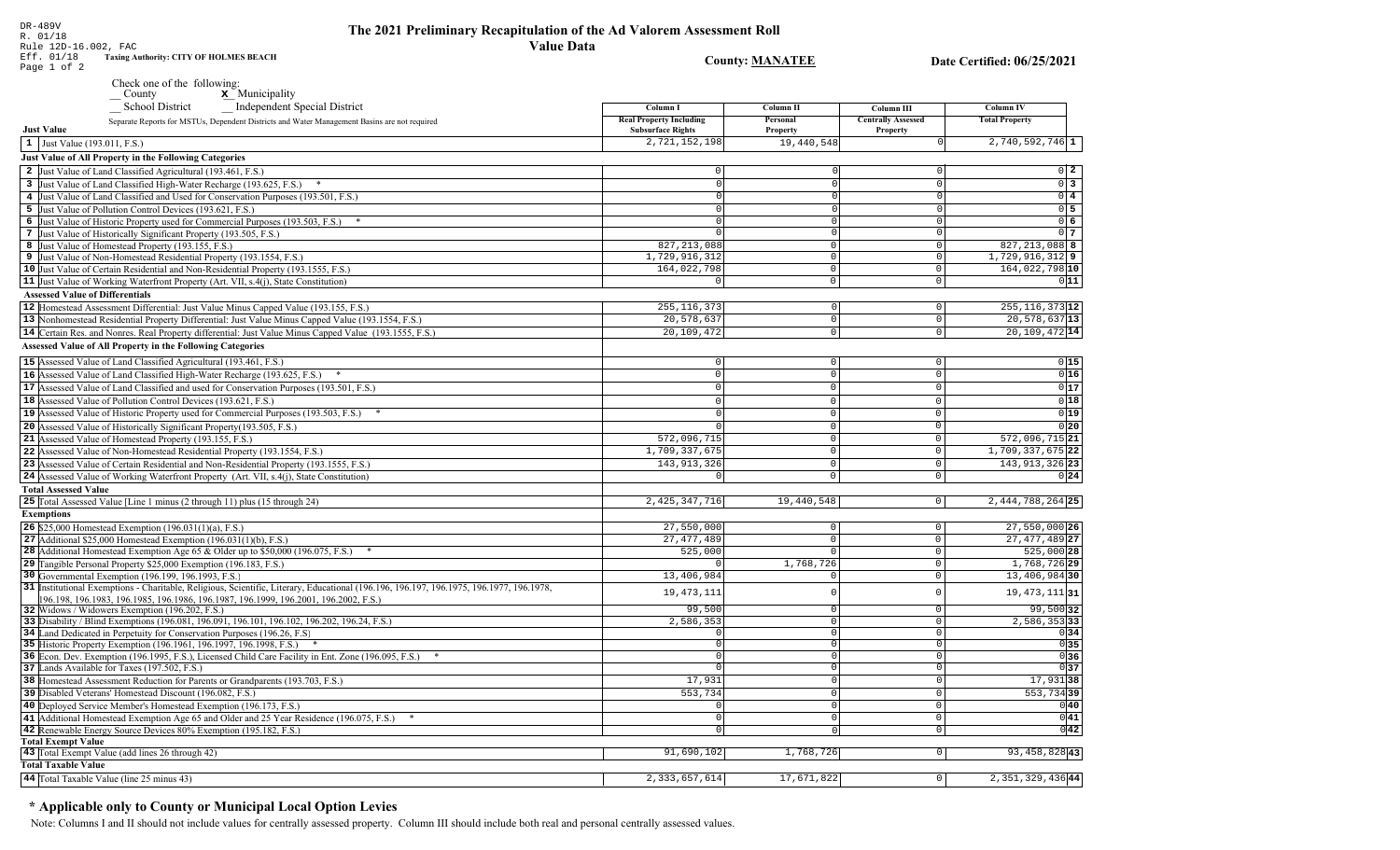### County: **MANATEE**

Date Certified: 06/25/2021

Just Value

### Taxing Authority: CITY OF HOLMES BEACH

#### Additions/Deletions

|                                                                                      | Just Value | <b>Taxable Value</b> |
|--------------------------------------------------------------------------------------|------------|----------------------|
| <b>1</b> New Construction                                                            | 20,483,393 | 20,330,393           |
| Additions                                                                            | 1,800,499  | 1,663,086            |
| Annexations                                                                          |            |                      |
| 4 Deletions                                                                          | 3,702,444  | 3,702,444            |
| 5 Rehabilitative Improvements Increasing Assessed Value by at Least 100%             |            |                      |
| 6 Total TPP Taxable Value in Excess of 115% of Previous Year Total TPP Taxable Value |            |                      |
| 7 Net New Value $(1 + 2 + 3 - 4 + 5 + 6 = 7)$                                        | 18,581,448 | 18,291,035           |

#### Selected Just Values

|                 | ., Page One) 193.481, F.S.<br>Column I.<br>Value of Subsurface Rights (this amount included in Line<br>Just |  |
|-----------------|-------------------------------------------------------------------------------------------------------------|--|
|                 | Just Value of Centrally Assessed Railroad Property Value                                                    |  |
| 10 <sup>7</sup> | Value of Centrally Assessed Private Car Line Property Value<br>Just                                         |  |

Note: Sum of items 9 and 10 should equal centrally assessed just value on page 1, line 1, column III.

#### Homestead Portability

| . . | renti.<br>71n2<br>ranste<br>$^{\circ}$ | --                             |
|-----|----------------------------------------|--------------------------------|
| --  | entia.<br>ונ                           | --<br>$\overline{\phantom{a}}$ |

|                                     | Column 1                                  | Column 2 |  |
|-------------------------------------|-------------------------------------------|----------|--|
|                                     | Real Property<br><b>Personal Property</b> |          |  |
| <b>Total Parcels or Accounts</b>    | Parcels                                   | Accounts |  |
| <b>13</b> Total Parcels or Accounts | 4,407                                     | 302      |  |

### Property with Reduced Assessed Value

| 14 Land Classified Agricultural (193.461, F.S.)                                                 |       |  |
|-------------------------------------------------------------------------------------------------|-------|--|
| 15 Land Classified High-Water Recharge (193.625, F.S.)                                          |       |  |
| 16 Land Classified and Used for Conservation Purposes (193.501, F.S.)                           |       |  |
| 17 Pollution Control Devices (193.621, F.S.)                                                    |       |  |
| 18 Historic Property used for Commercial Purposes (193.503, F.S.) *                             |       |  |
| 19 Historically Significant Property (193.505, F.S.)                                            |       |  |
| <b>20</b> Homestead Property; Parcels with Capped Value (193.155, F.S.)                         | 1,031 |  |
| 21 Non-Homestead Residential Property; Parcels with Capped Value (193.1554, F.S.)               | 558   |  |
| 22 Certain Residential and Non-Residential Property; Parcels with Capped Value (193.1555, F.S.) | 89    |  |
| 23 Working Waterfront Property (Art. VII, s.4(j), State Constitution)                           |       |  |
|                                                                                                 |       |  |

#### Other Reductions in Assessed Value

| ands Available for Taxes (197.502, F.S.)<br>24                                       |  |
|--------------------------------------------------------------------------------------|--|
| 5 [Homestead Assessment Reduction for Parents or Grandparents (193.703, F.S.)<br>25. |  |
| Disabled Veterans' Homestead Discount (196.082, F.S.)<br>26                          |  |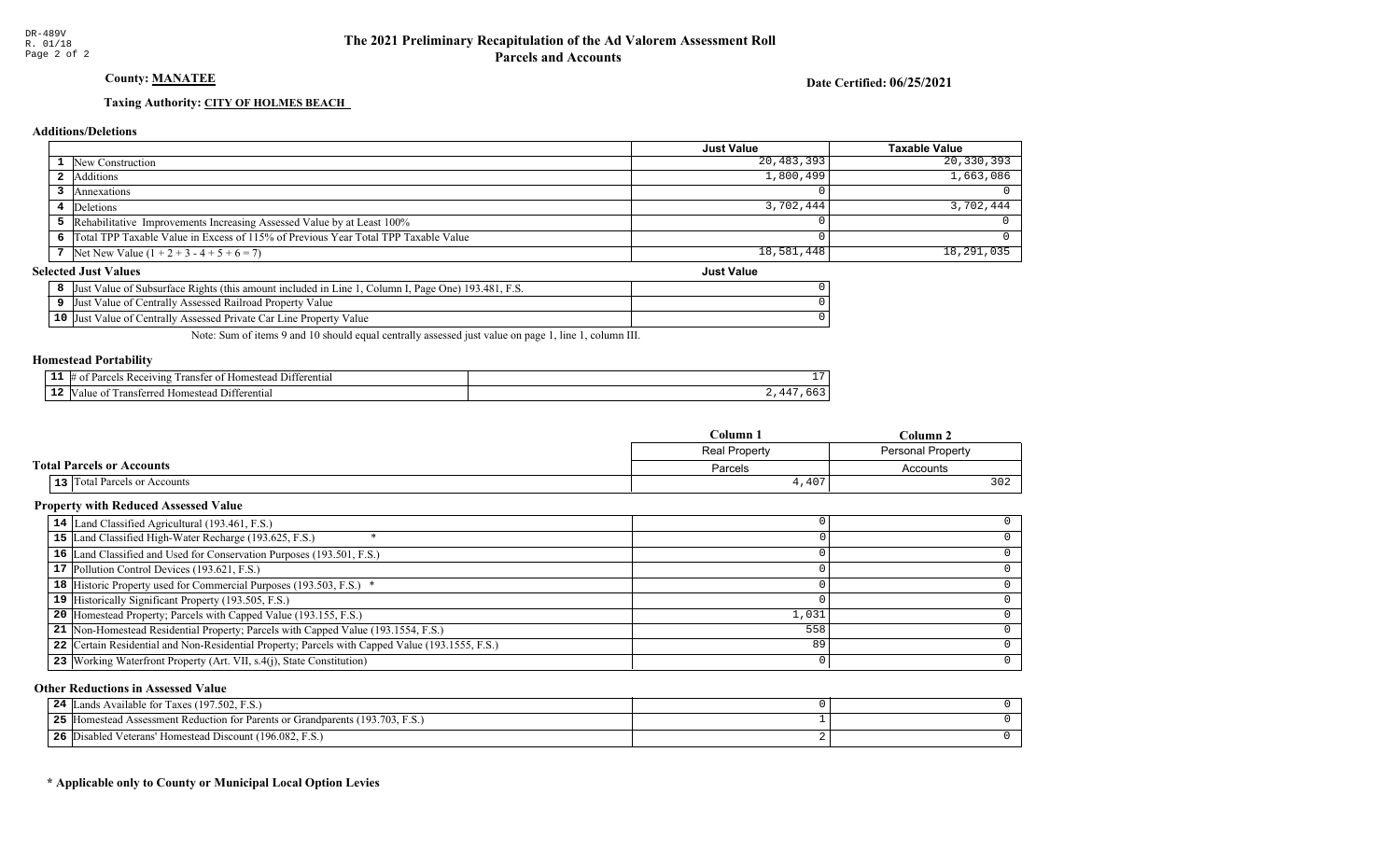Rule 12D-16.002, FAC Eff. 01/18 Taxing Authority: TOWN OF LONGBOAT KEY

Page 1 of 2

DR-489V

 $R. 01/18$ 

| Check one of the following:<br>$\underline{\mathbf{x}}$ Municipality<br>County                                    |                                                            |                             |                                              |                       |
|-------------------------------------------------------------------------------------------------------------------|------------------------------------------------------------|-----------------------------|----------------------------------------------|-----------------------|
| Independent Special District<br><b>School District</b>                                                            | Column <sub>1</sub>                                        | Column II                   | Column III                                   | Column IV             |
| Separate Reports for MSTUs, Dependent Districts and Water Management Basins are not required<br><b>Just Value</b> | <b>Real Property Including</b><br><b>Subsurface Rights</b> | Personal<br><b>Property</b> | <b>Centrally Assessed</b><br><b>Property</b> | <b>Total Property</b> |
| $\vert 1 \vert$ Just Value (193.011, F.S.)                                                                        | 2, 316, 772, 604                                           | 15,140,967                  |                                              | $2,331,913,571$ 1     |
| <b>Just Value of All Property in the Following Categories</b>                                                     |                                                            |                             |                                              |                       |
| 2 Just Value of Land Classified Agricultural (193.461, F.S.)                                                      |                                                            |                             |                                              | $0\vert 2\vert$       |
| 3 Just Value of Land Classified High-Water Recharge (193.625, F.S.)                                               |                                                            |                             |                                              | 0 <sup>3</sup>        |
| 4 Just Value of Land Classified and Used for Conservation Purposes (193.501, F.S.)                                |                                                            |                             |                                              | $0\quad 4$            |
| 5 Just Value of Pollution Control Devices (193.621, F.S.)                                                         |                                                            |                             |                                              | 0 <sub>5</sub>        |
| 6 Just Value of Historic Property used for Commercial Purposes (193.503, F.S.) *                                  |                                                            |                             |                                              | $0\vert 6$            |
| 7 Just Value of Historically Significant Property (193.505, F.S.)                                                 |                                                            |                             |                                              | $0\overline{7}$       |
| 8 Just Value of Homestead Property (193.155, F.S.)                                                                | 823,004,756                                                |                             |                                              | $823,004,756$ 8       |
| 9 Just Value of Non-Homestead Residential Property (193.1554, F.S.)                                               | 1,367,444,495                                              |                             |                                              | $1,367,444,495$ 9     |
| 10 Just Value of Certain Residential and Non-Residential Property (193.1555, F.S.)                                | 126, 323, 353                                              |                             |                                              | $126, 323, 353$ 10    |
| <b>11</b> Just Value of Working Waterfront Property (Art. VII, s.4(j), State Constitution)                        |                                                            |                             |                                              | 011                   |
| <b>Assessed Value of Differentials</b>                                                                            |                                                            |                             |                                              |                       |
| 12 Homestead Assessment Differential: Just Value Minus Capped Value (193.155, F.S.)                               | 193, 351, 560                                              |                             |                                              | $193, 351, 560$ 12    |
| 13 Nonhomestead Residential Property Differential: Just Value Minus Capped Value (193.1554, F.S.)                 | 24,678,300                                                 |                             |                                              | 24,678,300 13         |
| <b>14</b> Certain Res. and Nonres. Real Property differential: Just Value Minus Capped Value (193.1555, F.S.)     | 9,459,654                                                  |                             |                                              | $9,459,654$ 14        |

| $\overline{1}$ Just Value (193.011, F.S.)                                                                                          | 2,316,772,604  | 15, 140, 967 |                     | $2,331,913,571$ 1            |
|------------------------------------------------------------------------------------------------------------------------------------|----------------|--------------|---------------------|------------------------------|
| Just Value of All Property in the Following Categories                                                                             |                |              |                     |                              |
| 2 Just Value of Land Classified Agricultural (193.461, F.S.)                                                                       | $\Omega$       |              | $\Omega$            | $0\vert 2$                   |
| 3 Just Value of Land Classified High-Water Recharge (193.625, F.S.)<br>$\ast$                                                      |                |              | $\Omega$            | $\overline{0}$ 3             |
| 4 Just Value of Land Classified and Used for Conservation Purposes (193.501, F.S.)                                                 | $\Omega$       |              | $\Omega$            | $0\sqrt{4}$                  |
| 5 Just Value of Pollution Control Devices (193.621, F.S.)                                                                          |                |              | $\Omega$            | $0\overline{5}$              |
| 6 Just Value of Historic Property used for Commercial Purposes (193.503, F.S.) *                                                   |                |              | $\mathbf 0$         | $\overline{0}$ 6             |
| 7 Just Value of Historically Significant Property (193.505, F.S.)                                                                  |                | $\Omega$     | $\overline{0}$      | 0 <sub>7</sub>               |
| 8 Just Value of Homestead Property (193.155, F.S.)                                                                                 | 823,004,756    | $\circ$      | $\circ$             | 823,004,756 8                |
| 9 Just Value of Non-Homestead Residential Property (193.1554, F.S.)                                                                | 1,367,444,495  | $\circ$      | $\circ$             | $\overline{1,}367,444,495$ 9 |
| 10 Just Value of Certain Residential and Non-Residential Property (193.1555, F.S.)                                                 | 126, 323, 353  | $\mathbf 0$  | $\circ$             | 126, 323, 353 10             |
| 11 Just Value of Working Waterfront Property (Art. VII, s.4(j), State Constitution)                                                | $\overline{0}$ | $\circ$      | $\circ$             | 011                          |
| <b>Assessed Value of Differentials</b>                                                                                             |                |              |                     |                              |
| 12 Homestead Assessment Differential: Just Value Minus Capped Value (193.155, F.S.)                                                | 193, 351, 560  | 0            | 0                   | 193, 351, 560 12             |
| 13 Nonhomestead Residential Property Differential: Just Value Minus Capped Value (193.1554, F.S.)                                  | 24,678,300     | $\mathbb O$  | 0                   | 24,678,300 13                |
| 14 Certain Res. and Nonres. Real Property differential: Just Value Minus Capped Value (193.1555, F.S.)                             | 9,459,654      | $\circ$      | $\mathbf 0$         | $9,459,654$ 14               |
| Assessed Value of All Property in the Following Categories                                                                         |                |              |                     |                              |
|                                                                                                                                    |                |              |                     |                              |
| 15 Assessed Value of Land Classified Agricultural (193.461, F.S.)                                                                  | $\circ$        | 0            | 0                   | 0 15                         |
| 16 Assessed Value of Land Classified High-Water Recharge (193.625, F.S.)                                                           | $\mathsf 0$    | $\mathbf 0$  | $\mathbf 0$         | 0 16                         |
| 17 Assessed Value of Land Classified and used for Conservation Purposes (193.501, F.S.)                                            | $\mathbf{0}$   | $\Omega$     | 0                   | 0 17                         |
| 18 Assessed Value of Pollution Control Devices (193.621, F.S.)                                                                     | $\Omega$       | $\Omega$     | $\mathbf 0$         | 0 18                         |
| 19 Assessed Value of Historic Property used for Commercial Purposes (193.503, F.S.) *                                              | $\Omega$       | $\Omega$     | $\mathsf 0$         | 0 19                         |
| 20 Assessed Value of Historically Significant Property(193.505, F.S.)                                                              |                | $\mathbf 0$  | $\mathsf 0$         | 0 20                         |
| 21 Assessed Value of Homestead Property (193.155, F.S.)                                                                            | 629,653,196    | $\mathbf 0$  | $\mathsf 0$         | 629, 653, 196 21             |
| 22 Assessed Value of Non-Homestead Residential Property (193.1554, F.S.)                                                           | 1,342,766,195  | $\mathbf 0$  | $\mathbb O$         | 1, 342, 766, 195 22          |
| 23 Assessed Value of Certain Residential and Non-Residential Property (193.1555, F.S.)                                             | 116,863,699    | $\mathbb O$  | $\mathbb O$         | 116,863,699 23               |
| 24 Assessed Value of Working Waterfront Property (Art. VII, s.4(j), State Constitution)                                            | $\mathbf 0$    | 0            | $\mathbf 0$         | 0 24                         |
| <b>Total Assessed Value</b>                                                                                                        |                |              |                     |                              |
| 25 Total Assessed Value [Line 1 minus (2 through 11) plus (15 through 24)                                                          | 2,089,283,090  | 15,140,967   | 0                   | 2, 104, 424, 057 25          |
| <b>Exemptions</b>                                                                                                                  |                |              |                     |                              |
| <b>26</b> \$25,000 Homestead Exemption $(196.031(1)(a), F.S.)$                                                                     | 24, 250, 360   | 0            | $\circ$             | 24, 250, 360 26              |
| 27 Additional \$25,000 Homestead Exemption $(196.031(1)(b), F.S.)$                                                                 | 24, 184, 302   | $\mathbb O$  | $\overline{0}$      | 24, 184, 302 27              |
| <b>28</b> Additional Homestead Exemption Age 65 & Older up to \$50,000 (196.075, F.S.)                                             | 200,000        | $\mathbf 0$  | $\circ$             | 200,000 28                   |
| 29 Tangible Personal Property \$25,000 Exemption (196.183, F.S.)                                                                   |                | 927,046      | $\mathsf 0$         | $927,046$ 29                 |
| 30 Governmental Exemption (196.199, 196.1993, F.S.)                                                                                | 20,405,418     | $\Omega$     | $\mathsf 0$         | $20,405,418$ 30              |
| 31 Institutional Exemptions - Charitable, Religious, Scientific, Literary, Educational (196.196.197, 196.1975, 196.1977, 196.1978, | 12,705,937     | $\Omega$     | $\mathsf 0$         | 12,705,937 31                |
| 196.198, 196.1983, 196.1985, 196.1986, 196.1987, 196.1999, 196.2001, 196.2002, F.S.)                                               |                |              |                     |                              |
| 32 Widows / Widowers Exemption (196.202, F.S.)                                                                                     | 89,500         | 0            | $\mathsf{O}$        | 89,500 32                    |
| 33 Disability / Blind Exemptions (196.081, 196.091, 196.101, 196.102, 196.202, 196.24, F.S.)                                       | 4,056,331      | $\mathbf 0$  | $\mathbf 0$         | 4,056,33133                  |
| 34 Land Dedicated in Perpetuity for Conservation Purposes (196.26, F.S.                                                            | $^{\circ}$     | $\mathbf 0$  | $\mathsf{O}$        | 0 34                         |
| 35 Historic Property Exemption (196.1961, 196.1997, 196.1998, F.S.) *                                                              | 0              | $\mathbf 0$  | 0                   | 0 35                         |
| 36 Econ. Dev. Exemption (196.1995, F.S.), Licensed Child Care Facility in Ent. Zone (196.095, F.S.)                                | $\mathbf 0$    | $\Omega$     | 0                   | 036                          |
| 37 Lands Available for Taxes (197.502, F.S.)                                                                                       | $\Omega$       | $\Omega$     | $\mathsf{O}\xspace$ | 0 37                         |
| 38 Homestead Assessment Reduction for Parents or Grandparents (193.703, F.S.)                                                      |                | $\Omega$     | 0                   | 0 38                         |
| 39 Disabled Veterans' Homestead Discount (196.082, F.S.)                                                                           | 727,582        | $\mathbf 0$  | $\mathsf 0$         | $727,582$ 39                 |
| 40 Deployed Service Member's Homestead Exemption (196.173, F.S.)                                                                   | $\mathbf 0$    | $\circ$      | 0                   | $ 0 $ 40                     |
| 41 Additional Homestead Exemption Age 65 and Older and 25 Year Residence (196.075, F.S.)                                           | $\mathbf 0$    | $\Omega$     | 0                   | $\overline{0}$ 41            |
| 42 Renewable Energy Source Devices 80% Exemption (195.182, F.S.)                                                                   | $\mathbf 0$    |              | $\mathbf 0$         | 0 42                         |
| <b>Total Exempt Value</b><br>43 Total Exempt Value (add lines 26 through 42)                                                       | 86,619,430     | 927,046      | $\overline{0}$      | 87, 546, 476 43              |
|                                                                                                                                    |                |              |                     |                              |

| TUMI EAUIIPU TAIUU                                   |                |            |  |
|------------------------------------------------------|----------------|------------|--|
| Exempt Value (add lines 26 through 42)<br>$43$ Total | ,430<br>86,619 | 927,046    |  |
| <b>Total Taxable Value</b>                           |                |            |  |
| 44 Total Taxable Value (line 25 minus 43)            | 2,002,663,660  | 14,213,921 |  |
|                                                      |                |            |  |

### \* Applicable only to County or Municipal Local Option Levies

Note: Columns I and II should not include values for centrally assessed property. Column III should include both real and personal centrally assessed values.

 $\boxed{2,016,877,58144}$ 

**County: MANATEE**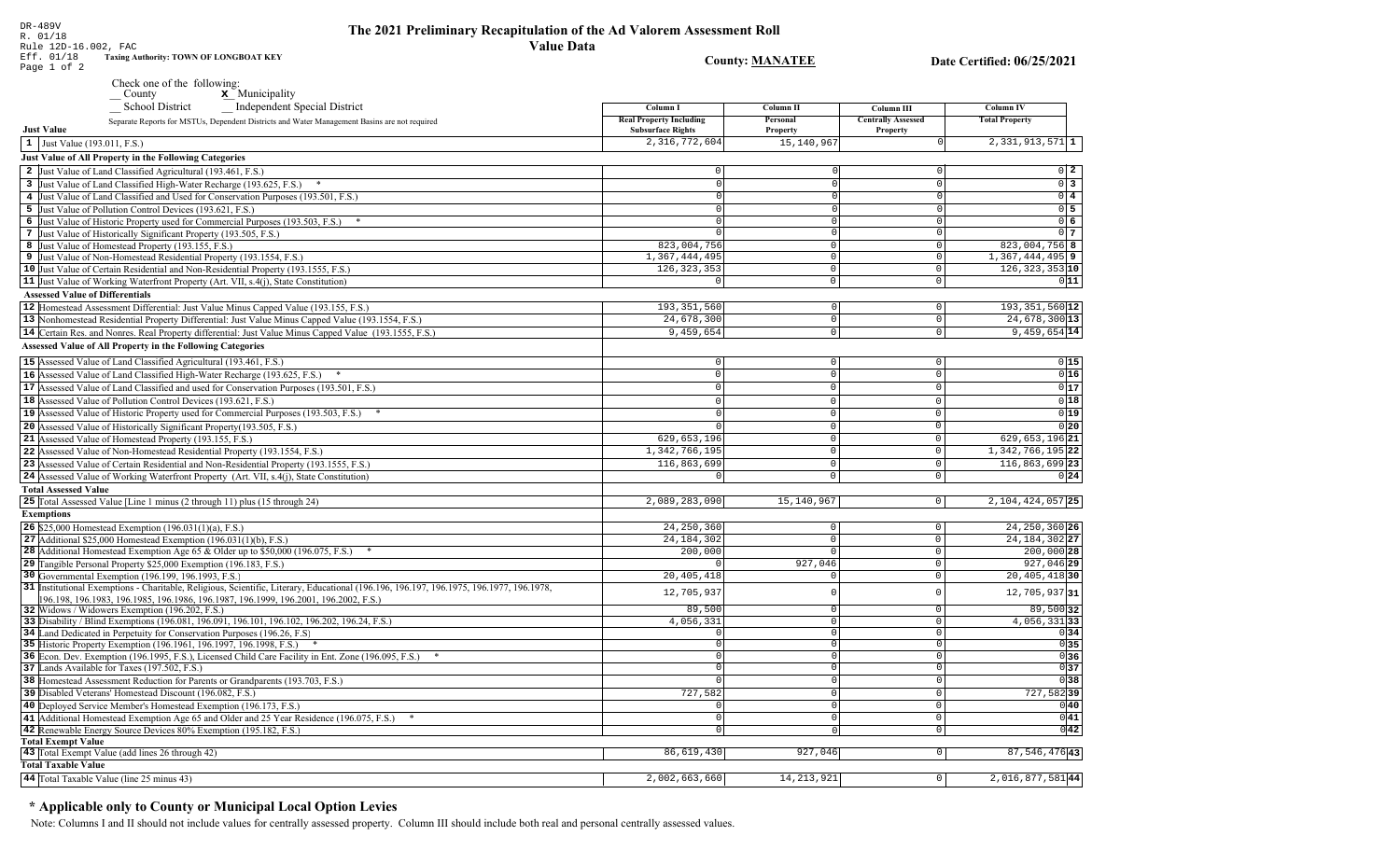### County: **MANATEE**

Date Certified: 06/25/2021

Just Value

### Taxing Authority: **TOWN OF LONGBOAT KEY**

#### Additions/Deletions

|                                                                                      | <b>Just Value</b> | Taxable Value |
|--------------------------------------------------------------------------------------|-------------------|---------------|
| 1 New Construction                                                                   | 15,506,038        | 15,306,038    |
| 2 Additions                                                                          | 1,281,912         | 1, 266, 382   |
| Annexations                                                                          |                   |               |
| 4 Deletions                                                                          | 2,544,187         | 2,544,187     |
| 5 Rehabilitative Improvements Increasing Assessed Value by at Least 100%             |                   |               |
| 6 Total TPP Taxable Value in Excess of 115% of Previous Year Total TPP Taxable Value |                   |               |
| 7 Net New Value $(1 + 2 + 3 - 4 + 5 + 6 = 7)$                                        | 14, 243, 763      | $14,028,233$  |

#### Selected Just Values

| t Value of Subsurface Rights (this amount included in Line 1<br>I. Page One) 193.481. F.S.<br>Column I.<br>IJust |  |
|------------------------------------------------------------------------------------------------------------------|--|
| Just Value of Centrally Assessed Railroad Property Value                                                         |  |
| 10 Just Value of Centrally Assessed Private Car Line Property Value                                              |  |

Note: Sum of items 9 and 10 should equal centrally assessed just value on page 1, line 1, column III.

#### Homestead Portability

| - -<br>. . | entia:<br>71 n c       | ᅩ |
|------------|------------------------|---|
| - 4        | entiai<br>-115<br>,,,, |   |

|                                     | Column 1      | Column 2        |
|-------------------------------------|---------------|-----------------|
|                                     | Real Property |                 |
| <b>Total Parcels or Accounts</b>    | Parcels       | Accounts        |
| <b>13</b> Total Parcels or Accounts | 3,749         | 18 <sup>7</sup> |

### Property with Reduced Assessed Value

| 14 Land Classified Agricultural (193.461, F.S.)                                                 |     |  |
|-------------------------------------------------------------------------------------------------|-----|--|
| 15 Land Classified High-Water Recharge (193.625, F.S.)                                          |     |  |
| 16 Land Classified and Used for Conservation Purposes (193.501, F.S.)                           |     |  |
| 17 Pollution Control Devices (193.621, F.S.)                                                    |     |  |
| 18 Historic Property used for Commercial Purposes (193.503, F.S.) *                             |     |  |
| 19 Historically Significant Property (193.505, F.S.)                                            |     |  |
| <b>20</b> Homestead Property; Parcels with Capped Value (193.155, F.S.)                         | 856 |  |
| 21 Non-Homestead Residential Property; Parcels with Capped Value (193.1554, F.S.)               | 332 |  |
| 22 Certain Residential and Non-Residential Property; Parcels with Capped Value (193.1555, F.S.) | 26  |  |
| 23 Working Waterfront Property (Art. VII, s.4(j), State Constitution)                           |     |  |
|                                                                                                 |     |  |

#### Other Reductions in Assessed Value

| ands Available for Taxes (197.502, F.S.)<br>24                                       |  |
|--------------------------------------------------------------------------------------|--|
| 5 [Homestead Assessment Reduction for Parents or Grandparents (193.703, F.S.)<br>25. |  |
| Disabled Veterans' Homestead Discount (196.082, F.S.)<br>26                          |  |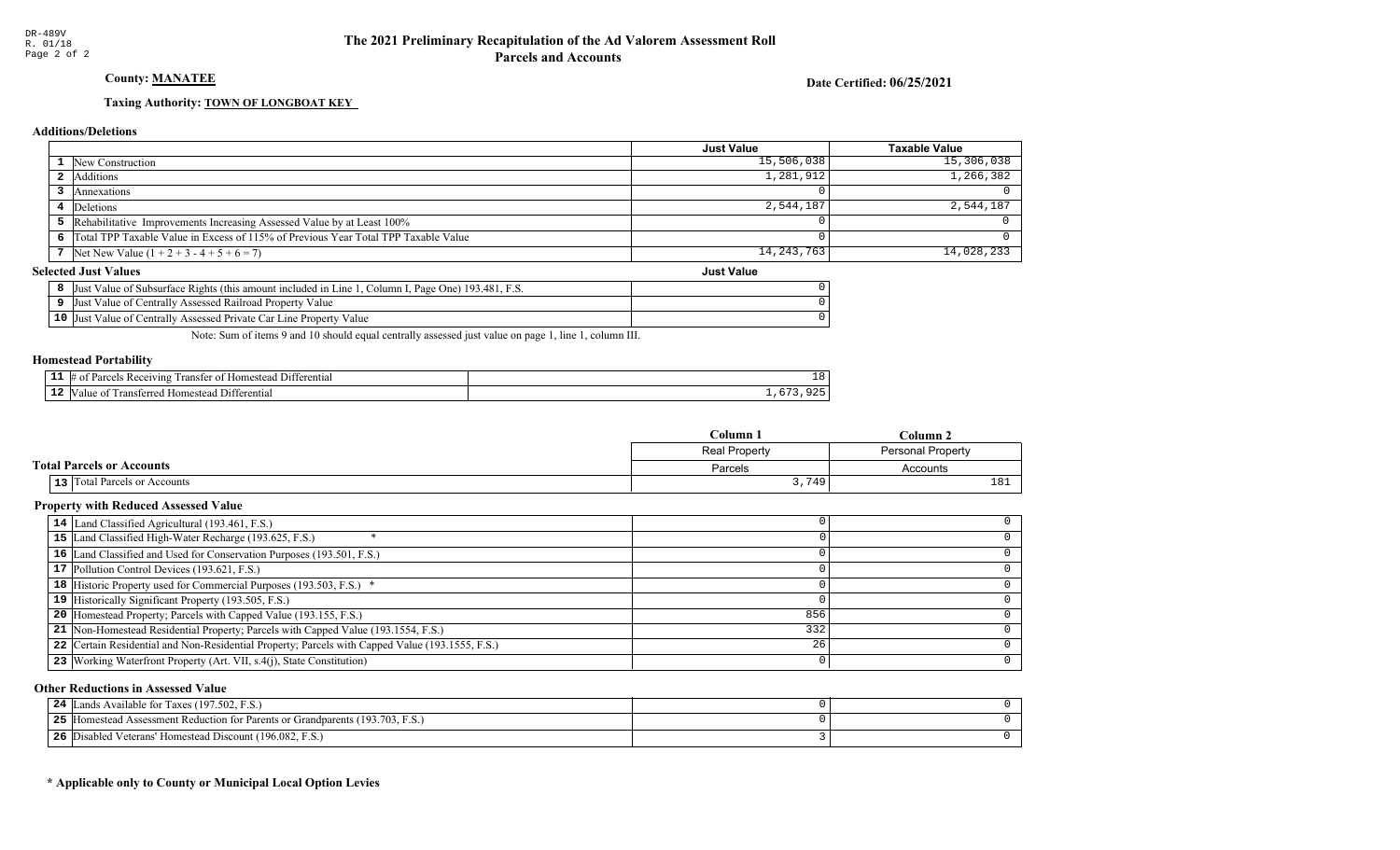### The 2021 Preliminary Recapitulation of the Ad Valorem Assessment Roll **Value Data**

**Taxing Authority: CITY OF PALMETTO County: MANATEE** Date Certified: 06/25/2021 Page 1 of 2 Check one of the following:  $\underline{\mathbf{x}}$  Municipality County School District Independent Special District Column I **Column II** Column III **Column IV Real Property Including** Personal **Centrally Assessed Total Property** Separate Reports for MSTUs, Dependent Districts and Water Management Basins are not required **Just Value Subsurface Rights** Property Property 1,483,153,009 61,584,520  $950, 96'$  $1,545,688,496$ <sup>1</sup>  $\vert 1 \vert$  Just Value (193.011, F.S.) **Just Value of All Property in the Following Categories** 2 Just Value of Land Classified Agricultural (193.461, F.S.) 5,158,720  $5.158.720$  2 3 Just Value of Land Classified High-Water Recharge (193.625, F.S.) \*  $\Omega$  $0<sup>3</sup>$ 4 Just Value of Land Classified and Used for Conservation Purposes (193.501, F.S.)  $\overline{0}$  4 5 Just Value of Pollution Control Devices (193.621, F.S.) 19,130  $19,130$  5 6 Just Value of Historic Property used for Commercial Purposes (193.503, F.S.) \* 06 7 Just Value of Historically Significant Property (193.505, F.S.)  $0<sub>7</sub>$  $\Omega$ 611.708.274 611,708,274 8 8 Just Value of Homestead Property (193.155, F.S.)  $\cap$  $343, 254, 517$  9 343, 254, 517 9 Just Value of Non-Homestead Residential Property (193.1554, F.S.)  $\Omega$ 10 Just Value of Certain Residential and Non-Residential Property (193.1555, F.S.) 523,031,498 596,565  $523,628,063$  10  $\circ$ 11 Just Value of Working Waterfront Property (Art. VII, s.4(j), State Constitution)  $\overline{\circ}$  $011$ **Assessed Value of Differentials** 144, 172, 149 144, 172, 149 12 12 Homestead Assessment Differential: Just Value Minus Capped Value (193.155, F.S.)  $\Omega$  $11,567,948$ <sup>13</sup> 13 Nonhomestead Residential Property Differential: Just Value Minus Capped Value (193.1554, F.S.) 11,567,948  $\mathbb O$ 14 Certain Res. and Nonres. Real Property differential: Just Value Minus Capped Value (193.1555, F.S.) 20,698,537  $\overline{0}$  $20,698,537$  14 **Assessed Value of All Property in the Following Categories** 15 Assessed Value of Land Classified Agricultural (193.461, F.S.) 125,541  $\Omega$  $\Omega$  $125,541$  15 16 Assessed Value of Land Classified High-Water Recharge (193.625, F.S.)  $0|16|$  $\Omega$  $\Omega$  $\Omega$  $0|17$ **17** Assessed Value of Land Classified and used for Conservation Purposes (193.501, F.S.)  $|0|$  $\Omega$  $\overline{0}$ 18 Assessed Value of Pollution Control Devices (193.621, F.S.)  $1.913$  $1,913$  18  $\Omega$ 19 Assessed Value of Historic Property used for Commercial Purposes (193.503, F.S.) \*  $\Omega$  $0|19|$ 20 Assessed Value of Historically Significant Property (193.505, F.S.)  $0|20|$  $\cap$  $\Omega$ 467, 536, 125 21 Assessed Value of Homestead Property (193.155, F.S.) 467, 536, 125 21  $\cap$ 22 Assessed Value of Non-Homestead Residential Property (193.1554, F.S.) 331,686,569  $\Omega$ 331,686,569 22 502, 332, 961 596,565 502,929,526 23 23 Assessed Value of Certain Residential and Non-Residential Property (193.1555, F.S.)  $\cap$ 24 Assessed Value of Working Waterfront Property (Art. VII, s.4(j), State Constitution)  $0|24|$  $\mathbf{0}$ **Total Assessed Value** 25 Total Assessed Value [Line 1 minus (2 through 11) plus (15 through 24) 1,301,681,196 61,567,303 950,967 1, 364, 199, 466 25 **Exemptions** 64.362.842 **26** \$25,000 Homestead Exemption  $(196.031(1)(a), F.S.)$ 64, 362, 842 26  $\Omega$ 27 Additional \$25,000 Homestead Exemption  $(196.031(1)(b), F.S.)$ 54,809,109  $\Omega$ 54,809,109 27 28 Additional Homestead Exemption Age 65 & Older up to \$50,000 (196.075, F.S.) \*  $\cap$  $0|28|$ 29 Tangible Personal Property \$25,000 Exemption (196.183, F.S.)  $6,414,416$ 107,706  $6,522,122$  29 30 Governmental Exemption (196.199, 196.1993, F.S.)  $101.811.458$ 101,811,458 30 31 Institutional Exemptions - Charitable, Religious, Scientific, Literary, Educational (196.196, 196.197, 196.1977, 196.1977, 196.1978, 88,055,545 2,310,670 90, 366, 215 31  $\Omega$ 196.198, 196.1983, 196.1985, 196.1986, 196.1987, 196.1999, 196.2001, 196.2002, F.S.) 169,500  $1.070$ 170,570 32 32 Widows / Widowers Exemption (196.202, F.S.)  $\Omega$ 33 Disability / Blind Exemptions (196.081, 196.091, 196.101, 196.102, 196.202, 196.24, F.S.) 6,607,639 920  $\overline{0}$  $6,608,559$  33 34 Land Dedicated in Perpetuity for Conservation Purposes (196.26, F.S)  $\cap$  $\overline{\circ}$  $0|34|$  $\cap$  $\begin{array}{c|c}\n\hline\n0 & 35 \\
\hline\n0 & 36\n\end{array}$ 35 Historic Property Exemption (196.1961, 196.1997, 196.1998, F.S.) \*  $\Omega$  $\circ$ 36 Econ. Dev. Exemption (196.1995, F.S.), Licensed Child Care Facility in Ent. Zone (196.095, F.S.) \*  $\sqrt{ }$  $\overline{0}$ 37 Lands Available for Taxes (197.502, F.S.)  $\overline{0}$  $0|37$ 38 Homestead Assessment Reduction for Parents or Grandparents (193.703, F.S.)  $\sqrt{38}$ 0 771,958 771,95839 39 Disabled Veterans' Homestead Discount (196.082, F.S.)  $\Omega$ 40 Deployed Service Member's Homestead Exemption (196.173, F.S.)  $\overline{0}$  $0|40|$  $\Omega$  $0|41|$ 41 Additional Homestead Exemption Age 65 and Older and 25 Year Residence (196.075, F.S.) \*  $\overline{0}$  $\Omega$  $\overline{0|42|}$ 42 Renewable Energy Source Devices 80% Exemption (195.182, F.S.)  $\overline{0}$  $\overline{0}$ **Total Exempt Value** 

43 Total Exempt Value (add lines 26 through 42) 316, 588, 051  $8,727,076$  $107,706$  $325, 422, 833$  43 **Total Taxable Value** 44 Total Taxable Value (line 25 minus 43) 985,093,145 52,840,227 843,261 1,038,776,63344

### \* Applicable only to County or Municipal Local Option Levies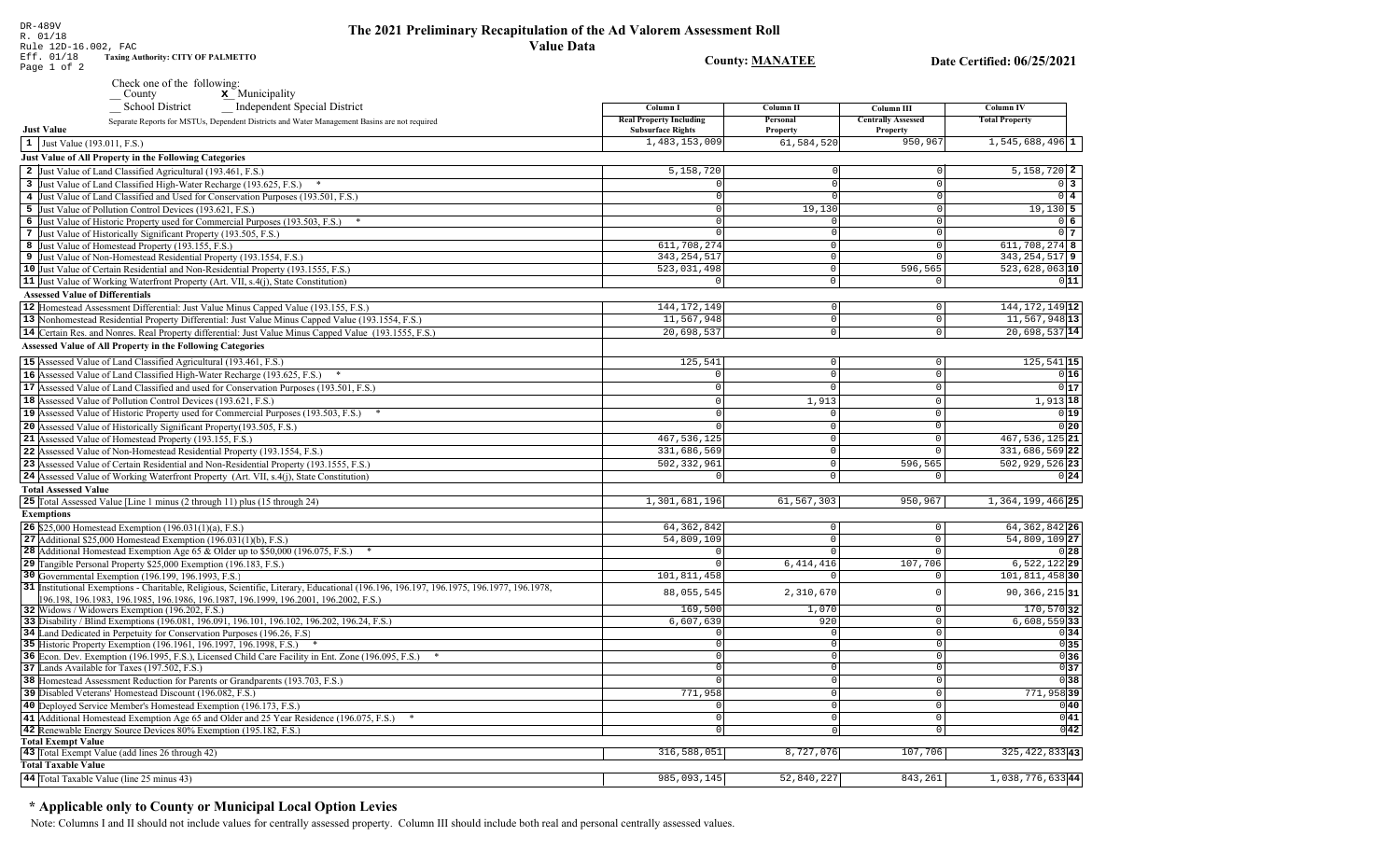### County: **MANATEE**

Date Certified: 06/25/2021

Just Value

### Taxing Authority: CITY OF PALMETTO

#### Additions/Deletions

|                                                                                      | <b>Just Value</b> | Taxable Value |
|--------------------------------------------------------------------------------------|-------------------|---------------|
| 1 New Construction                                                                   | 35, 373, 353      | 18,605,288    |
| 2 Additions                                                                          | 2,605,186         | 2,101,198     |
| Annexations                                                                          |                   |               |
| 4 Deletions                                                                          | 809,166           | 809, 166      |
| 5 Rehabilitative Improvements Increasing Assessed Value by at Least 100%             |                   |               |
| 6 Total TPP Taxable Value in Excess of 115% of Previous Year Total TPP Taxable Value |                   |               |
| 7 Net New Value $(1 + 2 + 3 - 4 + 5 + 6 = 7)$                                        | 37,169,373        | $19,897,320$  |

#### Selected Just Values

| Just Value of Subsurface Rights (this amount included in Line 1, Column I, Page One) 193.481, F.S. |     |
|----------------------------------------------------------------------------------------------------|-----|
| Just Value of Centrally Assessed Railroad Property Value                                           |     |
| 10 Just Value of Centrally Assessed Private Car Line Property Value                                | 196 |

Note: Sum of items 9 and 10 should equal centrally assessed just value on page 1, line 1, column III.

#### Homestead Portability

| - -<br>. . | rentia.<br>$+11$<br>vins<br>. .<br>ane.<br>.me<br>ан<br> |                      |
|------------|----------------------------------------------------------|----------------------|
| -44        | "<br>entia<br>. ımer<br>,,,,                             | $\bigcap$<br>$\circ$ |

|                                     | $C$ olumn     | Column.                  |
|-------------------------------------|---------------|--------------------------|
|                                     | Real Property | <b>Personal Property</b> |
| <b>Total Parcels or Accounts</b>    | Parcels       | Accounts                 |
| <b>13</b> Total Parcels or Accounts | 6,162         | 2,162                    |

### Property with Reduced Assessed Value

| 14 Land Classified Agricultural (193.461, F.S.)                                                 | 10    |  |
|-------------------------------------------------------------------------------------------------|-------|--|
|                                                                                                 |       |  |
| 15 Land Classified High-Water Recharge (193.625, F.S.)                                          |       |  |
| 16 Land Classified and Used for Conservation Purposes (193.501, F.S.)                           |       |  |
| 17 Pollution Control Devices (193.621, F.S.)                                                    |       |  |
| 18 Historic Property used for Commercial Purposes (193.503, F.S.) *                             |       |  |
| 19 Historically Significant Property (193.505, F.S.)                                            |       |  |
| <b>20</b> Homestead Property; Parcels with Capped Value (193.155, F.S.)                         | 2,350 |  |
| 21 Non-Homestead Residential Property; Parcels with Capped Value (193.1554, F.S.)               | 650   |  |
| 22 Certain Residential and Non-Residential Property; Parcels with Capped Value (193.1555, F.S.) | 461   |  |
| 23 Working Waterfront Property (Art. VII, s.4(j), State Constitution)                           |       |  |

#### Other Reductions in Assessed Value

| T ands Available for Taxes (197.502, F.S.)<br>24                                   |  |
|------------------------------------------------------------------------------------|--|
| I Homestead Assessment Reduction for Parents or Grandparents (193.703, F.S.)<br>25 |  |
| Disabled Veterans' Homestead Discount (196.082, F.S.)<br>26                        |  |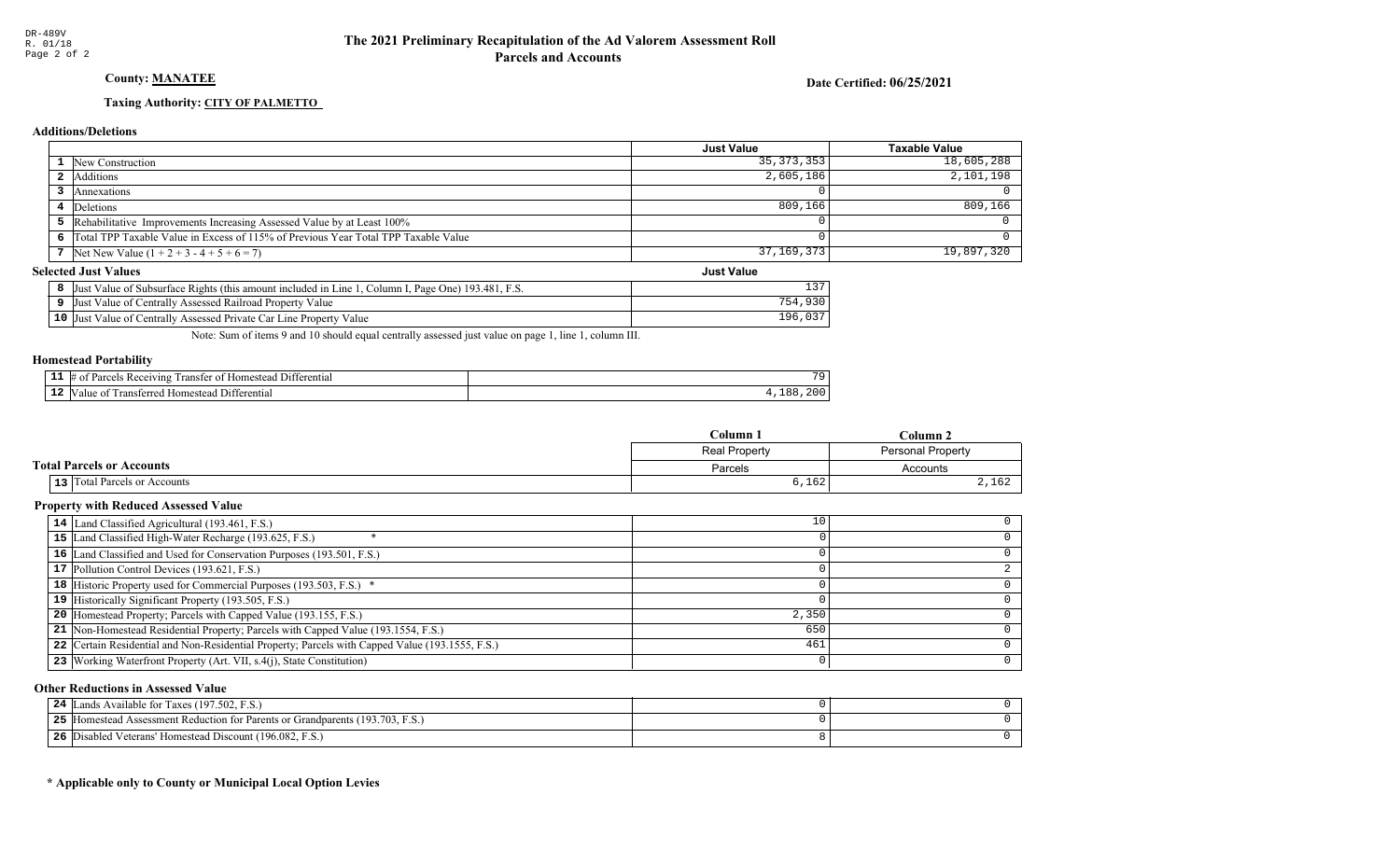| R. 01/18<br><b>Value Data</b><br>Rule 12D-16.002, FAC                                                                                                                          |                                |                            |                           |                              |
|--------------------------------------------------------------------------------------------------------------------------------------------------------------------------------|--------------------------------|----------------------------|---------------------------|------------------------------|
| Eff. 01/18<br>Taxing Authority: CEDAR HAMMOCK FIRE CONTROL DISTRICT<br>Page 1 of 2                                                                                             |                                | <b>County: MANATEE</b>     |                           | Date Certified: 06/25/2021   |
| Check one of the following:<br>$\sqrt{\frac{1}{1}}$ County<br>Municipality                                                                                                     |                                |                            |                           |                              |
| School District<br>Independent Special District                                                                                                                                | Column I                       | Column II                  | Column III                | <b>Column IV</b>             |
| Separate Reports for MSTUs, Dependent Districts and Water Management Basins are not required                                                                                   | <b>Real Property Including</b> | Personal                   | <b>Centrally Assessed</b> | <b>Total Property</b>        |
| <b>Just Value</b>                                                                                                                                                              | <b>Subsurface Rights</b>       | Property                   | Property                  |                              |
| 1 Just Value (193.011, F.S.)                                                                                                                                                   | 4,854,137,285                  |                            | $\Omega$                  | 4,854,137,285 1              |
| Just Value of All Property in the Following Categories                                                                                                                         |                                |                            |                           |                              |
| 2 Just Value of Land Classified Agricultural (193.461, F.S.)                                                                                                                   | 7,515,233                      |                            | $\Omega$                  | $7,515,233$ 2                |
| 3 Just Value of Land Classified High-Water Recharge (193.625, F.S.) *                                                                                                          |                                |                            | $\Omega$                  | 0 <sup>3</sup>               |
| 4 Just Value of Land Classified and Used for Conservation Purposes (193.501, F.S.)                                                                                             |                                |                            | $\Omega$                  | $0\quad 4$                   |
| 5 Just Value of Pollution Control Devices (193.621, F.S.)                                                                                                                      |                                |                            | $\Omega$<br>$\Omega$      | 0 <sub>5</sub><br>$0\vert 6$ |
| 6 Just Value of Historic Property used for Commercial Purposes (193.503, F.S.) *<br>7 Just Value of Historically Significant Property (193.505, F.S.)                          |                                | $\Omega$                   | $\overline{0}$            | 0 <sub>7</sub>               |
| 8 Just Value of Homestead Property (193.155, F.S.)                                                                                                                             | 1,652,602,900                  | $\circ$                    | 0                         | $1,652,602,900$ 8            |
| 9 Just Value of Non-Homestead Residential Property (193.1554, F.S.)                                                                                                            | 1,502,828,958                  | $\circ$                    | 0                         | $1,502,828,958$ 9            |
| 10 Just Value of Certain Residential and Non-Residential Property (193.1555, F.S.)                                                                                             | 1,691,190,194                  | $\overline{0}$             | 0                         | 1,691,190,194 10             |
| 11 Just Value of Working Waterfront Property (Art. VII, s.4(j), State Constitution)                                                                                            | $\overline{0}$                 | $\mathbb O$                | 0                         | 011                          |
| <b>Assessed Value of Differentials</b>                                                                                                                                         |                                |                            |                           |                              |
| 12 Homestead Assessment Differential: Just Value Minus Capped Value (193.155, F.S.)                                                                                            | 448,604,543                    | $\Omega$                   | $\circ$                   | 448,604,543 12               |
| 13 Nonhomestead Residential Property Differential: Just Value Minus Capped Value (193.1554, F.S.)                                                                              | 91,909,096                     | $\overline{0}$             | $\circ$                   | 91,909,096 13                |
| 14 Certain Res. and Nonres. Real Property differential: Just Value Minus Capped Value (193.1555, F.S.)                                                                         | 16,545,379                     | $\overline{0}$             | $\circ$                   | $16, 545, 379$ 14            |
| <b>Assessed Value of All Property in the Following Categories</b>                                                                                                              |                                |                            |                           |                              |
| 15 Assessed Value of Land Classified Agricultural (193.461, F.S.)                                                                                                              | 85,254                         | $\mathbf 0$                | $\circ$                   | $85, 254$ 15                 |
| 16 Assessed Value of Land Classified High-Water Recharge (193.625, F.S.)                                                                                                       |                                | $\Omega$                   | $\mathbf 0$               | 0 16                         |
| 17 Assessed Value of Land Classified and used for Conservation Purposes (193.501, F.S.)                                                                                        | $\Omega$                       | $\Omega$                   | $\Omega$                  | 0 17                         |
| 18 Assessed Value of Pollution Control Devices (193.621, F.S.)                                                                                                                 |                                | $\Omega$                   | $\Omega$                  | 0 18                         |
| 19 Assessed Value of Historic Property used for Commercial Purposes (193.503, F.S.)                                                                                            |                                | $\Omega$                   | $\mathbf 0$               | 0 19                         |
| 20 Assessed Value of Historically Significant Property (193.505, F.S.)                                                                                                         |                                | $\mathbb O$                | $\mathbf 0$               | 0 20                         |
| 21 Assessed Value of Homestead Property (193.155, F.S.)                                                                                                                        | 1,203,998,357                  | $\mathbf 0$                | $\mathsf{O}$              | 1, 203, 998, 357 21          |
| 22 Assessed Value of Non-Homestead Residential Property (193.1554, F.S.)                                                                                                       | 1,410,919,862                  | $\overline{0}$             | 0                         | 1,410,919,862 22             |
| 23 Assessed Value of Certain Residential and Non-Residential Property (193.1555, F.S.)                                                                                         | 1,674,644,815                  | $\overline{0}$             | $\overline{0}$            | 1,674,644,815 23             |
| 24 Assessed Value of Working Waterfront Property (Art. VII, s.4(j), State Constitution)                                                                                        |                                | $\Omega$                   | 0                         | 0 24                         |
| <b>Total Assessed Value</b>                                                                                                                                                    |                                |                            |                           |                              |
| 25 Total Assessed Value [Line 1 minus (2 through 11) plus (15 through 24)                                                                                                      | 4,289,648,288                  | $\circ$                    | 0                         | 4, 289, 648, 288 25          |
| <b>Exemptions</b>                                                                                                                                                              |                                |                            |                           |                              |
| <b>26</b> \$25,000 Homestead Exemption $(196.031(1)(a), F.S.)$                                                                                                                 | 248, 256, 593                  | $\mathbb O$                | $\circ$                   | 248, 256, 593 26             |
| 27 Additional \$25,000 Homestead Exemption $(196.031(1)(b), F.S.)$                                                                                                             | 176, 457, 705                  | $\mathbb O$                | $\circ$                   | 176, 457, 705 27             |
| 28 Additional Homestead Exemption Age 65 & Older up to \$50,000 (196.075, F.S.)<br>29 Tangible Personal Property \$25,000 Exemption (196.183, F.S.)                            | $\Omega$                       | $\mathbb O$<br>$\mathbf 0$ | 0<br>$\mathsf{O}$         | 0 28<br>0 29                 |
| 30 Governmental Exemption (196.199, 196.1993, F.S.)                                                                                                                            | 233,665,845                    | $\circ$                    | 0                         | 233,665,845 30               |
| 31  Institutional Exemptions - Charitable, Religious, Scientific, Literary, Educational (196.196, 196.197, 196.1975, 196.1977, 196.1978,                                       |                                |                            |                           |                              |
| 196.198, 196.1983, 196.1985, 196.1986, 196.1987, 196.1999, 196.2001, 196.2002, F.S.)                                                                                           | 142, 117, 827                  | $\Omega$                   | 0                         | 142, 117, 827 31             |
| 32 Widows / Widowers Exemption (196.202, F.S.)                                                                                                                                 | 744,034                        | $\mathbf 0$                | $\overline{0}$            | 744,03432                    |
| 33 Disability / Blind Exemptions (196.081, 196.091, 196.101, 196.102, 196.202, 196.24, F.S.)                                                                                   | 14,521,944                     | $\overline{0}$             | $\overline{0}$            | 14,521,944 33                |
| 34 Land Dedicated in Perpetuity for Conservation Purposes (196.26, F.S.                                                                                                        | $\Omega$                       | $\mathbf 0$<br>$\Omega$    | $\overline{0}$            | 0 34                         |
| 35 Historic Property Exemption (196.1961, 196.1997, 196.1998, F.S.) *<br>36 Econ. Dev. Exemption (196.1995, F.S.), Licensed Child Care Facility in Ent. Zone (196.095, F.S.) * | $\Omega$                       |                            | $\circ$<br>$\cap$         | 0 35 <br>0 36                |
| 37 Lands Available for Taxes (197.502, F.S.)                                                                                                                                   | $\mathbf{0}$                   | $\mathbf 0$                | $\circ$                   | 0 37                         |
| 38 Homestead Assessment Reduction for Parents or Grandparents (193.703, F.S.)                                                                                                  |                                | $\Omega$                   | $\circ$                   | 0 38                         |
| 39 Disabled Veterans' Homestead Discount (196.082, F.S.)                                                                                                                       | 1,111,085                      | $\mathbf 0$                | $\overline{0}$            | $1,111,085$ 39               |
| 40 Deployed Service Member's Homestead Exemption (196.173, F.S.)                                                                                                               | $\circ$                        | 0                          | 0                         | 0 40                         |
| 41 Additional Homestead Exemption Age 65 and Older and 25 Year Residence (196.075, F.S.) *                                                                                     | 0                              | $\mathbf 0$                | 0                         | 0 41                         |
| 42 Renewable Energy Source Devices 80% Exemption (195.182, F.S.)                                                                                                               | $\Omega$                       | $\Omega$                   | 0                         | 0 42                         |
| <b>Total Exempt Value</b>                                                                                                                                                      |                                |                            |                           |                              |
| 43 Total Exempt Value (add lines 26 through 42)                                                                                                                                | 816,875,033                    | 0                          | 0                         | 816, 875, 033 43             |
| <b>Total Taxable Value</b>                                                                                                                                                     |                                |                            |                           |                              |
| 44 Total Taxable Value (line 25 minus 43)                                                                                                                                      | 3, 472, 773, 255               | 0                          | 0                         | 3,472,773,255 44             |

The 2021 Preliminary Recapitulation of the Ad Valorem Assessment Roll

### \* Applicable only to County or Municipal Local Option Levies

DR-489V<br>R. 01/18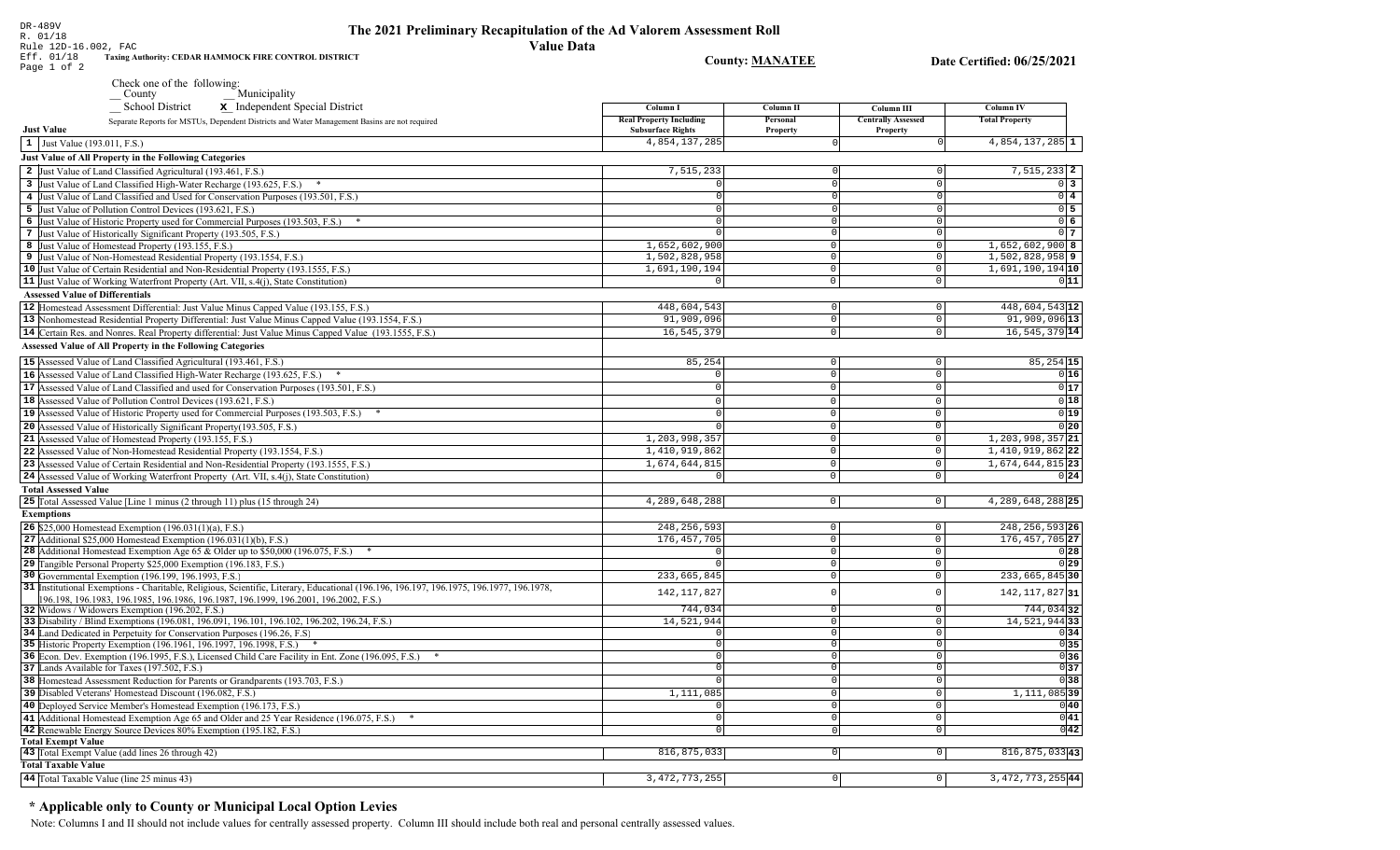County: **MANATEE** 

Date Certified: 06/25/2021

Just Value

### Taxing Authority: CEDAR HAMMOCK FIRE CONTROL DISTRICT

#### Additions/Deletions

|                                                                                      | <b>Just Value</b> | Taxable Value |
|--------------------------------------------------------------------------------------|-------------------|---------------|
| 1 New Construction                                                                   | 29,971,630        | 29,458,949    |
| 2 Additions                                                                          | 3,073,204         | 2,691,470     |
| Annexations                                                                          |                   |               |
| 4 Deletions                                                                          | 4,633,769         | 4,633,769     |
| <b>5</b> Rehabilitative Improvements Increasing Assessed Value by at Least 100%      |                   |               |
| 6 Total TPP Taxable Value in Excess of 115% of Previous Year Total TPP Taxable Value |                   |               |
| 7 Net New Value $(1 + 2 + 3 - 4 + 5 + 6 = 7)$                                        | 28,411,065        | $27,516,650$  |

#### Selected Just Values

| t Value of Subsurface Rights (this amount included in Line 1.<br>Column I, Page One) 193.481, F.S.<br>IJust | 235 |
|-------------------------------------------------------------------------------------------------------------|-----|
| Just Value of Centrally Assessed Railroad Property Value                                                    |     |
| 10 Just Value of Centrally Assessed Private Car Line Property Value                                         |     |

Note: Sum of items 9 and 10 should equal centrally assessed just value on page 1, line 1, column III.

### Homestead Portability

| - -<br>. . | entia"<br>71n9<br>, angrej | $-$<br><u>_</u> |
|------------|----------------------------|-----------------|
| - 4        | entiai<br>-111<br>ш        |                 |

|                                  | Column 1             | Column 2                 |
|----------------------------------|----------------------|--------------------------|
|                                  | <b>Real Property</b> | <b>Personal Property</b> |
| <b>Total Parcels or Accounts</b> | Parcels              | Accounts                 |
| 13 Total Parcels or Accounts     | 24,287               |                          |

### Property with Reduced Assessed Value

| 14 Land Classified Agricultural (193.461, F.S.)                                                 |       |  |
|-------------------------------------------------------------------------------------------------|-------|--|
| 15 Land Classified High-Water Recharge (193.625, F.S.)                                          |       |  |
| 16 Land Classified and Used for Conservation Purposes (193.501, F.S.)                           |       |  |
| 17 Pollution Control Devices (193.621, F.S.)                                                    |       |  |
| 18 Historic Property used for Commercial Purposes (193.503, F.S.) *                             |       |  |
| 19 Historically Significant Property (193.505, F.S.)                                            |       |  |
| 20 Homestead Property; Parcels with Capped Value (193.155, F.S.)                                | 9,165 |  |
| 21 Non-Homestead Residential Property; Parcels with Capped Value (193.1554, F.S.)               | 5,225 |  |
| 22 Certain Residential and Non-Residential Property; Parcels with Capped Value (193.1555, F.S.) | 310   |  |
| 23 Working Waterfront Property (Art. VII, s.4(j), State Constitution)                           |       |  |
|                                                                                                 |       |  |

#### Other Reductions in Assessed Value

| Lands Available for Taxes (197.502, F.S.)<br>24                                  |    |  |
|----------------------------------------------------------------------------------|----|--|
| 25<br>Homestead Assessment Reduction for Parents or Grandparents (193.703, F.S.) |    |  |
| 26<br>Disabled Veterans' Homestead Discount (196.082, F.S.)                      | 44 |  |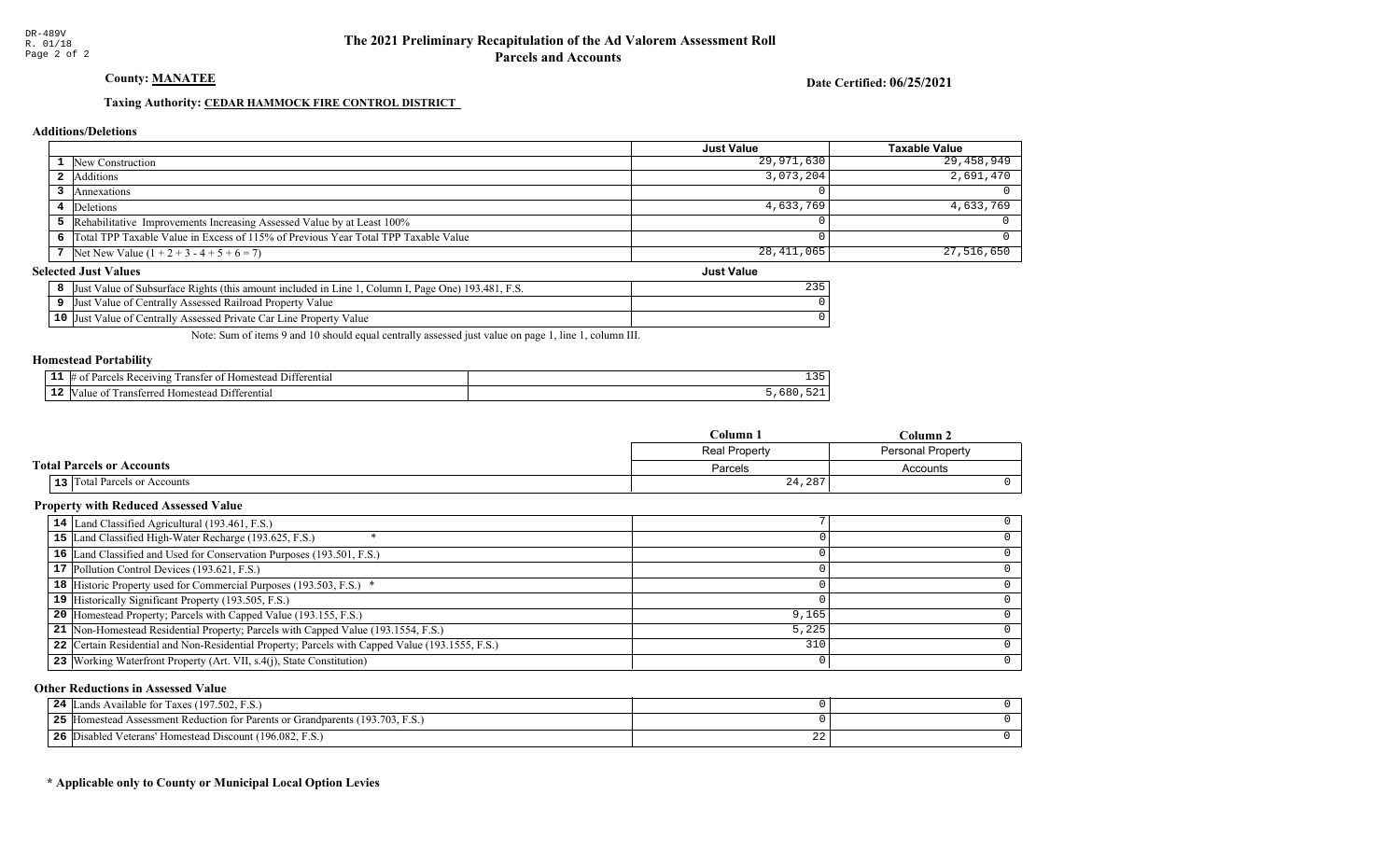| K. UI/IO<br>Rule 12D-16.002, FAC<br>Eff. 01/18                 |                                                                                                                                                                                   | <b>Value Data</b>                 |                               |                            |                                          |
|----------------------------------------------------------------|-----------------------------------------------------------------------------------------------------------------------------------------------------------------------------------|-----------------------------------|-------------------------------|----------------------------|------------------------------------------|
| Page 1 of 2                                                    | Taxing Authority: SOUTHERN MANATEE FIRE & RESCUE DISTRICT                                                                                                                         |                                   | <b>County: MANATEE</b>        |                            | Date Certified: 06/25/2021               |
| County                                                         | Check one of the following:<br>Municipality                                                                                                                                       |                                   |                               |                            |                                          |
|                                                                | <b>School District</b><br>x Independent Special District                                                                                                                          | Column I                          | Column II                     | Column III                 | Column IV                                |
|                                                                | Separate Reports for MSTUs, Dependent Districts and Water Management Basins are not required                                                                                      | <b>Real Property Including</b>    | Personal                      | <b>Centrally Assessed</b>  | <b>Total Property</b>                    |
| <b>Just Value</b>                                              |                                                                                                                                                                                   | <b>Subsurface Rights</b>          | <b>Property</b>               | <b>Property</b>            |                                          |
| 1 Just Value (193.011, F.S.)                                   |                                                                                                                                                                                   | 7,716,437,522                     |                               |                            | $7,716,437,522$ 1                        |
| Just Value of All Property in the Following Categories         |                                                                                                                                                                                   |                                   |                               |                            |                                          |
|                                                                | 2 Just Value of Land Classified Agricultural (193.461, F.S.)                                                                                                                      | 23, 395, 710                      |                               |                            | 23, 395, 710 2                           |
|                                                                | 3 Just Value of Land Classified High-Water Recharge (193.625, F.S.)                                                                                                               |                                   |                               |                            | $0\vert 3$                               |
|                                                                | 4 Just Value of Land Classified and Used for Conservation Purposes (193.501, F.S.)                                                                                                | $\Omega$                          | $\Omega$                      | 0                          | $0\vert 4$                               |
| 5 Just Value of Pollution Control Devices (193.621, F.S.)      |                                                                                                                                                                                   | $\Omega$                          | $\Omega$                      | U                          | $0\overline{\smash{\big)}\,}$ 5          |
|                                                                | 6 Just Value of Historic Property used for Commercial Purposes (193.503, F.S.) *                                                                                                  | $\Omega$                          | 0                             | U                          | 0 <sub>6</sub>                           |
|                                                                | 7 Just Value of Historically Significant Property (193.505, F.S.)                                                                                                                 |                                   | $\circ$                       | 0                          | 0 <sub>7</sub>                           |
| 8 Just Value of Homestead Property (193.155, F.S.)             |                                                                                                                                                                                   | 3,722,788,646                     | $\circ$                       | 0                          | 3,722,788,646 8                          |
|                                                                | 9 Just Value of Non-Homestead Residential Property (193.1554, F.S.)                                                                                                               | 1,856,465,744<br>2, 113, 787, 422 | $\overline{0}$<br>$\mathbf 0$ | 0<br>$\Omega$              | $1,856,465,744$ 9<br>2, 113, 787, 422 10 |
|                                                                | 10 Just Value of Certain Residential and Non-Residential Property (193.1555, F.S.)<br>11 Just Value of Working Waterfront Property (Art. VII, s.4(j), State Constitution)         | $\Omega$                          | 0                             | $\overline{0}$             | 011                                      |
| <b>Assessed Value of Differentials</b>                         |                                                                                                                                                                                   |                                   |                               |                            |                                          |
|                                                                | 12 Homestead Assessment Differential: Just Value Minus Capped Value (193.155, F.S.)                                                                                               | 762, 283, 822                     | 0                             | $\mathbf 0$                | 762, 283, 822 12                         |
|                                                                | 13 Nonhomestead Residential Property Differential: Just Value Minus Capped Value (193.1554, F.S.)                                                                                 | 87, 121, 450                      | $\Omega$                      | $\mathbf 0$                | 87, 121, 450 13                          |
|                                                                | 14 Certain Res. and Nonres. Real Property differential: Just Value Minus Capped Value (193.1555, F.S.)                                                                            | 47,019,886                        | $\mathbf 0$                   | $\overline{0}$             | 47,019,886 14                            |
|                                                                | <b>Assessed Value of All Property in the Following Categories</b>                                                                                                                 |                                   |                               |                            |                                          |
|                                                                |                                                                                                                                                                                   |                                   |                               |                            |                                          |
|                                                                | 15 Assessed Value of Land Classified Agricultural (193.461, F.S.)                                                                                                                 | 363,062                           | 0                             | 0                          | $363,062$ 15                             |
|                                                                | 16 Assessed Value of Land Classified High-Water Recharge (193.625, F.S.)                                                                                                          | $\mathbf 0$                       | $\mathsf 0$                   | $\Omega$                   | 0 16                                     |
|                                                                | 17 Assessed Value of Land Classified and used for Conservation Purposes (193.501, F.S.)                                                                                           | $\mathbf 0$                       | $\mathbf 0$                   | $\mathbf 0$                | 0 17                                     |
|                                                                | 18 Assessed Value of Pollution Control Devices (193.621, F.S.)                                                                                                                    | $\Omega$                          | $\Omega$                      | $\Omega$                   | 0 18                                     |
|                                                                | 19 Assessed Value of Historic Property used for Commercial Purposes (193.503, F.S.)                                                                                               | $\Omega$                          | $\mathbf 0$                   | $\circ$                    | 0 19                                     |
|                                                                | 20 Assessed Value of Historically Significant Property (193.505, F.S.)                                                                                                            |                                   | $\mathbf 0$                   | $\circ$                    | 0 20                                     |
| 21 Assessed Value of Homestead Property (193.155, F.S.)        |                                                                                                                                                                                   | 2,960,504,824                     | $\mathbf 0$                   | $\circ$<br>$\Omega$        | $2,960,504,824$ 21                       |
|                                                                | 22 Assessed Value of Non-Homestead Residential Property (193.1554, F.S.)                                                                                                          | 1,769,344,294                     | $\mathbf 0$                   |                            | 1,769,344,294 22                         |
|                                                                | 23 Assessed Value of Certain Residential and Non-Residential Property (193.1555, F.S.)<br>24 Assessed Value of Working Waterfront Property (Art. VII, s.4(j), State Constitution) | 2,066,767,536                     | $\mathsf 0$<br>$\Omega$       | $\mathbf 0$<br>$\mathbf 0$ | 2,066,767,536 23<br>0 24                 |
| <b>Total Assessed Value</b>                                    |                                                                                                                                                                                   |                                   |                               |                            |                                          |
|                                                                | 25 Total Assessed Value [Line 1 minus (2 through 11) plus (15 through 24)                                                                                                         | 6,796,979,716                     | $\mathbf 0$                   | 0                          | $6,796,979,716$ 25                       |
| <b>Exemptions</b>                                              |                                                                                                                                                                                   |                                   |                               |                            |                                          |
| <b>26</b> \$25,000 Homestead Exemption $(196.031(1)(a), F.S.)$ |                                                                                                                                                                                   | 397, 206, 642                     | $\circ$                       | 0                          | 397, 206, 642 26                         |
|                                                                | 27 Additional \$25,000 Homestead Exemption $(196.031(1)(b), F.S.)$                                                                                                                | 348,610,735                       | $\mathsf 0$                   | $\circ$                    | 348,610,735 27                           |
|                                                                | <b>28</b> Additional Homestead Exemption Age 65 & Older up to \$50,000 (196.075, F.S.)                                                                                            | $\mathbf 0$                       | $\mathsf 0$                   | $\circ$                    | 0 28                                     |
|                                                                | 29 Tangible Personal Property \$25,000 Exemption (196.183, F.S.)                                                                                                                  |                                   | $\mathsf 0$                   | $\mathsf{O}$               | 0 29                                     |
| 30 Governmental Exemption (196.199, 196.1993, F.S.)            |                                                                                                                                                                                   | 176,585,551                       | $\mathsf 0$                   | $\circ$                    | 176, 585, 551 30                         |
|                                                                | 31 Institutional Exemptions - Charitable, Religious, Scientific, Literary, Educational (196.196.197, 196.1975, 196.1977, 196.1978,                                                | 109,460,851                       | $\Omega$                      | 0                          | 109,460,851 31                           |
|                                                                | [96.198, 196.1983, 196.1985, 196.1986, 196.1987, 196.1999, 196.2001, 196.2002, F.S.)                                                                                              |                                   |                               |                            |                                          |
| 32 Widows / Widowers Exemption (196.202, F.S.)                 |                                                                                                                                                                                   | 1,131,745                         | $\mathbf 0$                   | $\mathbf 0$                | 1, 131, 745 32                           |
|                                                                | 33 Disability / Blind Exemptions (196.081, 196.091, 196.101, 196.102, 196.202, 196.24, F.S.)                                                                                      | 40,619,279                        | $\mathbf 0$                   | 0                          | 40,619,27933                             |
|                                                                | 34 Land Dedicated in Perpetuity for Conservation Purposes (196.26, F.S.<br>35 Historic Property Exemption (196.1961, 196.1997, 196.1998, F.S.)                                    | 0<br>$\Omega$                     | $\mathbf 0$<br>$\mathbf 0$    | 0 <br> 0                   | 0 34 <br>0 35                            |
|                                                                | 36 Econ. Dev. Exemption (196.1995, F.S.), Licensed Child Care Facility in Ent. Zone (196.095, F.S.)                                                                               | $\Omega$                          | $\Omega$                      | $\circ$                    | 0 36                                     |
| 37 Lands Available for Taxes (197.502, F.S.)                   |                                                                                                                                                                                   | 93,116                            | $\mathbf 0$                   | 0                          | $93,116$ 37                              |
|                                                                | 38 Homestead Assessment Reduction for Parents or Grandparents (193.703, F.S.)                                                                                                     |                                   | 0                             | 0                          | 0 38                                     |
| 39 Disabled Veterans' Homestead Discount (196.082, F.S.)       |                                                                                                                                                                                   | 4,376,954                         | $\mathbf 0$                   | 0                          | $4,376,954$ 39                           |
|                                                                | 40 Deployed Service Member's Homestead Exemption (196.173, F.S.)                                                                                                                  | 145,221                           | 0                             | 0                          | $145,221$ 40                             |
|                                                                | 41 Additional Homestead Exemption Age 65 and Older and 25 Year Residence (196.075, F.S.)                                                                                          |                                   | $\mathbf 0$                   | 0                          | 0 41                                     |
|                                                                | 42 Renewable Energy Source Devices 80% Exemption (195.182, F.S.)                                                                                                                  | $\mathbf 0$                       | 0                             | 0                          | 0 42                                     |
| <b>Total Exempt Value</b>                                      |                                                                                                                                                                                   |                                   |                               |                            |                                          |
| 43 Total Exempt Value (add lines 26 through 42)                |                                                                                                                                                                                   | 1,078,230,094                     | $\circ$                       | $\circ$                    | $1,078,230,094$ 43                       |
| <b>Total Taxable Value</b>                                     |                                                                                                                                                                                   |                                   |                               |                            |                                          |
| 44 Total Taxable Value (line 25 minus 43)                      |                                                                                                                                                                                   | 5,718,749,622                     | 0                             | $\circ$                    | $5,718,749,622$ 44                       |

The 2021 Preliminary Recapitulation of the Ad Valorem Assessment Roll

### \* Applicable only to County or Municipal Local Option Levies

DR-489V<br>R. 01/18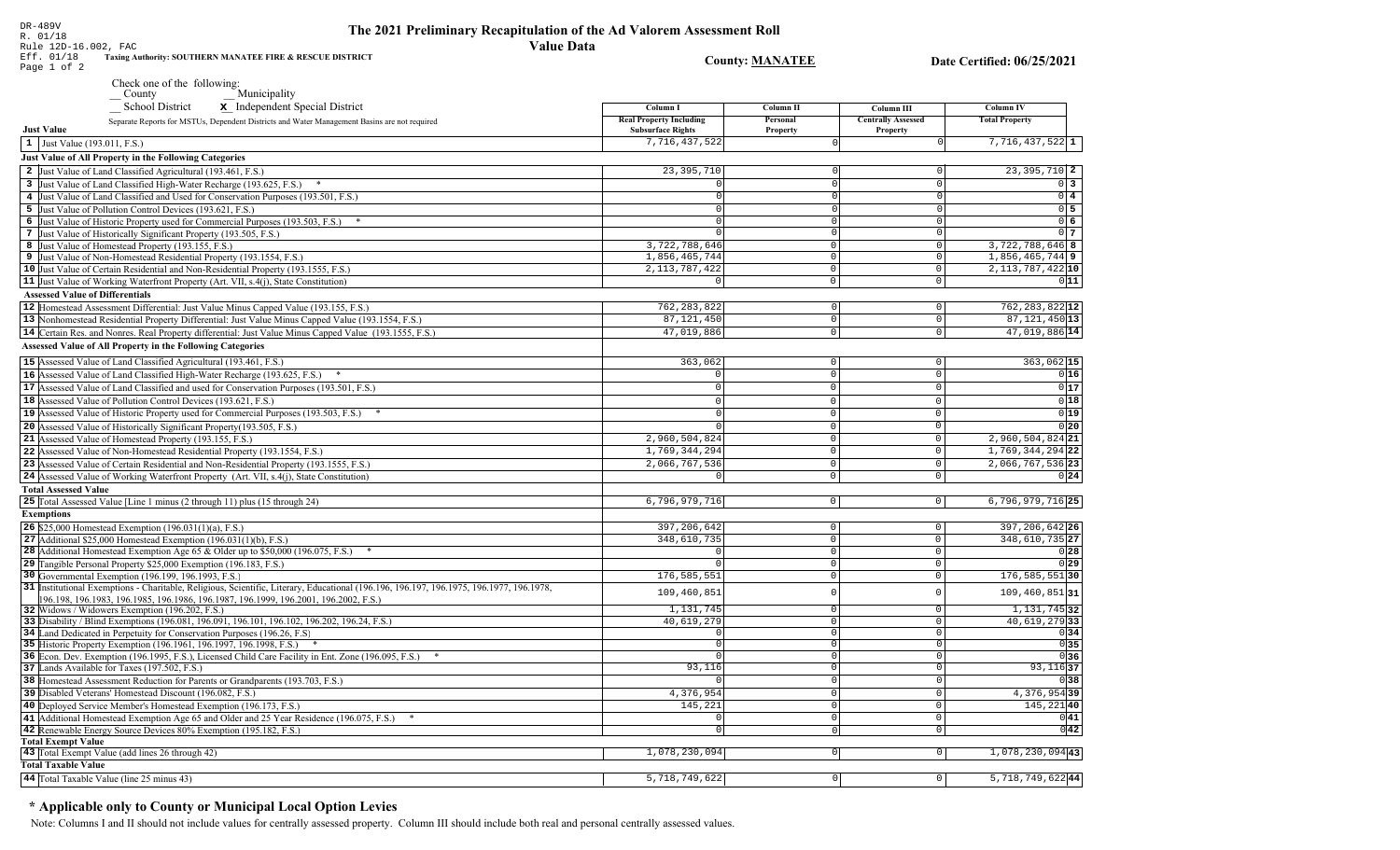### County: **MANATEE**

Date Certified: 06/25/2021

Just Value

### Taxing Authority: SOUTHERN MANATEE FIRE & RESCUE DISTRICT

#### Additions/Deletions

|                                                                                      | <b>Just Value</b> | Taxable Value |
|--------------------------------------------------------------------------------------|-------------------|---------------|
| 1 New Construction                                                                   | 87,628,141        | 75,463,654    |
| 2 Additions                                                                          | 3,892,446         | 3,558,750     |
| Annexations                                                                          |                   |               |
| 4 Deletions                                                                          | 2.019.347         | 2,019,347     |
| 5 Rehabilitative Improvements Increasing Assessed Value by at Least 100%             |                   |               |
| 6 Total TPP Taxable Value in Excess of 115% of Previous Year Total TPP Taxable Value |                   |               |
| 7 Net New Value $(1 + 2 + 3 - 4 + 5 + 6 = 7)$                                        | 89,501,240        | 77,003,057    |

#### Selected Just Values

| t Value of Subsurface Rights (this amount included in Line 1,<br>Column I, Page One) 193.481, F.S.<br>IJust | .464 |
|-------------------------------------------------------------------------------------------------------------|------|
| Just Value of Centrally Assessed Railroad Property Value                                                    |      |
| 10 Just Value of Centrally Assessed Private Car Line Property Value                                         |      |

Note: Sum of items 9 and 10 should equal centrally assessed just value on page 1, line 1, column III.

#### Homestead Portability

| -- | <b>CONTRACTOR</b><br>erentia<br>eiving<br>10 <sup>m</sup><br>ranstei<br>0.01c<br>$^{\Omega}$<br>n | ت کے ز |
|----|---------------------------------------------------------------------------------------------------|--------|
| -- | rentia.<br>-111<br>$\alpha$ ma<br>าทเ<br>-stee                                                    | --     |

|                                  | Column 1             | Column 2                 |  |
|----------------------------------|----------------------|--------------------------|--|
|                                  | <b>Real Property</b> | <b>Personal Property</b> |  |
| <b>Total Parcels or Accounts</b> | Parcels              | Accounts                 |  |
| 13 Total Parcels or Accounts     | 32,182               |                          |  |

### Property with Reduced Assessed Value

| 14 Land Classified Agricultural (193.461, F.S.)                                                 |        |  |
|-------------------------------------------------------------------------------------------------|--------|--|
| 15 Land Classified High-Water Recharge (193.625, F.S.)                                          |        |  |
| 16 Land Classified and Used for Conservation Purposes (193.501, F.S.)                           |        |  |
| 17 Pollution Control Devices (193.621, F.S.)                                                    |        |  |
| 18 Historic Property used for Commercial Purposes (193.503, F.S.) *                             |        |  |
| 19 Historically Significant Property (193.505, F.S.)                                            |        |  |
| <b>20</b> Homestead Property; Parcels with Capped Value (193.155, F.S.)                         | 14,691 |  |
| 21 Non-Homestead Residential Property; Parcels with Capped Value (193.1554, F.S.)               | 3,570  |  |
| 22 Certain Residential and Non-Residential Property; Parcels with Capped Value (193.1555, F.S.) | 620    |  |
| 23 Working Waterfront Property (Art. VII, s.4(j), State Constitution)                           |        |  |

#### Other Reductions in Assessed Value

| 24 | Lands Available for Taxes (197.502, F.S.)                                    |  |
|----|------------------------------------------------------------------------------|--|
| 25 | I Homestead Assessment Reduction for Parents or Grandparents (193.703, F.S.) |  |
| 26 | Disabled Veterans' Homestead Discount (196.082, F.S.)                        |  |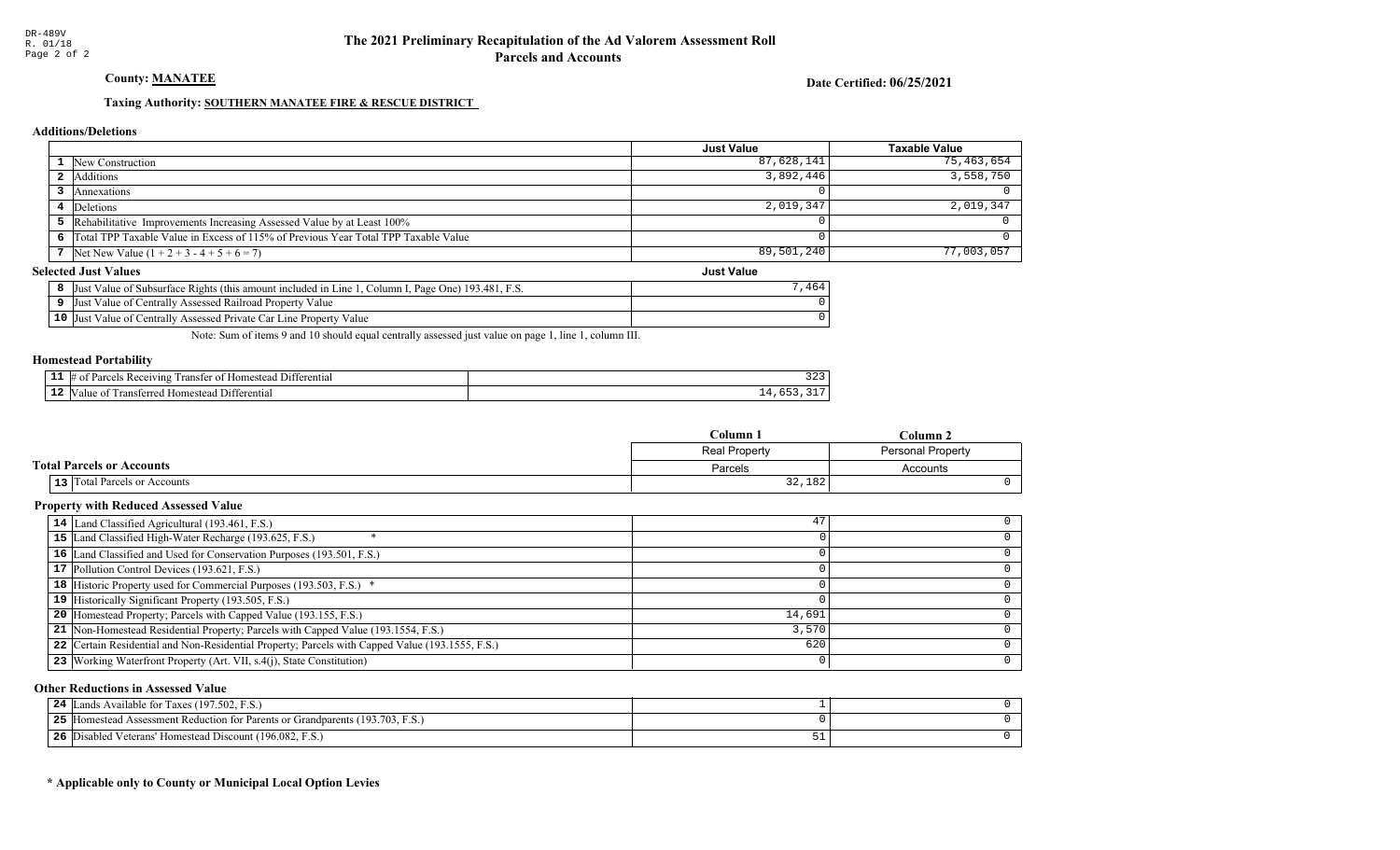| R. 01/18<br><b>Value Data</b><br>Rule 12D-16.002, FAC<br>Eff. 01/18<br>Taxing Authority: EAST MANATEE FIRE RESCUE DISTRICT               |                                | <b>County: MANATEE</b> |                           | Date Certified: 06/25/2021 |
|------------------------------------------------------------------------------------------------------------------------------------------|--------------------------------|------------------------|---------------------------|----------------------------|
| Page 1 of 2                                                                                                                              |                                |                        |                           |                            |
| Check one of the following:<br>$\sqrt{\frac{1}{1}}$ County<br>Municipality                                                               |                                |                        |                           |                            |
| School District<br>x Independent Special District                                                                                        | Column I                       | Column II              | Column III                | <b>Column IV</b>           |
| Separate Reports for MSTUs, Dependent Districts and Water Management Basins are not required                                             | <b>Real Property Including</b> | Personal               | <b>Centrally Assessed</b> | <b>Total Property</b>      |
| <b>Just Value</b>                                                                                                                        | <b>Subsurface Rights</b>       | <b>Property</b>        | Property                  |                            |
| 1 Just Value (193.011, F.S.)                                                                                                             | 15, 393, 751, 166              |                        |                           | 15, 393, 751, 166 1        |
| Just Value of All Property in the Following Categories                                                                                   |                                |                        |                           |                            |
| 2 Just Value of Land Classified Agricultural (193.461, F.S.)                                                                             | 147,015,232                    |                        | 0                         | 147,015,232 2              |
| 3 Just Value of Land Classified High-Water Recharge (193.625, F.S.)<br>$\ast$                                                            |                                |                        | $\Omega$                  | $0\vert 3$                 |
| 4 Just Value of Land Classified and Used for Conservation Purposes (193.501, F.S.)                                                       |                                |                        | 0                         | $0\vert 4$                 |
| 5 Just Value of Pollution Control Devices (193.621, F.S.)                                                                                |                                |                        | 0                         | 0 <sub>5</sub>             |
| 6 Just Value of Historic Property used for Commercial Purposes (193.503, F.S.) *                                                         |                                | $\Omega$               | $\Omega$                  | $0\,6$                     |
| 7 Just Value of Historically Significant Property (193.505, F.S.)                                                                        |                                | $\Omega$               | $\mathbf 0$               | 0 <sub>7</sub>             |
| 8 Just Value of Homestead Property (193.155, F.S.)                                                                                       | 9,169,196,555                  | $\circ$                | 0                         | $9,169,196,555$ 8          |
| 9 Just Value of Non-Homestead Residential Property (193.1554, F.S.)                                                                      | 3,638,371,382                  | $\mathbf 0$            | 0                         | 3,638,371,382 9            |
| 10 Just Value of Certain Residential and Non-Residential Property (193.1555, F.S.)                                                       | 2,439,167,997                  | 0                      | 0                         | 2,439,167,997 10           |
| 11 Just Value of Working Waterfront Property (Art. VII, s.4(j), State Constitution)                                                      | $\overline{0}$                 | $\circ$                | 0                         | 011                        |
| <b>Assessed Value of Differentials</b>                                                                                                   |                                |                        |                           |                            |
| 12 Homestead Assessment Differential: Just Value Minus Capped Value (193.155, F.S.)                                                      | 1,319,721,033                  | $\circ$                | $\circ$                   | 1, 319, 721, 033 12        |
| 13 Nonhomestead Residential Property Differential: Just Value Minus Capped Value (193.1554, F.S.)                                        | 28, 183, 895                   | $^{\circ}$             | $\mathbf 0$               | 28, 183, 895 13            |
| 14 Certain Res. and Nonres. Real Property differential: Just Value Minus Capped Value (193.1555, F.S.)                                   | 80, 918, 248                   | $\overline{0}$         | $\overline{0}$            | 80, 918, 248 14            |
| <b>Assessed Value of All Property in the Following Categories</b>                                                                        |                                |                        |                           |                            |
| 15 Assessed Value of Land Classified Agricultural (193.461, F.S.)                                                                        | 4, 311, 967                    | $\mathbf{0}$           | 0                         | $4,311,967$ 15             |
| 16 Assessed Value of Land Classified High-Water Recharge (193.625, F.S.)                                                                 |                                | $\Omega$               | $\mathbf 0$               | 0 16                       |
| 17 Assessed Value of Land Classified and used for Conservation Purposes (193.501, F.S.)                                                  | $\Omega$                       | $\Omega$               | $\mathbf 0$               | 0 17                       |
| 18 Assessed Value of Pollution Control Devices (193.621, F.S.)                                                                           |                                | $\Omega$               | $\Omega$                  | 0 18                       |
| 19 Assessed Value of Historic Property used for Commercial Purposes (193.503, F.S.) *                                                    |                                | $\Omega$               | $\Omega$                  | 0 19                       |
| 20 Assessed Value of Historically Significant Property (193.505, F.S.)                                                                   |                                | $\mathbf 0$            | 0                         | 0 20                       |
| 21 Assessed Value of Homestead Property (193.155, F.S.)                                                                                  | 7,849,475,522                  | $\Omega$               | 0                         | 7,849,475,522 21           |
| 22 Assessed Value of Non-Homestead Residential Property (193.1554, F.S.)                                                                 | 3,610,187,487                  | $\mathbf 0$            | $\Omega$                  | 3,610,187,487 22           |
| 23 Assessed Value of Certain Residential and Non-Residential Property (193.1555, F.S.)                                                   | 2,358,249,749                  | $\mathbf 0$            | $\mathbf 0$               | 2, 358, 249, 749 23        |
| 24 Assessed Value of Working Waterfront Property (Art. VII, s.4(j), State Constitution)                                                  |                                | $\Omega$               | $\Omega$                  | 0 24                       |
| <b>Total Assessed Value</b>                                                                                                              |                                |                        |                           |                            |
| 25 Total Assessed Value [Line 1 minus (2 through 11) plus (15 through 24)                                                                | 13,822,224,725                 | $\circ$                | $\circ$                   | 13,822,224,725 25          |
| <b>Exemptions</b>                                                                                                                        |                                |                        |                           |                            |
| <b>26</b> \$25,000 Homestead Exemption $(196.031(1)(a), F.S.)$                                                                           | 611,504,543                    | $\circ$                | 0                         | $611, 504, 543$ 26         |
| 27 Additional \$25,000 Homestead Exemption $(196.031(1)(b), F.S.)$                                                                       | 606, 459, 253                  | $\mathbf 0$            | $\mathbf 0$               | 606, 459, 253 27           |
| 28 Additional Homestead Exemption Age 65 & Older up to \$50,000 (196.075, F.S.)                                                          | $\Omega$                       | $\mathbf 0$            | 0                         | 0 28                       |
| 29 Tangible Personal Property \$25,000 Exemption (196.183, F.S.)                                                                         |                                | $\mathbf 0$            | 0                         | 0 29                       |
| 30 Governmental Exemption (196.199, 196.1993, F.S.)                                                                                      | 300, 155, 219                  | $\Omega$               | 0                         | 300, 155, 219 30           |
| 31  Institutional Exemptions - Charitable, Religious, Scientific, Literary, Educational (196.196, 196.197, 196.1975, 196.1977, 196.1978, | 195, 125, 302                  | $\mathcal{C}$          | 0                         | $195, 125, 302$ 31         |
| 196.198, 196.1983, 196.1985, 196.1986, 196.1987, 196.1999, 196.2001, 196.2002, F.S.)<br>32 Widows / Widowers Exemption (196.202, F.S.)   | 987,000                        | 0                      | $\mathbf 0$               | 987,000 32                 |
| 33 Disability / Blind Exemptions (196.081, 196.091, 196.101, 196.102, 196.202, 196.24, F.S.)                                             | 112,078,211                    | $\Omega$               | $\mathbf 0$               | 112,078,21133              |
| 34 Land Dedicated in Perpetuity for Conservation Purposes (196.26, F.S.)                                                                 | $\Omega$                       | $\Omega$               | $\mathbf 0$               | 0 34                       |
| 35 Historic Property Exemption (196.1961, 196.1997, 196.1998, F.S.) *                                                                    | $\Omega$                       | $\Omega$               | $\Omega$                  | 0 35                       |
| 36 Econ. Dev. Exemption (196.1995, F.S.), Licensed Child Care Facility in Ent. Zone (196.095, F.S.) *                                    |                                |                        |                           | 0 36                       |
| 37 Lands Available for Taxes (197.502, F.S.)                                                                                             |                                | $\mathbf{0}$           | $\mathsf 0$               | 0 37                       |
| 38 Homestead Assessment Reduction for Parents or Grandparents (193.703, F.S.)                                                            | 368,430                        | $\Omega$               | $\overline{0}$            | 368,430 38                 |
| 39 Disabled Veterans' Homestead Discount (196.082, F.S.)                                                                                 | 14,306,269                     | 0                      | 0                         | 14,306,269 39              |
| 40 Deployed Service Member's Homestead Exemption (196.173, F.S.)                                                                         | 379,584                        | 0                      | 0                         | 379,584 40                 |
| 41 Additional Homestead Exemption Age 65 and Older and 25 Year Residence (196.075, F.S.) *                                               |                                | 0                      | $\mathsf{O}\xspace$       | 0 41                       |
| 42 Renewable Energy Source Devices 80% Exemption (195.182, F.S.)                                                                         | $\Omega$                       |                        | $\circ$                   | 0 42                       |
| <b>Total Exempt Value</b>                                                                                                                |                                |                        |                           |                            |
| 43 Total Exempt Value (add lines 26 through 42)                                                                                          | 1,841,363,811                  | 0                      | $\overline{0}$            | 1,841,363,811 43           |
| <b>Total Taxable Value</b>                                                                                                               |                                |                        |                           |                            |
| 44 Total Taxable Value (line 25 minus 43)                                                                                                | 11,980,860,914                 | $\circ$                | $\circ$                   | $11,980,860,914$ 44        |

The 2021 Preliminary Recapitulation of the Ad Valorem Assessment Roll

## \* Applicable only to County or Municipal Local Option Levies

DR-489V<br>R. 01/18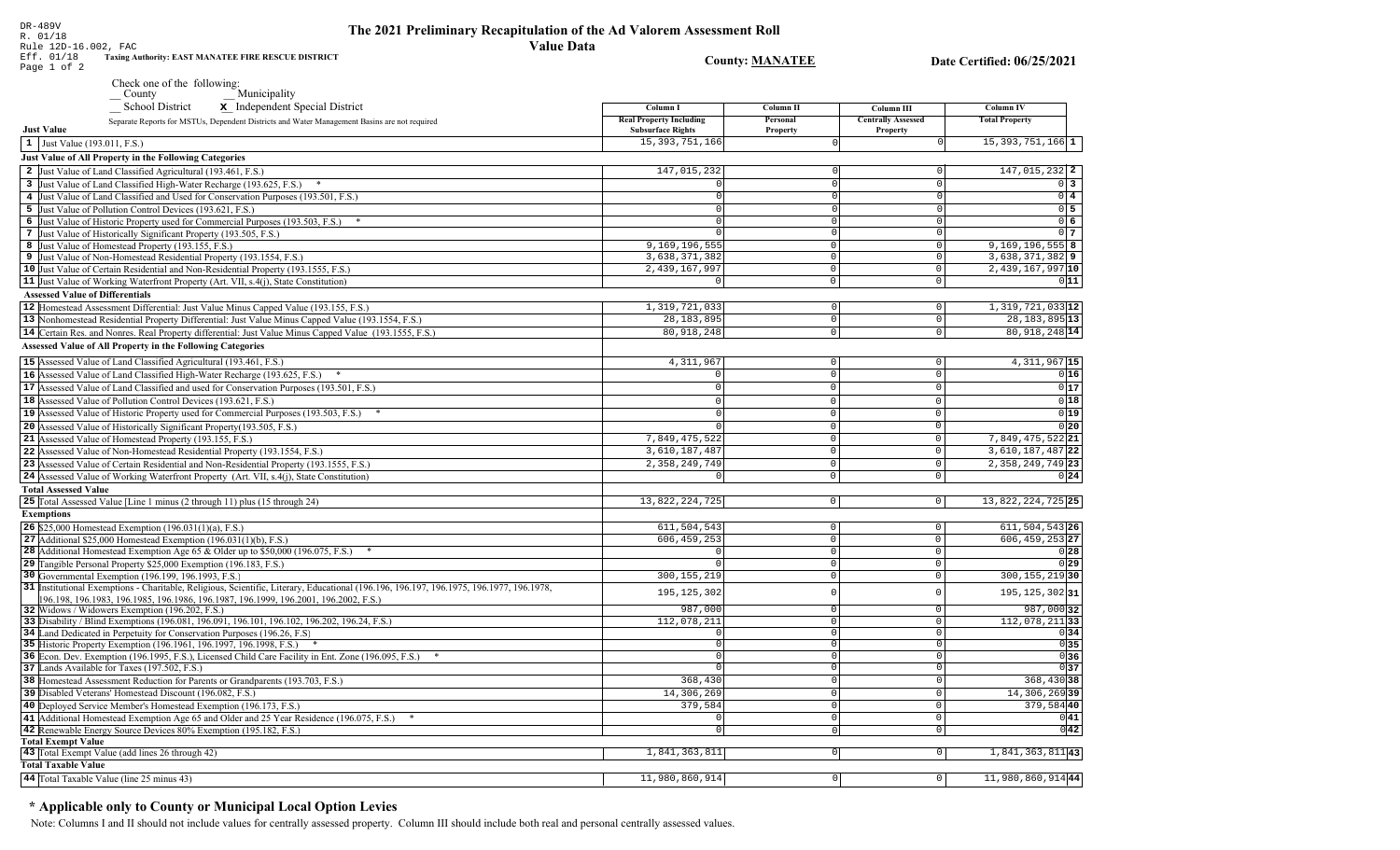County: **MANATEE** 

Date Certified: 06/25/2021

Just Value

### Taxing Authority: **EAST MANATEE FIRE RESCUE DISTRICT**

#### Additions/Deletions

|                                                                                      | <b>Just Value</b> | Taxable Value |
|--------------------------------------------------------------------------------------|-------------------|---------------|
| <b>1</b> New Construction                                                            | 706,658,075       | 626,993,455   |
| Additions                                                                            | 17,291,389        | $16,084,813$  |
| Annexations                                                                          |                   |               |
| 4 Deletions                                                                          | 2,710,832         | $2,710,832$   |
| 5 Rehabilitative Improvements Increasing Assessed Value by at Least 100%             |                   |               |
| 6 Total TPP Taxable Value in Excess of 115% of Previous Year Total TPP Taxable Value |                   |               |
| 7 Net New Value $(1 + 2 + 3 - 4 + 5 + 6 = 7)$                                        | 721,238,632       | 640, 367, 436 |

#### Selected Just Values

| Value of Subsurface Rights (this amount included in Line 1<br>[. Page One) 193.481. F.S.<br>Column I.<br>∣Just | ک ۱ |
|----------------------------------------------------------------------------------------------------------------|-----|
| t Value of Centrally Assessed Railroad Property Value<br>Just                                                  |     |
| 10 Just Value of Centrally Assessed Private Car Line Property Value                                            |     |

Note: Sum of items 9 and 10 should equal centrally assessed just value on page 1, line 1, column III.

### Homestead Portability

| - -<br>. | 11 ا (<br>erential<br>$\sim$ 1010 $\mu$<br>$\cdots$<br>$v_{\rm 3L}$<br>$\Omega$<br>ranster<br>omes<br>- SI F<br>−™ | ັບ ⊥ ∠  |
|----------|--------------------------------------------------------------------------------------------------------------------|---------|
| .        | 11.<br>entia<br>тин<br>domer                                                                                       | $\circ$ |

|                                  | Column <sub>1</sub>  | Column 2                 |  |
|----------------------------------|----------------------|--------------------------|--|
|                                  | <b>Real Property</b> | <b>Personal Property</b> |  |
| <b>Total Parcels or Accounts</b> | Parcels              | Accounts                 |  |
| 13 Total Parcels or Accounts     | 46,747               |                          |  |

### Property with Reduced Assessed Value

| 14 Land Classified Agricultural (193.461, F.S.)                                                 | 271    |   |
|-------------------------------------------------------------------------------------------------|--------|---|
| 15 Land Classified High-Water Recharge (193.625, F.S.)                                          |        |   |
| 16 Land Classified and Used for Conservation Purposes (193.501, F.S.)                           |        |   |
| 17 Pollution Control Devices (193.621, F.S.)                                                    |        |   |
| 18 Historic Property used for Commercial Purposes (193.503, F.S.) *                             |        |   |
| 19 Historically Significant Property (193.505, F.S.)                                            |        |   |
| <b>20</b> Homestead Property; Parcels with Capped Value (193.155, F.S.)                         | 21,792 |   |
| 21 Non-Homestead Residential Property; Parcels with Capped Value (193.1554, F.S.)               | 1,681  |   |
| 22 Certain Residential and Non-Residential Property; Parcels with Capped Value (193.1555, F.S.) | 639    |   |
| 23 Working Waterfront Property (Art. VII, s.4(j), State Constitution)                           |        | ∩ |

#### Other Reductions in Assessed Value

| s Available for Taxes (197.502, F.S.)<br>24<br>ands                               |  |
|-----------------------------------------------------------------------------------|--|
| [Homestead Assessment Reduction for Parents or Grandparents (193.703, F.S.)<br>ット |  |
| Disabled Veterans' Homestead Discount (196.082, F.S.)<br>-26                      |  |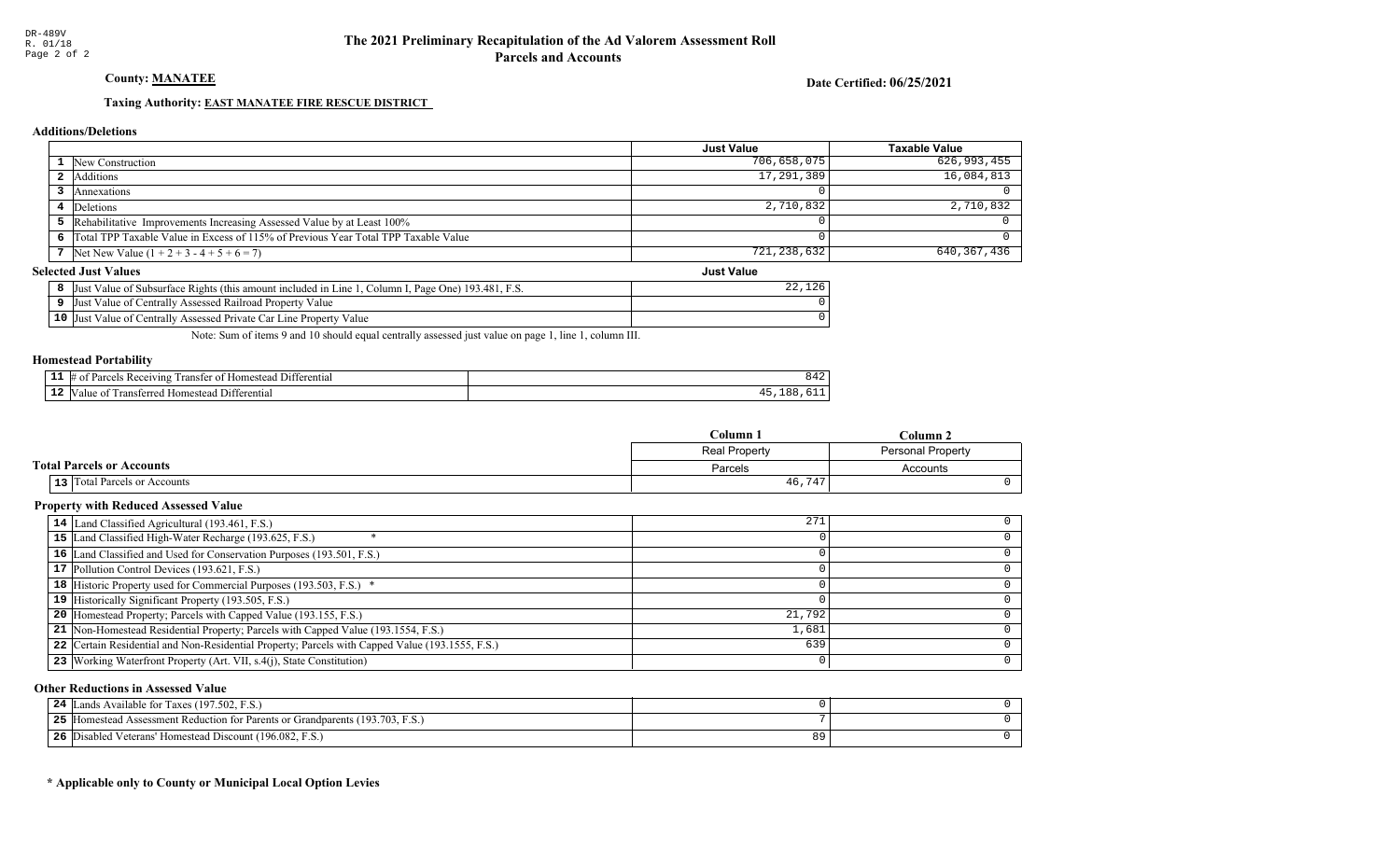| 17. UI/IU<br><b>Value Data</b><br>Rule 12D-16.002, FAC<br>Taxing Authority: MANATEE COUNTY MOSQUITO CONTROL DISTRICT<br>Eff. 01/18<br>Page 1 of 2                         |                                                            | <b>County: MANATEE</b>     |                                       | Date Certified: 06/25/2021                 |
|---------------------------------------------------------------------------------------------------------------------------------------------------------------------------|------------------------------------------------------------|----------------------------|---------------------------------------|--------------------------------------------|
| Check one of the following:                                                                                                                                               |                                                            |                            |                                       |                                            |
| Municipality<br>$C$ ounty                                                                                                                                                 |                                                            |                            |                                       |                                            |
| School District<br>x Independent Special District                                                                                                                         | Column I                                                   | Column II                  | Column III                            | Column IV                                  |
| Separate Reports for MSTUs, Dependent Districts and Water Management Basins are not required<br><b>Just Value</b>                                                         | <b>Real Property Including</b><br><b>Subsurface Rights</b> | Personal<br>Property       | <b>Centrally Assessed</b><br>Property | <b>Total Property</b>                      |
| 1 Just Value (193.011, F.S.)                                                                                                                                              | 56, 469, 495, 832                                          | 3,508,931,027              | 9,653,407                             | 59,988,080,266 1                           |
| <b>Just Value of All Property in the Following Categories</b>                                                                                                             |                                                            |                            |                                       |                                            |
| 2 Just Value of Land Classified Agricultural (193.461, F.S.)                                                                                                              | 977, 393, 069                                              |                            | $\overline{0}$                        | 977, 393, 069 2                            |
| 3 Just Value of Land Classified High-Water Recharge (193.625, F.S.)                                                                                                       | n                                                          |                            | $\overline{0}$                        | $0\vert 3$                                 |
| 4 Just Value of Land Classified and Used for Conservation Purposes (193.501, F.S.)                                                                                        |                                                            |                            | $\overline{0}$                        | $0\quad 4$                                 |
| 5 Just Value of Pollution Control Devices (193.621, F.S.)                                                                                                                 | 331,400                                                    | 245, 258, 517              | $\Omega$                              | 245,589,917 5                              |
| 6 Just Value of Historic Property used for Commercial Purposes (193.503, F.S.) *                                                                                          | n                                                          |                            | $\Omega$                              | $0\vert 6$                                 |
| 7 Just Value of Historically Significant Property (193.505, F.S.)                                                                                                         |                                                            |                            | $\overline{0}$                        | 0 <sub>7</sub>                             |
| 8 Just Value of Homestead Property (193.155, F.S.)                                                                                                                        | 27,552,290,599                                             | $\overline{0}$             | $\overline{0}$                        | $27,552,290,599$ 8                         |
| 9 Just Value of Non-Homestead Residential Property (193.1554, F.S.)                                                                                                       | 16,666,793,333<br>11, 273, 018, 831                        | $\overline{0}$<br>$\Omega$ | 0 <br>5,848,365                       | $16,666,793,333$ 9<br>11, 278, 867, 196 10 |
| 10 Just Value of Certain Residential and Non-Residential Property (193.1555, F.S.)<br>11 Just Value of Working Waterfront Property (Art. VII, s.4(j), State Constitution) | $\overline{0}$                                             | $\mathbf 0$                | $\circ$                               | 0 11                                       |
| <b>Assessed Value of Differentials</b>                                                                                                                                    |                                                            |                            |                                       |                                            |
| 12 Homestead Assessment Differential: Just Value Minus Capped Value (193.155, F.S.)                                                                                       | 5,711,725,095                                              | $\overline{0}$             | $\overline{0}$                        | $5,711,725,095$ <b>12</b>                  |
| 13 Nonhomestead Residential Property Differential: Just Value Minus Capped Value (193.1554, F.S.)                                                                         | 439, 464, 676                                              | $\overline{0}$             | $\overline{0}$                        | 439, 464, 676 13                           |
| 14 Certain Res. and Nonres. Real Property differential: Just Value Minus Capped Value (193.1555, F.S.)                                                                    | 371,802,308                                                | $\mathbb O$                | $\circ$                               | 371,802,308 14                             |
| <b>Assessed Value of All Property in the Following Categories</b>                                                                                                         |                                                            |                            |                                       |                                            |
| 15 Assessed Value of Land Classified Agricultural (193.461, F.S.)                                                                                                         | 116, 316, 390                                              | $\Omega$                   | $\mathbf 0$                           | $116, 316, 390$  15                        |
| 16 Assessed Value of Land Classified High-Water Recharge (193.625, F.S.) *                                                                                                |                                                            | $\Omega$                   | $\overline{0}$                        | 0 16                                       |
| 17 Assessed Value of Land Classified and used for Conservation Purposes (193.501, F.S.)                                                                                   |                                                            |                            | $\Omega$                              | 0 17                                       |
| 18 Assessed Value of Pollution Control Devices (193.621, F.S.)                                                                                                            | 331,400                                                    | 9,245,964                  | $\overline{0}$                        | $9,577,364$ 18                             |
| 19 Assessed Value of Historic Property used for Commercial Purposes (193.503, F.S.)                                                                                       |                                                            | $\Omega$                   | 0                                     | 0 19                                       |
| 20 Assessed Value of Historically Significant Property (193.505, F.S.)                                                                                                    |                                                            | $\Omega$                   | $\mathsf{O}$                          | 0 20                                       |
| 21 Assessed Value of Homestead Property (193.155, F.S.)                                                                                                                   | 21,840,565,504                                             | $\overline{0}$             | $\mathsf{O}$                          | 21,840,565,504 21                          |
| 22 Assessed Value of Non-Homestead Residential Property (193.1554, F.S.)                                                                                                  | 16, 227, 328, 657                                          | $\mathbf 0$                | 0                                     | 16, 227, 328, 657 22                       |
| 23 Assessed Value of Certain Residential and Non-Residential Property (193.1555, F.S.)                                                                                    | 10,901,216,523                                             | $\mathbb O$                | 5,848,365                             | 10,907,064,888 23                          |
| 24 Assessed Value of Working Waterfront Property (Art. VII, s.4(j), State Constitution)                                                                                   | $\circ$                                                    | $\mathbf 0$                | $\circ$                               | 0 24                                       |
| <b>Total Assessed Value</b>                                                                                                                                               |                                                            |                            |                                       |                                            |
| 25 Total Assessed Value [Line 1 minus (2 through 11) plus (15 through 24)                                                                                                 | 49,085,427,074                                             | 3, 272, 918, 474           | 9,653,407                             | 52, 367, 998, 955 25                       |
| <b>Exemptions</b>                                                                                                                                                         |                                                            |                            |                                       |                                            |
| <b>26</b> \$25,000 Homestead Exemption $(196.031(1)(a), F.S.)$                                                                                                            | 2,376,642,476                                              | $\overline{0}$             | $\circ$                               | 2, 376, 642, 476 26                        |
| 27 Additional \$25,000 Homestead Exemption $(196.031(1)(b), F.S.)$                                                                                                        | 2, 154, 672, 227                                           | $\mathbb O$                | $\circ$                               | 2, 154, 672, 227 27                        |
| 28 Additional Homestead Exemption Age 65 & Older up to \$50,000 (196.075, F.S.)<br>29 Tangible Personal Property \$25,000 Exemption (196.183, F.S.)                       | $\Omega$<br>$\Omega$                                       | $\overline{0}$             | $\circ$                               | 0 28<br>138,684,351 29                     |
| 30 Governmental Exemption (196.199, 196.1993, F.S.)                                                                                                                       | 1,485,459,092                                              | 137,801,783<br>4,673,698   | 882,568<br>$\circ$                    | 1,490,132,790 30                           |
| 31 Institutional Exemptions - Charitable, Religious, Scientific, Literary, Educational (196.196.197, 196.1975, 196.1977, 196.1978,                                        |                                                            |                            |                                       |                                            |
| 196.198.196.1983.196.1985.196.1986.196.1987.196.1999.196.2001.196.2002.F.S.)                                                                                              | 965, 935, 592                                              | 33,085,330                 | $\Omega$                              | 999,020,92231                              |
| 32 Widows / Widowers Exemption (196.202, F.S.)                                                                                                                            | 5,552,154                                                  | 34,560                     | $\circ$                               | $5,586,714$ 32                             |
| 33 Disability / Blind Exemptions (196.081, 196.091, 196.101, 196.102, 196.202, 196.24, F.S.)                                                                              | 338,102,765                                                | 33,925                     | $\circ$                               | 338, 136, 690 33                           |
| 34 Land Dedicated in Perpetuity for Conservation Purposes (196.26, F.S)<br>35 Historic Property Exemption (196.1961, 196.1997, 196.1998, F.S.) *                          | $\Omega$                                                   | $\Omega$                   | $\circ$<br>$\circ$                    | 0 34 <br>0 35                              |
| 36 Econ. Dev. Exemption (196.1995, F.S.), Licensed Child Care Facility in Ent. Zone (196.095, F.S.)                                                                       | $\Omega$                                                   | $\Omega$                   | $\overline{0}$                        | 0 36                                       |
| 37 Lands Available for Taxes (197.502, F.S.)                                                                                                                              | 93,116                                                     | $\circ$                    | 0                                     | 93,116 37                                  |
| 38 Homestead Assessment Reduction for Parents or Grandparents (193.703, F.S.)                                                                                             | 790,894                                                    | $\Omega$                   | $\overline{0}$                        | 790,894 38                                 |
| 39 Disabled Veterans' Homestead Discount (196.082, F.S.)                                                                                                                  | 33, 374, 181                                               | $\mathbf{0}$               | $\circ$                               | 33, 374, 18139                             |
| 40 Deployed Service Member's Homestead Exemption (196.173, F.S.)                                                                                                          | 825,376                                                    | 0                          | $\circ$                               | 825,37640                                  |
| 41 Additional Homestead Exemption Age 65 and Older and 25 Year Residence (196.075, F.S.) *                                                                                |                                                            | $\Omega$                   | $\circ$                               | 0 41                                       |
| 42 Renewable Energy Source Devices 80% Exemption (195.182, F.S.)                                                                                                          | $\circ$                                                    | $\Omega$                   | 0                                     | 0 42                                       |
| <b>Total Exempt Value</b>                                                                                                                                                 | 7, 361, 447, 873                                           | 175,629,296                | 882,568                               |                                            |
| 43 Total Exempt Value (add lines 26 through 42)<br><b>Total Taxable Value</b>                                                                                             |                                                            |                            |                                       | $7,537,959,737$  43                        |
| 44 Total Taxable Value (line 25 minus 43)                                                                                                                                 | 41,723,979,201                                             | 3,097,289,178              | 8,770,839                             | 44,830,039,21844                           |
|                                                                                                                                                                           |                                                            |                            |                                       |                                            |

The 2021 Preliminary Recapitulation of the Ad Valorem Assessment Roll

## \* Applicable only to County or Municipal Local Option Levies

DR-489V<br>R. 01/18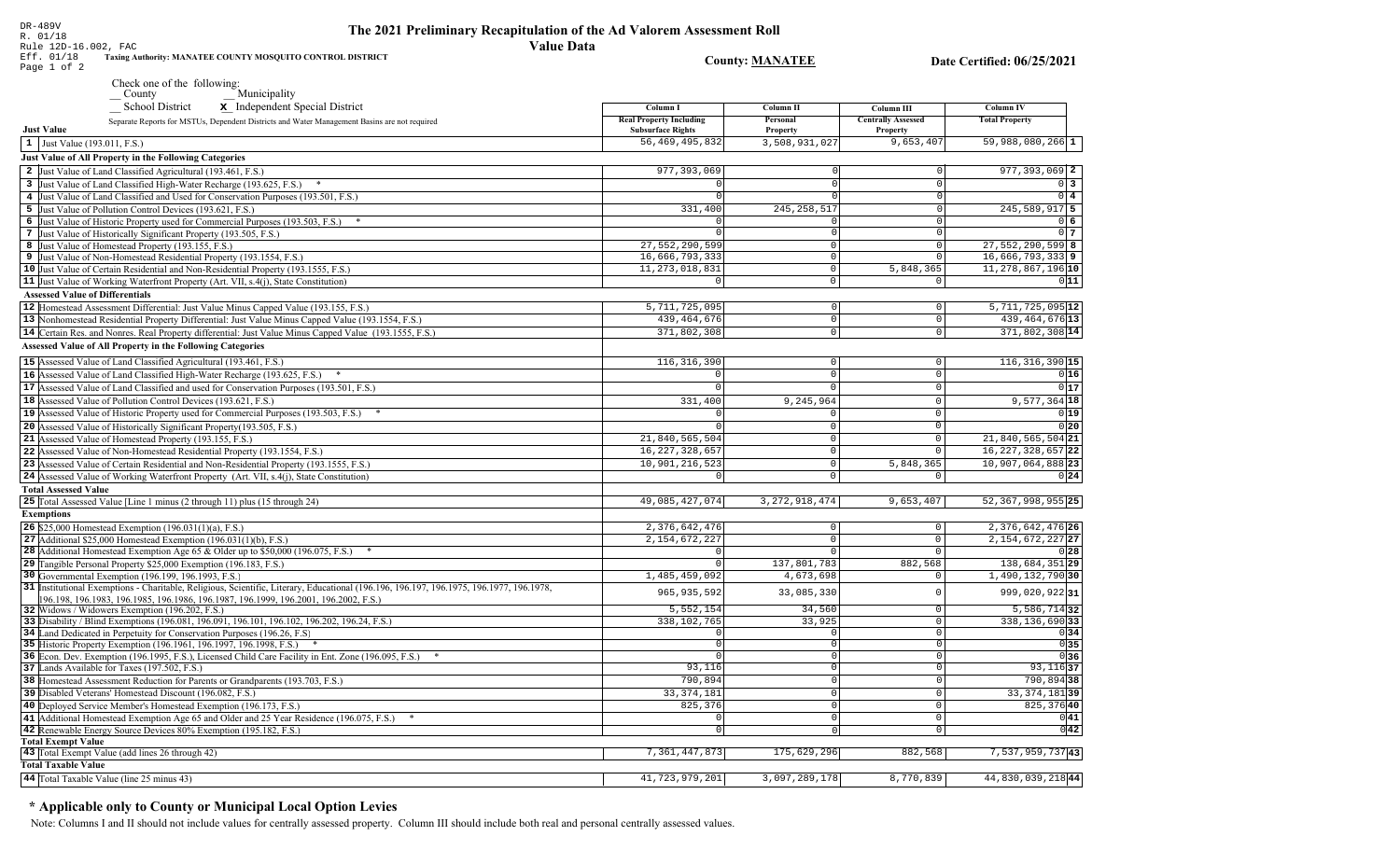### County: **MANATEE**

Date Certified: 06/25/2021

Just Value

### Taxing Authority: MANATEE COUNTY MOSQUITO CONTROL DISTRICT

#### Additions/Deletions

|                                                                                      | <b>Just Value</b> | Taxable Value |
|--------------------------------------------------------------------------------------|-------------------|---------------|
| <b>1</b> New Construction                                                            | 1,477,895,511     | 1,283,710,874 |
| <b>2</b> Additions                                                                   | 57,902,089        | 52,248,149    |
| Annexations                                                                          |                   |               |
| 4 Deletions                                                                          | 35,723,533        | 35,723,533    |
| 5 Rehabilitative Improvements Increasing Assessed Value by at Least 100%             |                   |               |
| 6 Total TPP Taxable Value in Excess of 115% of Previous Year Total TPP Taxable Value |                   |               |
| 7 Net New Value $(1 + 2 + 3 - 4 + 5 + 6 = 7)$                                        | 1,500,074,067     | 1,300,235,490 |

#### Selected Just Values

| Column I, Page One) 193.481, F.S.<br>Value of Subsurface Rights (this amount included in Line 1<br>Just | 720<br>201<br>2, <i>1</i> JU, 2 J 1 |
|---------------------------------------------------------------------------------------------------------|-------------------------------------|
| Just Value of Centrally Assessed Railroad Property Value                                                | ,028,212                            |
| 10 Just Value of Centrally Assessed Private Car Line Property Value                                     | ,625,<br>1 Q F                      |

Note: Sum of items 9 and 10 should equal centrally assessed just value on page 1, line 1, column III.

#### Homestead Portability

|    | nn<br>euvinc<br>מבידי<br>enu: | $\Omega$ |
|----|-------------------------------|----------|
| -- | rans<br>י הי<br>ent.          | ∸∸       |

|                                     | $C$ olumn            | Column 2          |  |
|-------------------------------------|----------------------|-------------------|--|
|                                     | <b>Real Property</b> | Personal Property |  |
| <b>Total Parcels or Accounts</b>    | Parcels              | Accounts          |  |
| <b>13</b> Total Parcels or Accounts | 201,131              | 27,354            |  |

### Property with Reduced Assessed Value

| 14 Land Classified Agricultural (193.461, F.S.)                                                 | 2,214  |    |
|-------------------------------------------------------------------------------------------------|--------|----|
| 15 Land Classified High-Water Recharge (193.625, F.S.)                                          |        |    |
| 16 Land Classified and Used for Conservation Purposes (193.501, F.S.)                           |        |    |
| 17 Pollution Control Devices (193.621, F.S.)                                                    |        | 20 |
| 18 Historic Property used for Commercial Purposes (193.503, F.S.) *                             |        |    |
| 19 Historically Significant Property (193.505, F.S.)                                            |        |    |
| <b>20</b> Homestead Property; Parcels with Capped Value (193.155, F.S.)                         | 87,139 |    |
| 21 Non-Homestead Residential Property; Parcels with Capped Value (193.1554, F.S.)               | 21,214 |    |
| 22 Certain Residential and Non-Residential Property; Parcels with Capped Value (193.1555, F.S.) | 3,941  |    |
| 23 Working Waterfront Property (Art. VII, s.4(j), State Constitution)                           |        | O. |

#### Other Reductions in Assessed Value

| Available for Taxes (197.502, F.S.)<br>24<br>ands                                 |     |  |
|-----------------------------------------------------------------------------------|-----|--|
| [Homestead Assessment Reduction for Parents or Grandparents (193.703, F.S.)<br>ット | . . |  |
| Disabled Veterans' Homestead Discount (196.082, F.S.)<br>26                       | 29. |  |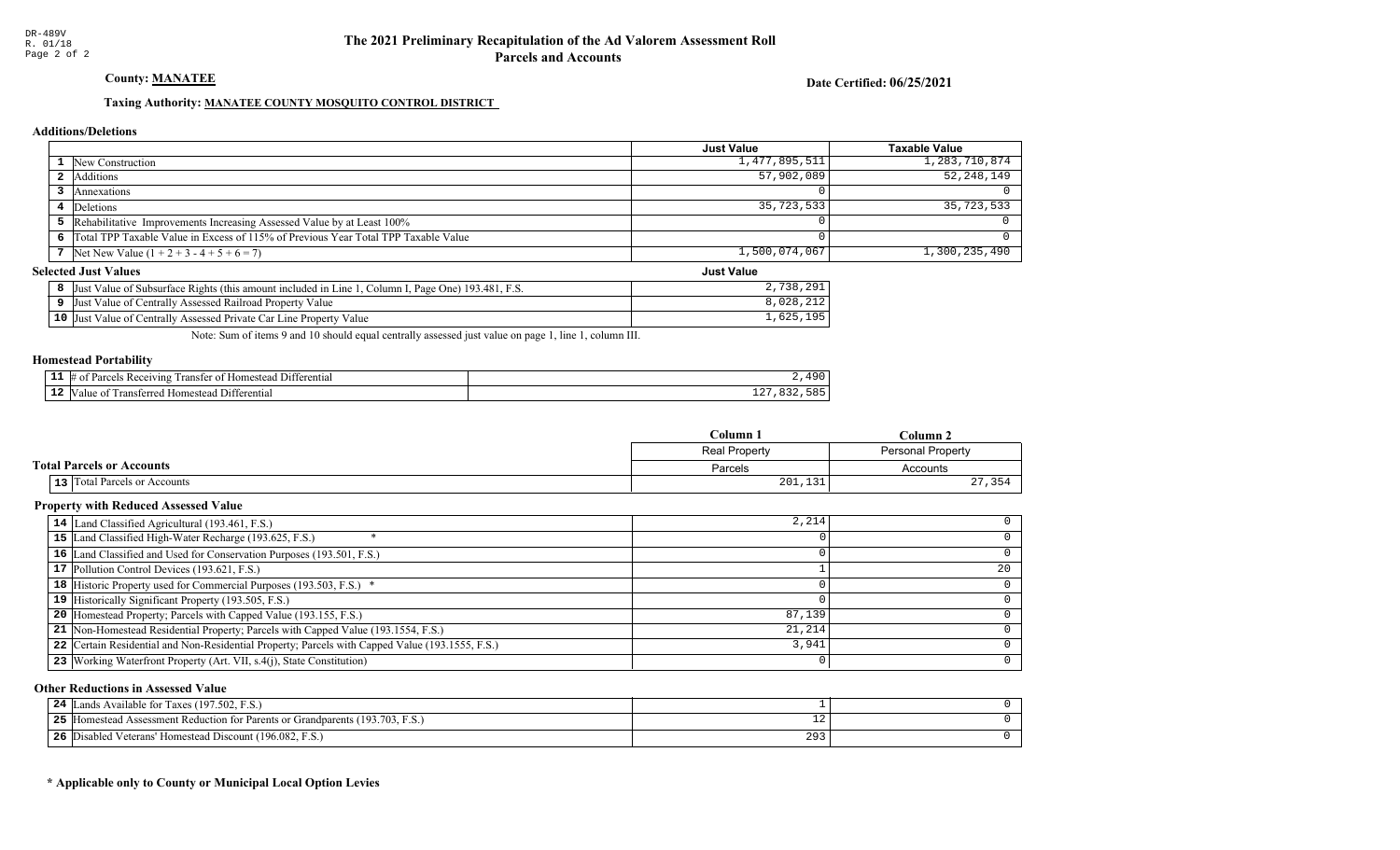| Eff. 01/18<br>Page 1 of 2              | Taxing Authority: SOUTHWEST FLORIDA WATER MGMT DISTRICT                                                                                 |                                                            | <b>County: MANATEE</b>    |                              | Date Certified: 06/25/2021    |
|----------------------------------------|-----------------------------------------------------------------------------------------------------------------------------------------|------------------------------------------------------------|---------------------------|------------------------------|-------------------------------|
|                                        | Check one of the following:                                                                                                             |                                                            |                           |                              |                               |
|                                        | Municipality<br>$\sqrt{\frac{1}{2}}$ County                                                                                             |                                                            |                           |                              |                               |
|                                        | <b>School District</b><br>x Independent Special District                                                                                | Column I                                                   | Column II                 | Column III                   | <b>Column IV</b>              |
| <b>Just Value</b>                      | Separate Reports for MSTUs, Dependent Districts and Water Management Basins are not required                                            | <b>Real Property Including</b><br><b>Subsurface Rights</b> | Personal                  | <b>Centrally Assessed</b>    | <b>Total Property</b>         |
|                                        |                                                                                                                                         | 56, 469, 495, 832                                          | Property<br>3,508,931,027 | <b>Property</b><br>9,653,407 | $59,988,080,266$ 1            |
| 1 Just Value (193.011, F.S.)           |                                                                                                                                         |                                                            |                           |                              |                               |
|                                        | Just Value of All Property in the Following Categories                                                                                  |                                                            |                           |                              |                               |
|                                        | 2 Just Value of Land Classified Agricultural (193.461, F.S.)                                                                            | 977, 393, 069                                              |                           | 0                            | $977, 393, 069$ 2             |
|                                        | 3 Just Value of Land Classified High-Water Recharge (193.625, F.S.) *                                                                   |                                                            |                           | $\Omega$                     | $0\vert 3$                    |
|                                        | 4 Just Value of Land Classified and Used for Conservation Purposes (193.501, F.S.)                                                      |                                                            |                           | 0                            | $0\vert 4$                    |
|                                        | 5 Just Value of Pollution Control Devices (193.621, F.S.)                                                                               | 331,400                                                    | 245, 258, 517             | 0                            | 245, 589, 917 5               |
|                                        | 6 Just Value of Historic Property used for Commercial Purposes (193.503, F.S.) *                                                        |                                                            | $\cap$                    | 0                            | $0\vert 6$                    |
|                                        | 7 Just Value of Historically Significant Property (193.505, F.S.)                                                                       |                                                            | $\Omega$                  | 0                            | 0 <sub>7</sub>                |
|                                        | 8 Just Value of Homestead Property (193.155, F.S.)                                                                                      | 27,552,290,599                                             | $\Omega$                  | 0                            | 27,552,290,599 8              |
|                                        | 9 Just Value of Non-Homestead Residential Property (193.1554, F.S.)                                                                     | 16,666,793,333                                             | $\overline{0}$            | $\Omega$                     | 16,666,793,3339               |
|                                        | 10 Just Value of Certain Residential and Non-Residential Property (193.1555, F.S.)                                                      | 11, 273, 018, 831                                          | 0                         | 5,848,365                    | 11, 278, 867, 196 10          |
|                                        | 11 Just Value of Working Waterfront Property (Art. VII, s.4(j), State Constitution)                                                     | $\overline{0}$                                             | $\circ$                   | 0                            | 011                           |
| <b>Assessed Value of Differentials</b> |                                                                                                                                         |                                                            |                           |                              |                               |
|                                        | 12 Homestead Assessment Differential: Just Value Minus Capped Value (193.155, F.S.)                                                     | 5,711,725,095                                              | $\circ$                   | $\overline{0}$               | $5,711,725,095$ <sup>12</sup> |
|                                        | 13 Nonhomestead Residential Property Differential: Just Value Minus Capped Value (193.1554, F.S.)                                       | 439, 464, 676                                              | $\overline{0}$            | $\mathbf{0}$                 | 439, 464, 676 13              |
|                                        | 14 Certain Res. and Nonres. Real Property differential: Just Value Minus Capped Value (193.1555, F.S.)                                  | 371,802,308                                                | $\overline{0}$            | $\mathbf 0$                  | 371,802,308 14                |
|                                        | <b>Assessed Value of All Property in the Following Categories</b>                                                                       |                                                            |                           |                              |                               |
|                                        |                                                                                                                                         |                                                            |                           |                              |                               |
|                                        | 15 Assessed Value of Land Classified Agricultural (193.461, F.S.)                                                                       | 116, 316, 390                                              | 0                         | 0                            | $116, 316, 390$ 15            |
|                                        | 16 Assessed Value of Land Classified High-Water Recharge (193.625, F.S.)                                                                |                                                            | $\Omega$                  | $\mathbf 0$                  | 0 16                          |
|                                        | 17 Assessed Value of Land Classified and used for Conservation Purposes (193.501, F.S.)                                                 | $\Omega$                                                   | $\Omega$                  | $\mathbf 0$                  | 0 17                          |
|                                        | 18 Assessed Value of Pollution Control Devices (193.621, F.S.)                                                                          | 331,400                                                    | 9,245,964                 | $\Omega$                     | $9,577,364$ 18                |
|                                        | 19 Assessed Value of Historic Property used for Commercial Purposes (193.503, F.S.) *                                                   |                                                            | $\Omega$                  | $\Omega$                     | 0 19                          |
|                                        | 20 Assessed Value of Historically Significant Property (193.505, F.S.)                                                                  |                                                            | $\mathbf 0$               | $\Omega$                     | 0 20                          |
|                                        | 21 Assessed Value of Homestead Property (193.155, F.S.)                                                                                 | 21,840,565,504                                             | $\mathbf 0$               | 0                            | 21,840,565,504 21             |
|                                        | 22 Assessed Value of Non-Homestead Residential Property (193.1554, F.S.)                                                                | 16, 227, 328, 657                                          | $\mathbf 0$               |                              | $16, 227, 328, 657$ 22        |
|                                        | 23 Assessed Value of Certain Residential and Non-Residential Property (193.1555, F.S.)                                                  | 10,901,216,523                                             | $\mathbf 0$               | 5,848,365                    | 10,907,064,888 23             |
|                                        | 24 Assessed Value of Working Waterfront Property (Art. VII, s.4(j), State Constitution)                                                 |                                                            | $\Omega$                  |                              | 0 24                          |
| <b>Total Assessed Value</b>            |                                                                                                                                         |                                                            |                           |                              |                               |
|                                        | 25 Total Assessed Value [Line 1 minus (2 through 11) plus (15 through 24)                                                               | 49,085,427,074                                             | 3, 272, 918, 474          | 9,653,407                    | 52, 367, 998, 955 25          |
| <b>Exemptions</b>                      |                                                                                                                                         |                                                            |                           |                              |                               |
|                                        | <b>26</b> \$25,000 Homestead Exemption $(196.031(1)(a), F.S.)$                                                                          | 2,376,642,476                                              | 0                         | 0                            | 2, 376, 642, 476 26           |
|                                        | 27 Additional \$25,000 Homestead Exemption $(196.031(1)(b), F.S.)$                                                                      | 2, 154, 672, 227                                           | $\mathbf 0$               | $\mathbf 0$                  | 2, 154, 672, 227 27           |
|                                        | <b>28</b> Additional Homestead Exemption Age 65 & Older up to \$50,000 (196.075, F.S.)                                                  | $\Omega$                                                   | $\mathbf 0$               | 0                            | 0 28                          |
|                                        | 29 Tangible Personal Property \$25,000 Exemption (196.183, F.S.)                                                                        | $\Omega$                                                   | 137,801,783               | 882,568                      | 138,684,351 29                |
|                                        | 30 Governmental Exemption (196.199, 196.1993, F.S.)                                                                                     | 1,485,459,092                                              | 4,673,698                 | $\Omega$                     | 1,490,132,790 30              |
|                                        | 31 Institutional Exemptions - Charitable, Religious, Scientific, Literary, Educational (196.196, 196.197, 196.1975, 196.1977, 196.1978, |                                                            |                           |                              |                               |
|                                        | 196.198, 196.1983, 196.1985, 196.1986, 196.1987, 196.1999, 196.2001, 196.2002, F.S.)                                                    | 965, 935, 592                                              | 33,085,330                | $\Omega$                     | 999,020,92231                 |
|                                        | 32 Widows / Widowers Exemption (196.202, F.S.)                                                                                          | 5,552,154                                                  | 34,560                    | 0                            | $5,586,714$ 32                |
|                                        | 33 Disability / Blind Exemptions (196.081, 196.091, 196.101, 196.102, 196.202, 196.24, F.S.)                                            | 338,102,765                                                | 33,925                    | $\mathbf 0$                  | 338, 136, 690 33              |
|                                        | 34 Land Dedicated in Perpetuity for Conservation Purposes (196.26, F.S.                                                                 | $\Omega$                                                   | $\Omega$                  | $\mathbf 0$                  | 0 34                          |
|                                        | 35 Historic Property Exemption (196.1961, 196.1997, 196.1998, F.S.) *                                                                   | $\bigcap$                                                  | $\Omega$                  | $\mathbf 0$                  | 0 35                          |
|                                        | 36 Econ. Dev. Exemption (196.1995, F.S.), Licensed Child Care Facility in Ent. Zone (196.095, F.S.)<br>$*$                              |                                                            | $\Omega$                  | $\mathbf 0$                  | 0 36                          |
|                                        | 37 Lands Available for Taxes (197.502, F.S.)                                                                                            | 93,116                                                     | $\Omega$                  | $\mathbf 0$                  | 93, 116 37                    |
|                                        | 38 Homestead Assessment Reduction for Parents or Grandparents (193.703, F.S.)                                                           | 790,894                                                    | 0                         | $\overline{0}$               | 790,894 38                    |
|                                        | 39 Disabled Veterans' Homestead Discount (196.082, F.S.)                                                                                | 33, 374, 181                                               | $\circ$                   | $\mathbf 0$                  | 33, 374, 181 39               |
|                                        | 40 Deployed Service Member's Homestead Exemption (196.173, F.S.)                                                                        | 825,376                                                    | 0                         | 0                            | 825,37640                     |
|                                        | 41 Additional Homestead Exemption Age 65 and Older and 25 Year Residence (196.075, F.S.)                                                |                                                            | 0                         | $\mathsf{O}\xspace$          | 0 41                          |
|                                        | 42 Renewable Energy Source Devices 80% Exemption (195.182, F.S.)                                                                        | $\overline{0}$                                             | 0                         | $\overline{0}$               | 0 42                          |
| <b>Total Exempt Value</b>              |                                                                                                                                         |                                                            |                           |                              |                               |
|                                        | 43 Total Exempt Value (add lines 26 through 42)                                                                                         | 7,361,447,873                                              | 175,629,296               | 882,568                      | $7,537,959,737$  43           |
| <b>Total Taxable Value</b>             |                                                                                                                                         |                                                            |                           |                              |                               |
|                                        | 44 Total Taxable Value (line 25 minus 43)                                                                                               | 41,723,979,201                                             | 3,097,289,178             | 8,770,839                    | 44,830,039,21844              |
|                                        |                                                                                                                                         |                                                            |                           |                              |                               |

### The 2021 Preliminary Recapitulation of the Ad Valorem Assessment Roll **Value Data**

DR-489V<br>R. 01/18

Rule 12D-16.002, FAC

\* Applicable only to County or Municipal Local Option Levies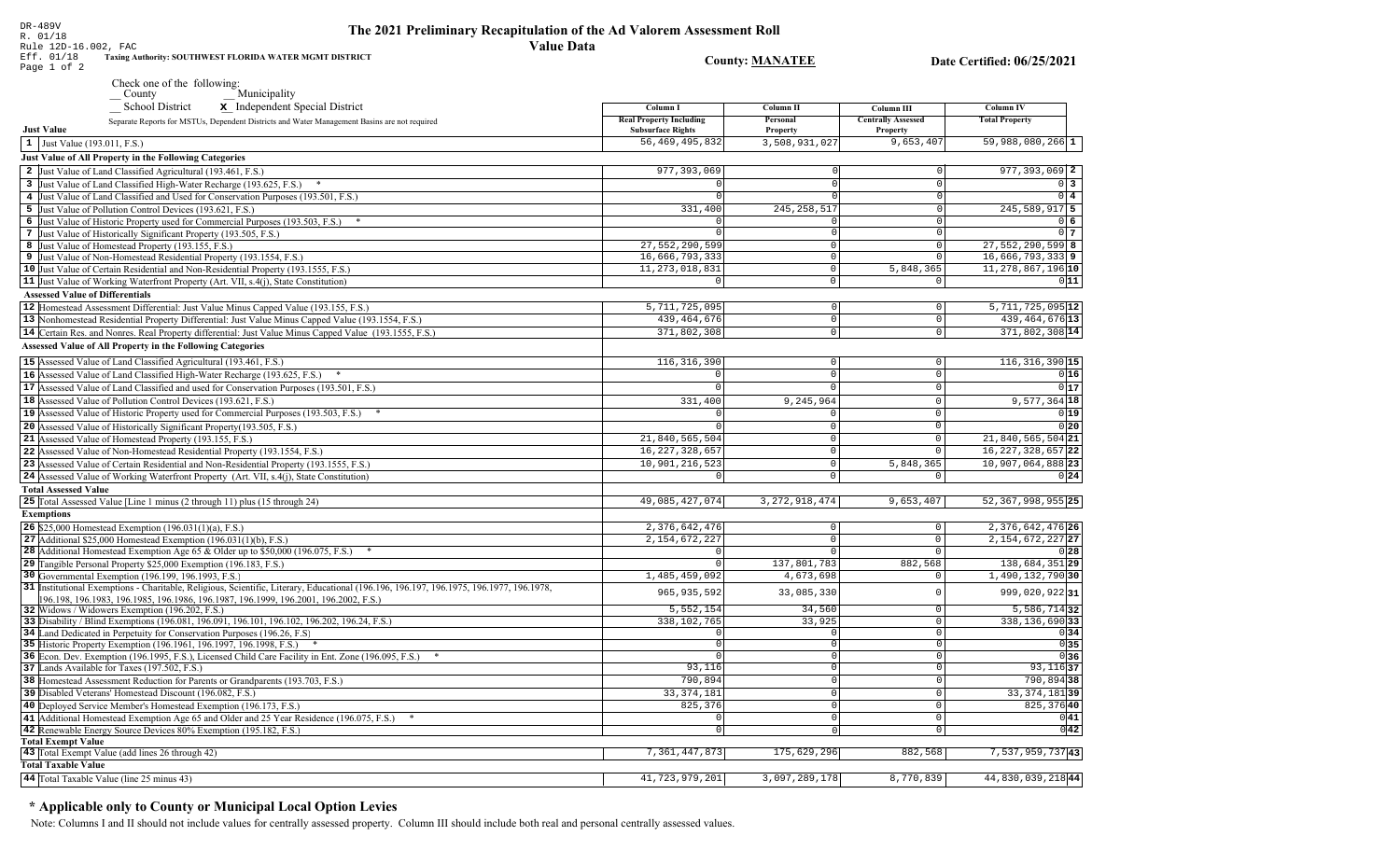### **County: MANATEE**

Date Certified: 06/25/2021

**Just Value** 

### Taxing Authority: SOUTHWEST FLORIDA WATER MGMT DISTRICT

### **Additions/Deletions**

|                                                                                      | Just Value    | Taxable Value |
|--------------------------------------------------------------------------------------|---------------|---------------|
| <b>1</b> New Construction                                                            | 1,477,895,511 | 1,283,710,874 |
| 2 Additions                                                                          | 57,902,089    | 52,248,149    |
| Annexations                                                                          |               |               |
| 4 Deletions                                                                          | 35,723,533    | 35,723,533    |
| 5 Rehabilitative Improvements Increasing Assessed Value by at Least 100%             |               |               |
| 6 Total TPP Taxable Value in Excess of 115% of Previous Year Total TPP Taxable Value |               |               |
| 7 Net New Value $(1 + 2 + 3 - 4 + 5 + 6 = 7)$                                        | 1,500,074,067 | 1,300,235,490 |

### **Selected Just Values**

| 8 Just Value of Subsurface Rights (this amount included in Line 1, Column I, Page One) 193.481, F.S. | 2,738,291 |
|------------------------------------------------------------------------------------------------------|-----------|
| <b>9</b> Just Value of Centrally Assessed Railroad Property Value                                    | 8,028,212 |
| 10 Just Value of Centrally Assessed Private Car Line Property Value                                  | .,625,195 |

Note: Sum of items 9 and 10 should equal centrally assessed just value on page 1, line 1, column III.

### **Homestead Portability**

| --- | ٦m<br>eiving        | $\mathbf{C}$ |
|-----|---------------------|--------------|
| . . | rans.<br>٠nr<br>,,, | - - -        |

|                                  | $C$ olumn            | $C$ olumn $\lambda$      |
|----------------------------------|----------------------|--------------------------|
|                                  | <b>Real Property</b> | <b>Personal Property</b> |
| <b>Total Parcels or Accounts</b> | Parcels              | Accounts                 |
| 13 Total Parcels or Accounts     | 201,131              | つワ<br>21, J J +          |

### **Property with Reduced Assessed Value**

| 14 Land Classified Agricultural (193.461, F.S.)                                                 | 2,214  |    |
|-------------------------------------------------------------------------------------------------|--------|----|
| 15 Land Classified High-Water Recharge (193.625, F.S.)                                          |        |    |
| 16 Land Classified and Used for Conservation Purposes (193.501, F.S.)                           |        |    |
| 17 Pollution Control Devices (193.621, F.S.)                                                    |        | 20 |
| 18 Historic Property used for Commercial Purposes (193.503, F.S.) *                             |        |    |
| 19 Historically Significant Property (193.505, F.S.)                                            |        |    |
| <b>20</b> Homestead Property; Parcels with Capped Value (193.155, F.S.)                         | 87,139 |    |
| 21 Non-Homestead Residential Property; Parcels with Capped Value (193.1554, F.S.)               | 21,214 |    |
| 22 Certain Residential and Non-Residential Property; Parcels with Capped Value (193.1555, F.S.) | 3,941  |    |
| 23   Working Waterfront Property (Art. VII, s.4(j), State Constitution)                         |        | 0  |

### **Other Reductions in Assessed Value**

| 24<br>Lands Available for Taxes (197.502, F.S.)                                   |     |  |
|-----------------------------------------------------------------------------------|-----|--|
| 25<br>[Homestead Assessment Reduction for Parents or Grandparents (193.703, F.S.) | ∸∠  |  |
| 26<br>[5] Disabled Veterans' Homestead Discount (196.082, F.S.)                   | 293 |  |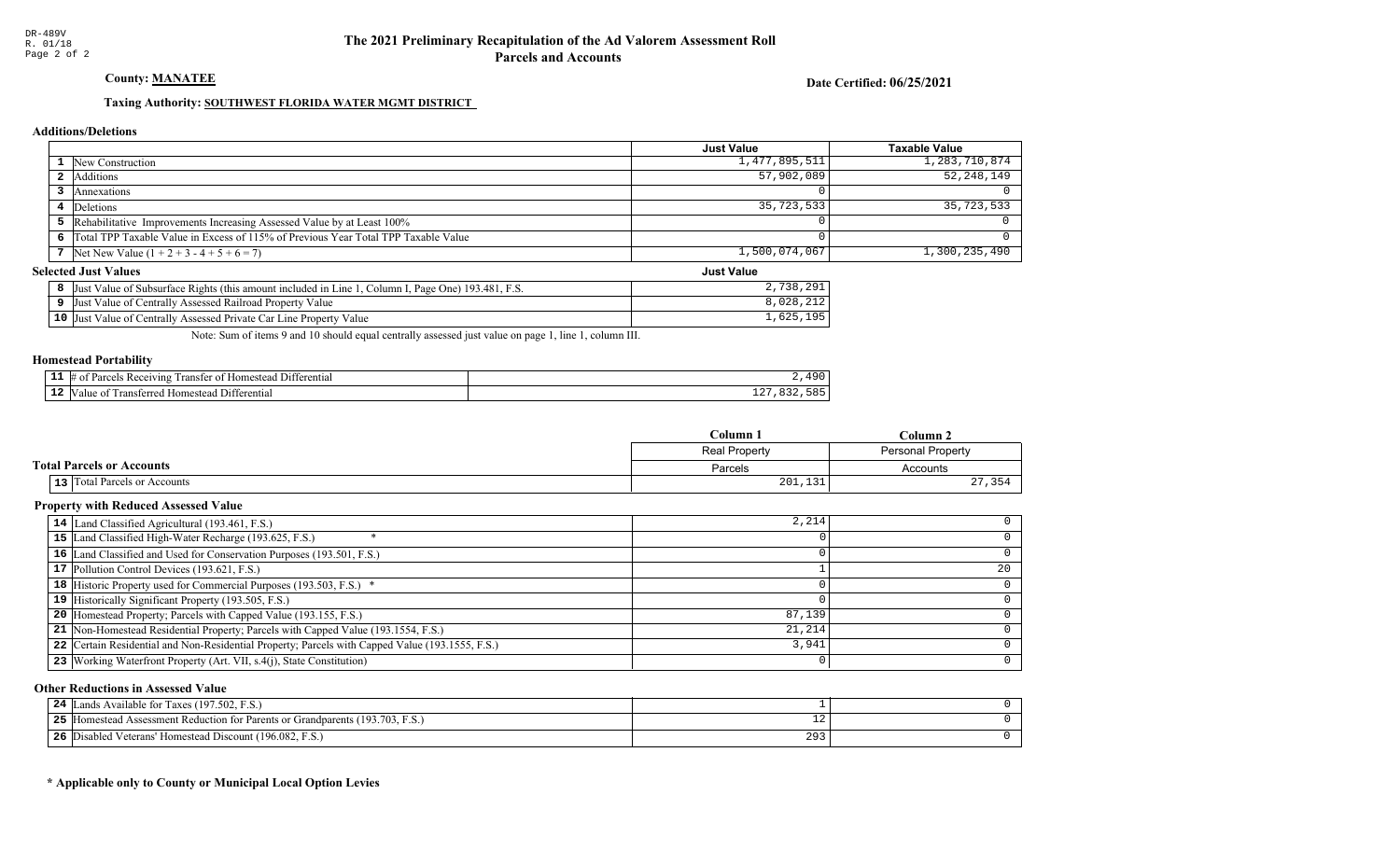| Rule 12D-16.002, FAC                                                                                                                           | <b>Value Data</b>                                          |                        |                                       |                                    |
|------------------------------------------------------------------------------------------------------------------------------------------------|------------------------------------------------------------|------------------------|---------------------------------------|------------------------------------|
| Eff. 01/18<br>Taxing Authority: WEST COAST INLAND NAVIGATION DISTRICT                                                                          |                                                            | <b>County: MANATEE</b> |                                       | Date Certified: 06/25/2021         |
| Page 1 of 2                                                                                                                                    |                                                            |                        |                                       |                                    |
| Check one of the following:                                                                                                                    |                                                            |                        |                                       |                                    |
| Municipality<br>County                                                                                                                         |                                                            |                        |                                       |                                    |
| <b>School District</b><br>x Independent Special District                                                                                       | Column I                                                   | Column II              | Column III                            | <b>Column IV</b>                   |
| Separate Reports for MSTUs, Dependent Districts and Water Management Basins are not required<br><b>Just Value</b>                              | <b>Real Property Including</b><br><b>Subsurface Rights</b> | Personal<br>Property   | <b>Centrally Assessed</b><br>Property | <b>Total Property</b>              |
| 1 Just Value (193.011, F.S.)                                                                                                                   | 56, 469, 495, 832                                          | 3,508,931,027          | 9,653,407                             | $\overline{59}$ , 988, 080, 266 1  |
| <b>Just Value of All Property in the Following Categories</b>                                                                                  |                                                            |                        |                                       |                                    |
| 2 Just Value of Land Classified Agricultural (193.461, F.S.)                                                                                   | 977, 393, 069                                              |                        | $\Omega$                              | $977, 393, 069$ 2                  |
| 3 Just Value of Land Classified High-Water Recharge (193.625, F.S.) *                                                                          | $\mathbf 0$                                                | $\Omega$               | 0                                     | $0\vert 3$                         |
| 4 Just Value of Land Classified and Used for Conservation Purposes (193.501, F.S.)                                                             | $\overline{0}$                                             | $\overline{0}$         | $\overline{0}$                        | $0\vert 4$                         |
| 5 Just Value of Pollution Control Devices (193.621, F.S.)                                                                                      | 331,400                                                    | 245, 258, 517          | 0                                     | $245,589,917$ 5                    |
| 6 Just Value of Historic Property used for Commercial Purposes (193.503, F.S.) *                                                               |                                                            |                        | $\overline{\mathfrak{o}}$             | 0 <sub>6</sub>                     |
| 7 Just Value of Historically Significant Property (193.505, F.S.)                                                                              | $\Omega$                                                   | 0                      | 0                                     | 0 <sub>7</sub>                     |
| 8 Just Value of Homestead Property (193.155, F.S.)                                                                                             | 27,552,290,599                                             | $\mathbf 0$            | 0                                     | $27,552,290,599$ 8                 |
| 9 Just Value of Non-Homestead Residential Property (193.1554, F.S.)                                                                            | 16,666,793,333                                             | $\circ$                | 0                                     | $16,666,793,333$ 9                 |
| 10 Just Value of Certain Residential and Non-Residential Property (193.1555, F.S.)                                                             | 11, 273, 018, 831                                          | $\mathbf 0$            | 5,848,365                             | 11, 278, 867, 196 10               |
| 11 Just Value of Working Waterfront Property (Art. VII, s.4(j), State Constitution)                                                            | $\overline{0}$                                             | $\overline{0}$         | 0                                     | 011                                |
| <b>Assessed Value of Differentials</b>                                                                                                         |                                                            |                        |                                       |                                    |
| 12  Homestead Assessment Differential: Just Value Minus Capped Value (193.155, F.S.)                                                           | 5,711,725,095                                              | $\circ$                | $\mathsf 0$                           | $5,711,725,095$ <sup>12</sup>      |
| 13 Nonhomestead Residential Property Differential: Just Value Minus Capped Value (193.1554, F.S.)                                              | 439, 464, 676                                              | $\circ$                | $\circ$                               | 439, 464, 676 13                   |
| 14 Certain Res. and Nonres. Real Property differential: Just Value Minus Capped Value (193.1555, F.S.)                                         | 371,802,308                                                | $\circ$                | $\circ$                               | 371,802,308 14                     |
| Assessed Value of All Property in the Following Categories                                                                                     |                                                            |                        |                                       |                                    |
| 15 Assessed Value of Land Classified Agricultural (193.461, F.S.)                                                                              | 116, 316, 390                                              | $\mathbf 0$            | $\circ$                               | 116, 316, 390 15                   |
| 16 Assessed Value of Land Classified High-Water Recharge (193.625, F.S.)                                                                       |                                                            | $\Omega$               | $\circ$                               | 0 16                               |
| 17 Assessed Value of Land Classified and used for Conservation Purposes (193.501, F.S.)                                                        | $\Omega$                                                   | $\Omega$               | $\mathbf 0$                           | 0 17                               |
| 18 Assessed Value of Pollution Control Devices (193.621, F.S.)                                                                                 | 331,400                                                    | 9,245,964              | $\mathbb O$                           | $9,577,364$ 18                     |
| 19 Assessed Value of Historic Property used for Commercial Purposes (193.503, F.S.)                                                            |                                                            |                        | $\mathbf{0}$                          | 0 19                               |
| 20 Assessed Value of Historically Significant Property (193.505, F.S.)                                                                         | $\Omega$                                                   | $\Omega$               | $\mathbf 0$                           | 0 20                               |
| 21 Assessed Value of Homestead Property (193.155, F.S.)                                                                                        | 21,840,565,504                                             | $\mathbf 0$            | $\mathsf{O}\xspace$                   | $21,840,565,504$ 21                |
| 22 Assessed Value of Non-Homestead Residential Property (193.1554, F.S.)                                                                       | 16, 227, 328, 657                                          | $\mathbf 0$            | $\mathbf 0$                           | 16, 227, 328, 657 22               |
| 23 Assessed Value of Certain Residential and Non-Residential Property (193.1555, F.S.)                                                         | 10,901,216,523                                             | $\mathbb O$            | 5,848,365                             | 10,907,064,888 23                  |
| 24 Assessed Value of Working Waterfront Property (Art. VII, s.4(j), State Constitution)                                                        | $\mathbf 0$                                                | $\mathbf{0}$           | 0                                     | 0 24                               |
| <b>Total Assessed Value</b>                                                                                                                    |                                                            |                        |                                       |                                    |
| 25 Total Assessed Value [Line 1 minus (2 through 11) plus (15 through 24)                                                                      | 49,085,427,074                                             | 3, 272, 918, 474       | 9,653,407                             | $52,367,998,955$  25               |
| <b>Exemptions</b>                                                                                                                              |                                                            |                        |                                       |                                    |
| <b>26</b> \$25,000 Homestead Exemption $(196.031(1)(a), F.S.)$                                                                                 | 2,376,642,476                                              | $\mathbf 0$            | $\circ$                               | 2, 376, 642, 476 26                |
| 27 Additional \$25,000 Homestead Exemption $(196.031(1)(b), F.S.)$                                                                             | 2, 154, 672, 227                                           | $\Omega$               | $\mathbf 0$                           | 2, 154, 672, 227 27                |
| <b>28</b> Additional Homestead Exemption Age 65 & Older up to \$50,000 (196.075, F.S.)                                                         | $\Omega$                                                   | $\Omega$               | $\Omega$                              | 0 28                               |
| 29 Tangible Personal Property \$25,000 Exemption (196.183, F.S.)                                                                               | $\mathsf{O}$                                               | 137,801,783            | 882,568                               | 138,684,351 29                     |
| 30 Governmental Exemption (196.199, 196.1993, F.S.)                                                                                            | 1,485,459,092                                              | 4,673,698              | $\mathsf{O}\xspace$                   | 1,490,132,790 30                   |
| 31 Institutional Exemptions - Charitable, Religious, Scientific, Literary, Educational (196.196, 196.197, 196.1975, 196.1977, 196.1978,        | 965, 935, 592                                              | 33,085,330             | $\Omega$                              | 999,020,92231                      |
| 196.198, 196.1983, 196.1985, 196.1986, 196.1987, 196.1999, 196.2001, 196.2002, F.S.)                                                           | 5,552,154                                                  | 34,560                 | $\mathbb O$                           |                                    |
| 32 Widows / Widowers Exemption (196.202, F.S.)<br>33 Disability / Blind Exemptions (196.081, 196.091, 196.101, 196.102, 196.202, 196.24, F.S.) | 338,102,765                                                | 33,925                 | $\circ$                               | $5,586,714$ 32<br>338, 136, 690 33 |
| 34 Land Dedicated in Perpetuity for Conservation Purposes (196.26, F.S.)                                                                       | $\mathbf 0$                                                | $\mathbf 0$            | $\circ$                               | 0 34                               |
| 35 Historic Property Exemption (196.1961, 196.1997, 196.1998, F.S.) *                                                                          | $\Omega$                                                   | $\overline{0}$         | $\mathbb O$                           | 0 35                               |
| 36 Econ. Dev. Exemption (196.1995, F.S.), Licensed Child Care Facility in Ent. Zone (196.095, F.S.)                                            | $\Omega$                                                   | $\Omega$               | $\mathbb O$                           | 0 36                               |
| 37 Lands Available for Taxes (197.502, F.S.)                                                                                                   | 93,116                                                     | $\Omega$               | $\mathbb O$                           | $93, 116$ 37                       |
| 38 Homestead Assessment Reduction for Parents or Grandparents (193.703, F.S.)                                                                  | 790,894                                                    | $\overline{0}$         | $\overline{0}$                        | 790,894 38                         |
| 39 Disabled Veterans' Homestead Discount (196.082, F.S.)                                                                                       | 33, 374, 181                                               | $\Omega$               | $\circ$                               | 33, 374, 181 39                    |
| 40 Deployed Service Member's Homestead Exemption (196.173, F.S.)                                                                               | 825,376                                                    | $\Omega$               | $\mathbf 0$                           | 825, 376 40                        |
| 41 Additional Homestead Exemption Age 65 and Older and 25 Year Residence (196.075, F.S.)<br>$\ast$                                             | $\mathbf{0}$                                               | $\Omega$               | $\overline{0}$                        | 0 41                               |
| 42 Renewable Energy Source Devices 80% Exemption (195.182, F.S.)                                                                               | $\mathbf 0$                                                | $\Omega$               | $\mathbf 0$                           | 0 42                               |
| <b>Total Exempt Value</b>                                                                                                                      |                                                            |                        |                                       |                                    |
| 43 Total Exempt Value (add lines 26 through 42)                                                                                                | 7, 361, 447, 873                                           | 175,629,296            | 882,568                               | 7,537,959,73743                    |

41,723,979,201

 $3,097,289,178$ 

 $8,770,839$ 

44,830,039,21844

The 2021 Preliminary Recapitulation of the Ad Valorem Assessment Roll

### \* Applicable only to County or Municipal Local Option Levies

**Total Taxable Value** 

44 Total Taxable Value (line 25 minus 43)

DR-489V

 $R. 01/18$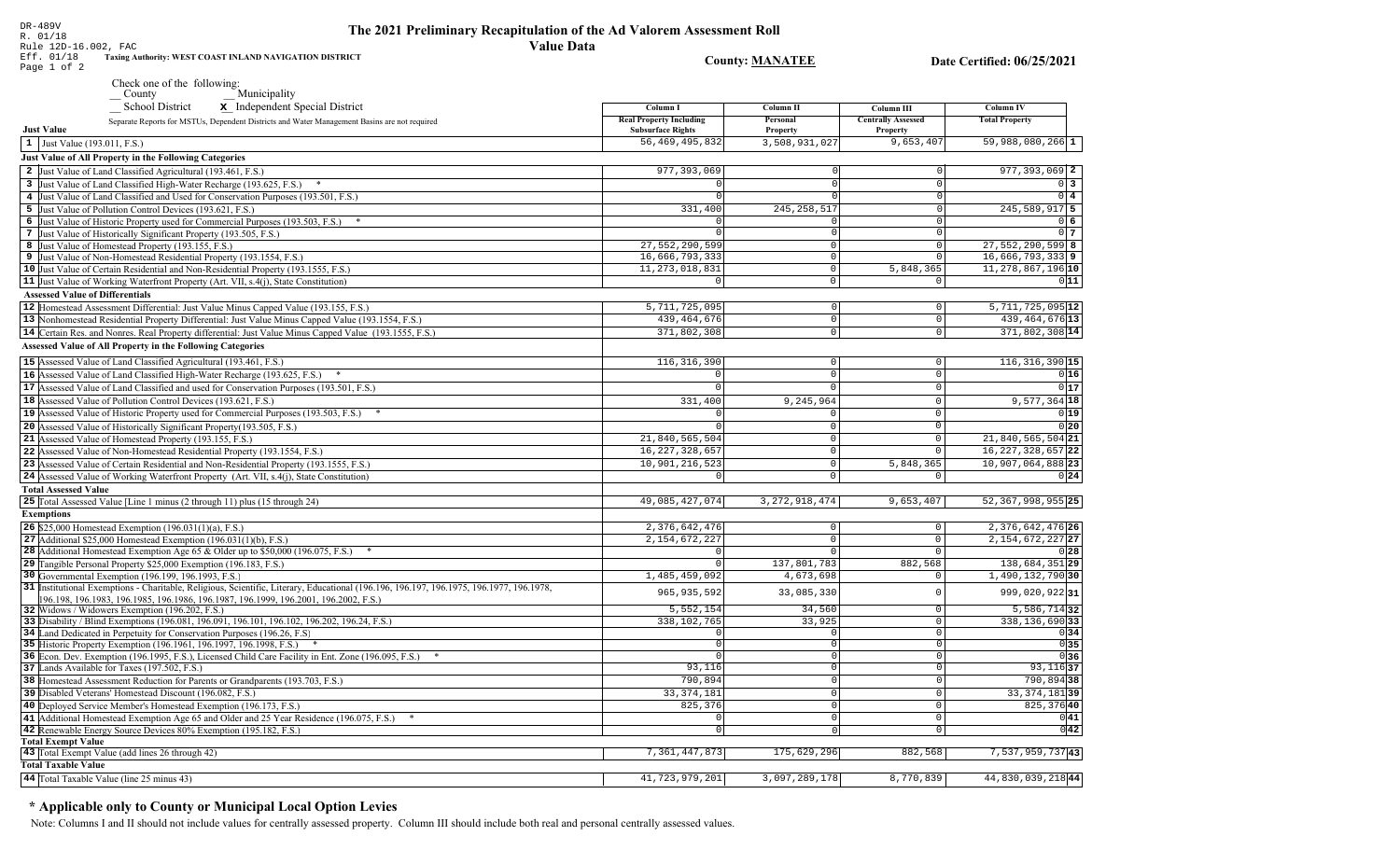County: **MANATEE** 

Date Certified: 06/25/2021

Just Value

### Taxing Authority: WEST COAST INLAND NAVIGATION DISTRICT

#### Additions/Deletions

|                                                                                      | <b>Just Value</b> | Taxable Value |
|--------------------------------------------------------------------------------------|-------------------|---------------|
| <b>1</b> New Construction                                                            | 1,477,895,511     | 1,283,710,874 |
| <b>2</b> Additions                                                                   | 57,902,089        | 52,248,149    |
| Annexations                                                                          |                   |               |
| 4 Deletions                                                                          | 35,723,533        | 35,723,533    |
| 5 Rehabilitative Improvements Increasing Assessed Value by at Least 100%             |                   |               |
| 6 Total TPP Taxable Value in Excess of 115% of Previous Year Total TPP Taxable Value |                   |               |
| 7 Net New Value $(1 + 2 + 3 - 4 + 5 + 6 = 7)$                                        | 1,500,074,067     | 1,300,235,490 |

#### Selected Just Values

| Column I, Page One) 193.481, F.S.<br>Value of Subsurface Rights (this amount included in Line 1<br>Just | 2,738<br>ാവ     |
|---------------------------------------------------------------------------------------------------------|-----------------|
| Just Value of Centrally Assessed Railroad Property Value                                                | ,028,212        |
| <b>10</b> Just Value of Centrally Assessed Private Car Line Property Value                              | 1,625,<br>1 Q 5 |

Note: Sum of items 9 and 10 should equal centrally assessed just value on page 1, line 1, column III.

#### Homestead Portability

| -<br>. | rentia.<br>$.$ ) $1^+$<br>wm<br>ʻar.<br>าทเ<br>.me<br> |    |
|--------|--------------------------------------------------------|----|
|        | -111<br>lome:<br>entia<br>an<br>- ^ *                  | ∸∸ |

|                                  | Column 1      | $C$ olumn $2$     |
|----------------------------------|---------------|-------------------|
|                                  | Real Property | Personal Property |
| <b>Total Parcels or Accounts</b> | Parcels       | Accounts          |
| 13 Total Parcels or Accounts     | 201,131       | , 354             |

### Property with Reduced Assessed Value

| 14 Land Classified Agricultural (193.461, F.S.)                                                 | 2,214  |    |
|-------------------------------------------------------------------------------------------------|--------|----|
| 15 Land Classified High-Water Recharge (193.625, F.S.)                                          |        |    |
| 16 Land Classified and Used for Conservation Purposes (193.501, F.S.)                           |        |    |
| 17 Pollution Control Devices (193.621, F.S.)                                                    |        | 20 |
| 18 Historic Property used for Commercial Purposes (193.503, F.S.) *                             |        |    |
| 19 Historically Significant Property (193.505, F.S.)                                            |        |    |
| <b>20</b> Homestead Property; Parcels with Capped Value (193.155, F.S.)                         | 87,139 |    |
| 21 Non-Homestead Residential Property; Parcels with Capped Value (193.1554, F.S.)               | 21,214 |    |
| 22 Certain Residential and Non-Residential Property; Parcels with Capped Value (193.1555, F.S.) | 3,941  |    |
| 23   Working Waterfront Property (Art. VII, s.4(j), State Constitution)                         |        | 0  |

#### Other Reductions in Assessed Value

| 24<br>Lands Available for Taxes (197.502, F.S.)                                   |     |  |
|-----------------------------------------------------------------------------------|-----|--|
| 25<br>[Homestead Assessment Reduction for Parents or Grandparents (193.703, F.S.) | ∸∠  |  |
| 26<br>[5] Disabled Veterans' Homestead Discount (196.082, F.S.)                   | 293 |  |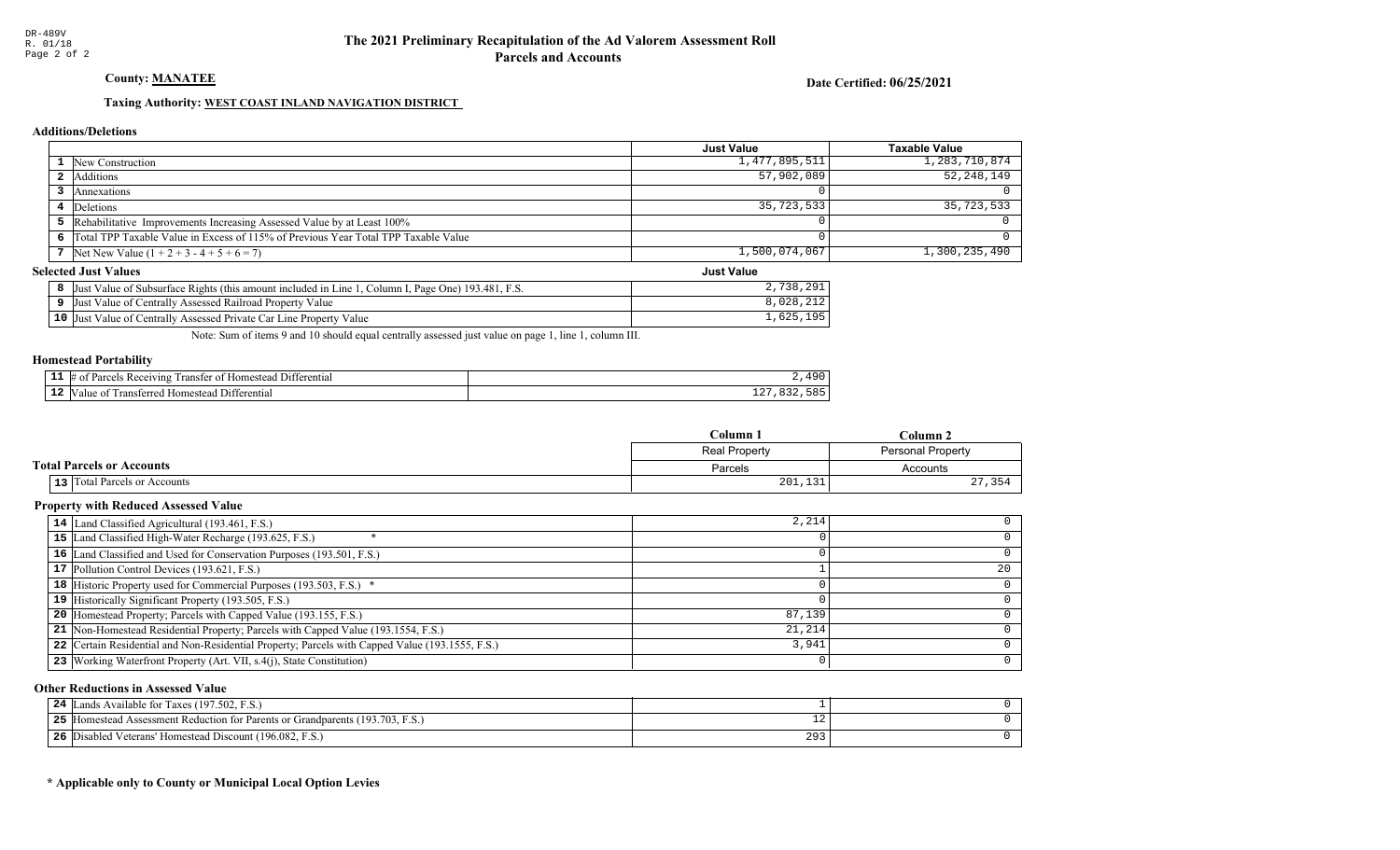| DR-489V<br>R. 01/18                                                | The 2021 Preliminary Recapitulation of the Ad Valorem Assessment Roll |
|--------------------------------------------------------------------|-----------------------------------------------------------------------|
| Rule 12D-16.002, FAC                                               | Value Data                                                            |
| Eff. 01/18<br><b>Taxing Authority: MANATEE COUNTY SCHOOL BOARD</b> | <b>County: MANATEE</b>                                                |

Date Certified: 06/25/2021

|                             | Check one of the following:<br>Municipality<br>County                                                                                                                                                                      |                                                            |                            |                                       |                               |
|-----------------------------|----------------------------------------------------------------------------------------------------------------------------------------------------------------------------------------------------------------------------|------------------------------------------------------------|----------------------------|---------------------------------------|-------------------------------|
|                             | x School District<br>Independent Special District                                                                                                                                                                          | Column I                                                   | Column <sub>II</sub>       | Column III                            | <b>Column IV</b>              |
| <b>Just Value</b>           | Separate Reports for MSTUs, Dependent Districts and Water Management Basins are not required                                                                                                                               | <b>Real Property Including</b><br><b>Subsurface Rights</b> | Personal<br>Property       | <b>Centrally Assessed</b><br>Property | <b>Total Property</b>         |
|                             | 1 Just Value (193.011, F.S.)                                                                                                                                                                                               | 56, 469, 495, 832                                          | 3,508,931,027              | 9,653,407                             | $59,988,080,266$ 1            |
|                             | <b>Just Value of All Property in the Following Categories</b>                                                                                                                                                              |                                                            |                            |                                       |                               |
|                             | 2 Just Value of Land Classified Agricultural (193.461, F.S.)                                                                                                                                                               | 977, 393, 069                                              |                            | $\Omega$                              | 977, 393, 069 2               |
|                             | 3 Just Value of Land Classified High-Water Recharge (193.625, F.S.)                                                                                                                                                        | $\Omega$                                                   |                            | $\Omega$                              | $\overline{0}$ 3              |
|                             | 4 Just Value of Land Classified and Used for Conservation Purposes (193.501, F.S.)                                                                                                                                         | $\Omega$                                                   |                            | $\Omega$                              | $0\overline{4}$               |
|                             | 5 Just Value of Pollution Control Devices (193.621, F.S.)                                                                                                                                                                  | 331,400                                                    | 245, 258, 517              | $\overline{0}$                        | $245,589,917$ 5               |
|                             | 6 Just Value of Historic Property used for Commercial Purposes (193.503, F.S.) *                                                                                                                                           | 0                                                          | $\Omega$                   | $\overline{0}$                        | 0 <sub>6</sub>                |
|                             | 7 Just Value of Historically Significant Property (193.505, F.S.)                                                                                                                                                          | $\Omega$                                                   | $\mathsf 0$                | $\mathbf 0$                           | 0 <sub>7</sub>                |
|                             | 8 Just Value of Homestead Property (193.155, F.S.)                                                                                                                                                                         | 27,552,290,599                                             | $\mathsf 0$                | $\mathsf 0$                           | $27,552,290,599$ 8            |
|                             | 9 Just Value of Non-Homestead Residential Property (193.1554, F.S.)                                                                                                                                                        | 16,666,793,333                                             | $\mathbf 0$                | $\Omega$                              | 16,666,793,3339               |
|                             | 10 Just Value of Certain Residential and Non-Residential Property (193.1555, F.S.)                                                                                                                                         | 11, 273, 018, 831                                          | $\mathbf 0$                | 5,848,365                             | 11, 278, 867, 196 10          |
|                             | 11 Just Value of Working Waterfront Property (Art. VII, s.4(j), State Constitution)                                                                                                                                        | $\Omega$                                                   | $\mathbf{0}$               | $\mathbf 0$                           | 011                           |
|                             | <b>Assessed Value of Differentials</b>                                                                                                                                                                                     |                                                            |                            |                                       |                               |
|                             | 12 Homestead Assessment Differential: Just Value Minus Capped Value (193.155, F.S.)                                                                                                                                        | 5,711,725,095                                              | $\circ$                    | $\mathbb O$                           | $5,711,725,095$ <sup>12</sup> |
|                             | 13 Nonhomestead Residential Property Differential: Just Value Minus Capped Value (193.1554, F.S.)                                                                                                                          | 0                                                          | $\circ$                    | $\Omega$                              | 0 13                          |
|                             | 14 Certain Res. and Nonres. Real Property differential: Just Value Minus Capped Value (193.1555, F.S.)                                                                                                                     | $\Omega$                                                   | $\mathbf 0$                | $\mathbf 0$                           | 0 14                          |
|                             | <b>Assessed Value of All Property in the Following Categories</b>                                                                                                                                                          |                                                            |                            |                                       |                               |
|                             | 15 Assessed Value of Land Classified Agricultural (193.461, F.S.)                                                                                                                                                          | 116, 316, 390                                              | $\mathbf 0$                | 0                                     | $116, 316, 390$ 15            |
|                             | 16 Assessed Value of Land Classified High-Water Recharge (193.625, F.S.)                                                                                                                                                   | 0                                                          | $\mathbb O$                | $\mathsf{O}\xspace$                   | 0 16                          |
|                             | 17 Assessed Value of Land Classified and used for Conservation Purposes (193.501, F.S.)                                                                                                                                    |                                                            | $\Omega$                   | $\mathbf 0$                           | 0 17                          |
|                             | 18 Assessed Value of Pollution Control Devices (193.621, F.S.)                                                                                                                                                             | 331,400                                                    | 9,245,964                  | $\Omega$                              | $9,577,364$ 18                |
|                             | 19 Assessed Value of Historic Property used for Commercial Purposes (193.503, F.S.) *                                                                                                                                      | $\Omega$                                                   | $\Omega$                   | $\Omega$                              | 0 19                          |
|                             | 20 Assessed Value of Historically Significant Property (193.505, F.S.)                                                                                                                                                     |                                                            | $\mathsf 0$                | $\Omega$                              | 0 20                          |
|                             | 21 Assessed Value of Homestead Property (193.155, F.S.)                                                                                                                                                                    | 21,840,565,504                                             | $\mathbf 0$                | $\Omega$                              | 21,840,565,504 21             |
|                             | 22 Assessed Value of Non-Homestead Residential Property (193.1554, F.S.)                                                                                                                                                   | 16,666,793,333                                             | $\mathbb O$                | $\Omega$                              | 16,666,793,333 22             |
|                             | 23 Assessed Value of Certain Residential and Non-Residential Property (193.1555, F.S.)                                                                                                                                     | 11, 273, 018, 831                                          | $\mathbf 0$                | 5,848,365                             | $11, 278, 867, 196$ 23        |
|                             | 24 Assessed Value of Working Waterfront Property (Art. VII, s.4(j), State Constitution)                                                                                                                                    | $\Omega$                                                   | $\mathbf{0}$               | $\Omega$                              | 0 24                          |
| <b>Total Assessed Value</b> |                                                                                                                                                                                                                            |                                                            |                            |                                       |                               |
|                             | 25 Total Assessed Value [Line 1 minus (2 through 11) plus (15 through 24)                                                                                                                                                  | 49,896,694,058                                             | $\overline{3,}272,918,474$ | 9,653,407                             | 53, 179, 265, 939 25          |
| <b>Exemptions</b>           |                                                                                                                                                                                                                            |                                                            |                            |                                       |                               |
|                             | 26 \$25,000 Homestead Exemption (196.031(1)(a), F.S.)                                                                                                                                                                      | 2,376,642,476                                              | $\circ$                    | $\mathbf 0$                           | 2, 376, 642, 476 26           |
|                             | 27 Additional \$25,000 Homestead Exemption $(196.031(1)(b), F.S.)$                                                                                                                                                         |                                                            | $\mathbb O$                | $\Omega$                              | 0 27                          |
|                             | <b>28</b> Additional Homestead Exemption Age 65 & Older up to \$50,000 (196.075, F.S.)                                                                                                                                     | $\mathbf 0$                                                | $\mathbf 0$                | $\Omega$                              | 0 28                          |
|                             | 29 Tangible Personal Property \$25,000 Exemption (196.183, F.S.)                                                                                                                                                           | $\Omega$                                                   | 137,801,783                | 882,568                               | 138,684,351 29                |
|                             | 30 Governmental Exemption (196.199, 196.1993, F.S.)                                                                                                                                                                        | 1,683,662,267                                              | 4,673,698                  | $\mathbf 0$                           | 1,688,335,965 30              |
|                             | 31 Institutional Exemptions - Charitable, Religious, Scientific, Literary, Educational (196.196.197, 196.1975, 196.1977, 196.1978,<br>196.198, 196.1983, 196.1985, 196.1986, 196.1987, 196.1999, 196.2001, 196.2002, F.S.) | 997,852,329                                                | 33,085,330                 | $\mathbf 0$                           | $1,030,937,659$ 31            |
|                             | 32 Widows / Widowers Exemption (196.202, F.S.)                                                                                                                                                                             | 5,552,154                                                  | 34,560                     | $\mathbf 0$                           | 5,586,71432                   |
|                             | 33 Disability / Blind Exemptions (196.081, 196.091, 196.101, 196.102, 196.202, 196.24, F.S.)                                                                                                                               | 338,102,765                                                | 33,925                     | $\mathbf 0$                           | $338, 136, 690$ 33            |
|                             | 34 Land Dedicated in Perpetuity for Conservation Purposes (196.26, F.S.)                                                                                                                                                   |                                                            | $\Omega$                   | $\mathbf 0$                           | 0 34                          |
|                             | 35 Historic Property Exemption (196.1961, 196.1997, 196.1998, F.S.)                                                                                                                                                        |                                                            | $\circ$                    | $\mathbf 0$                           | 0 35                          |
|                             | 36 Econ. Dev. Exemption (196.1995, F.S.), Licensed Child Care Facility in Ent. Zone (196.095, F.S.)                                                                                                                        |                                                            | $\circ$                    | $\Omega$                              | 0 36                          |
|                             | 37 Lands Available for Taxes (197.502, F.S.)                                                                                                                                                                               | 100,279                                                    | $\Omega$                   | $\Omega$                              | $100, 279$ 37                 |
|                             | 38 Homestead Assessment Reduction for Parents or Grandparents (193.703, F.S.)                                                                                                                                              | 790,894                                                    | $\overline{0}$             | $\overline{0}$                        | 790,894 38                    |
|                             | 39 Disabled Veterans' Homestead Discount (196.082, F.S.)                                                                                                                                                                   | 37,793,562                                                 | 0                          | $\mathsf 0$                           | 37, 793, 562 39               |
|                             | 40 Deployed Service Member's Homestead Exemption (196.173, F.S.)                                                                                                                                                           | 924,876                                                    | $\circ$                    | $\Omega$                              | 924,876 40                    |
|                             | 41 Additional Homestead Exemption Age 65 and Older and 25 Year Residence (196.075, F.S.)                                                                                                                                   | $\Omega$                                                   | 0                          | $\Omega$                              | 0 41                          |
|                             | 42 Renewable Energy Source Devices 80% Exemption (195.182, F.S.)                                                                                                                                                           | $\Omega$                                                   | $\Omega$                   | $\mathbf 0$                           | 0 42                          |
| <b>Total Exempt Value</b>   |                                                                                                                                                                                                                            |                                                            |                            |                                       |                               |
|                             | 43 Total Exempt Value (add lines 26 through 42)                                                                                                                                                                            | 5, 441, 421, 602                                           | 175,629,296                | 882,568                               | $5,617,933,466$ <sup>43</sup> |
| <b>Total Taxable Value</b>  |                                                                                                                                                                                                                            |                                                            |                            |                                       |                               |
|                             | 44 Total Taxable Value (line 25 minus 43)                                                                                                                                                                                  | 44, 455, 272, 456                                          | 3,097,289,178              | 8,770,839                             | 47, 561, 332, 473 44          |

### \* Applicable only to County or Municipal Local Option Levies

Page 1 of 2